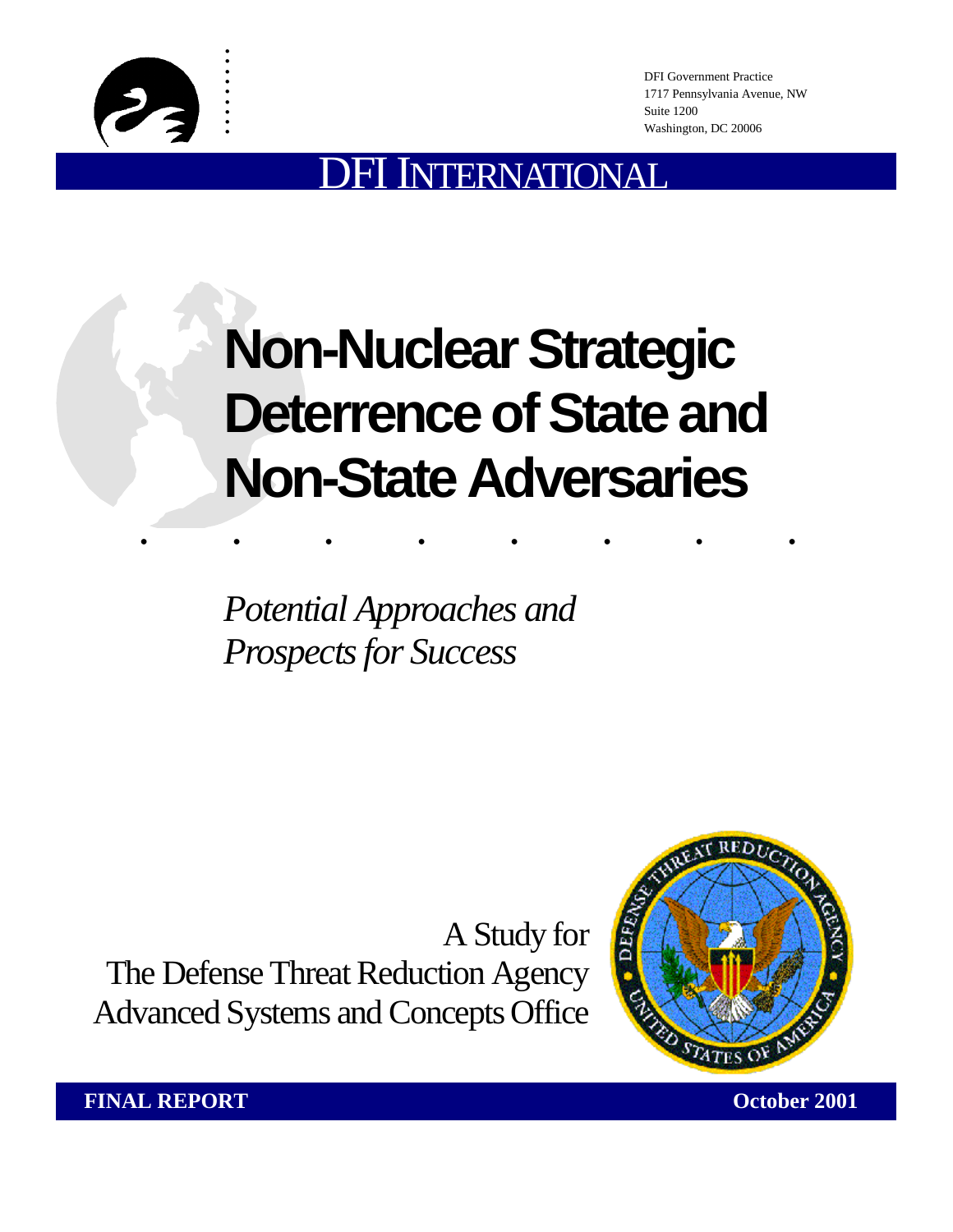| <b>Report Documentation Page</b>                                                                                                                                                                                                                                                                                                                                                                                                                                                                                                                                                                                                                                                                                                                                                                                                                                   |                                                                     |  |                                           | Form Approved<br>OMB No. 0704-0188                  |                            |
|--------------------------------------------------------------------------------------------------------------------------------------------------------------------------------------------------------------------------------------------------------------------------------------------------------------------------------------------------------------------------------------------------------------------------------------------------------------------------------------------------------------------------------------------------------------------------------------------------------------------------------------------------------------------------------------------------------------------------------------------------------------------------------------------------------------------------------------------------------------------|---------------------------------------------------------------------|--|-------------------------------------------|-----------------------------------------------------|----------------------------|
| Public reporting burden for the collection of information is estimated to average 1 hour per response, including the time for reviewing instructions, searching existing data sources, gathering and<br>maintaining the data needed, and completing and reviewing the collection of information. Send comments regarding this burden estimate or any other aspect of this collection of information,<br>including suggestions for reducing this burden, to Washington Headquarters Services, Directorate for Information Operations and Reports, 1215 Jefferson Davis Highway, Suite 1204, Arlington<br>VA 22202-4302. Respondents should be aware that notwithstanding any other provision of law, no person shall be subject to a penalty for failing to comply with a collection of information if it<br>does not display a currently valid OMB control number. |                                                                     |  |                                           |                                                     |                            |
| <b>1. REPORT DATE</b><br><b>OCT 2001</b>                                                                                                                                                                                                                                                                                                                                                                                                                                                                                                                                                                                                                                                                                                                                                                                                                           | 2. REPORT TYPE                                                      |  |                                           | <b>3. DATES COVERED</b><br>00-00-2001 to 00-00-2001 |                            |
| <b>4. TITLE AND SUBTITLE</b>                                                                                                                                                                                                                                                                                                                                                                                                                                                                                                                                                                                                                                                                                                                                                                                                                                       |                                                                     |  |                                           | 5a. CONTRACT NUMBER                                 |                            |
|                                                                                                                                                                                                                                                                                                                                                                                                                                                                                                                                                                                                                                                                                                                                                                                                                                                                    | Non-Nuclear Strategic Deterrence of State and Non-State Adversaries |  |                                           | 5b. GRANT NUMBER                                    |                            |
|                                                                                                                                                                                                                                                                                                                                                                                                                                                                                                                                                                                                                                                                                                                                                                                                                                                                    | <b>Potential Approaches and Prospects for Success</b>               |  |                                           |                                                     | 5c. PROGRAM ELEMENT NUMBER |
| 6. AUTHOR(S)                                                                                                                                                                                                                                                                                                                                                                                                                                                                                                                                                                                                                                                                                                                                                                                                                                                       |                                                                     |  |                                           | <b>5d. PROJECT NUMBER</b>                           |                            |
|                                                                                                                                                                                                                                                                                                                                                                                                                                                                                                                                                                                                                                                                                                                                                                                                                                                                    |                                                                     |  |                                           | 5e. TASK NUMBER                                     |                            |
|                                                                                                                                                                                                                                                                                                                                                                                                                                                                                                                                                                                                                                                                                                                                                                                                                                                                    |                                                                     |  |                                           | <b>5f. WORK UNIT NUMBER</b>                         |                            |
| 7. PERFORMING ORGANIZATION NAME(S) AND ADDRESS(ES)<br>8. PERFORMING ORGANIZATION<br><b>REPORT NUMBER</b><br>DFI Government Practice, 1717 Pennsylvania Avenue NW, Suite<br>1200, Washington, DC, 20006                                                                                                                                                                                                                                                                                                                                                                                                                                                                                                                                                                                                                                                             |                                                                     |  |                                           |                                                     |                            |
| 9. SPONSORING/MONITORING AGENCY NAME(S) AND ADDRESS(ES)                                                                                                                                                                                                                                                                                                                                                                                                                                                                                                                                                                                                                                                                                                                                                                                                            |                                                                     |  |                                           | 10. SPONSOR/MONITOR'S ACRONYM(S)                    |                            |
|                                                                                                                                                                                                                                                                                                                                                                                                                                                                                                                                                                                                                                                                                                                                                                                                                                                                    |                                                                     |  | 11. SPONSOR/MONITOR'S REPORT<br>NUMBER(S) |                                                     |                            |
| 12. DISTRIBUTION/AVAILABILITY STATEMENT<br>Approved for public release; distribution unlimited                                                                                                                                                                                                                                                                                                                                                                                                                                                                                                                                                                                                                                                                                                                                                                     |                                                                     |  |                                           |                                                     |                            |
| <b>13. SUPPLEMENTARY NOTES</b><br>The original document contains color images.                                                                                                                                                                                                                                                                                                                                                                                                                                                                                                                                                                                                                                                                                                                                                                                     |                                                                     |  |                                           |                                                     |                            |
| 14. ABSTRACT                                                                                                                                                                                                                                                                                                                                                                                                                                                                                                                                                                                                                                                                                                                                                                                                                                                       |                                                                     |  |                                           |                                                     |                            |
| <b>15. SUBJECT TERMS</b>                                                                                                                                                                                                                                                                                                                                                                                                                                                                                                                                                                                                                                                                                                                                                                                                                                           |                                                                     |  |                                           |                                                     |                            |
| 16. SECURITY CLASSIFICATION OF:<br>17. LIMITATION OF                                                                                                                                                                                                                                                                                                                                                                                                                                                                                                                                                                                                                                                                                                                                                                                                               |                                                                     |  |                                           | 18. NUMBER                                          | 19a. NAME OF               |
| a. REPORT<br>unclassified                                                                                                                                                                                                                                                                                                                                                                                                                                                                                                                                                                                                                                                                                                                                                                                                                                          | c. THIS PAGE<br>b. ABSTRACT<br>unclassified<br>unclassified         |  | <b>ABSTRACT</b>                           | OF PAGES<br>48                                      | <b>RESPONSIBLE PERSON</b>  |

**Standard Form 298 (Rev. 8-98)**<br>Prescribed by ANSI Std Z39-18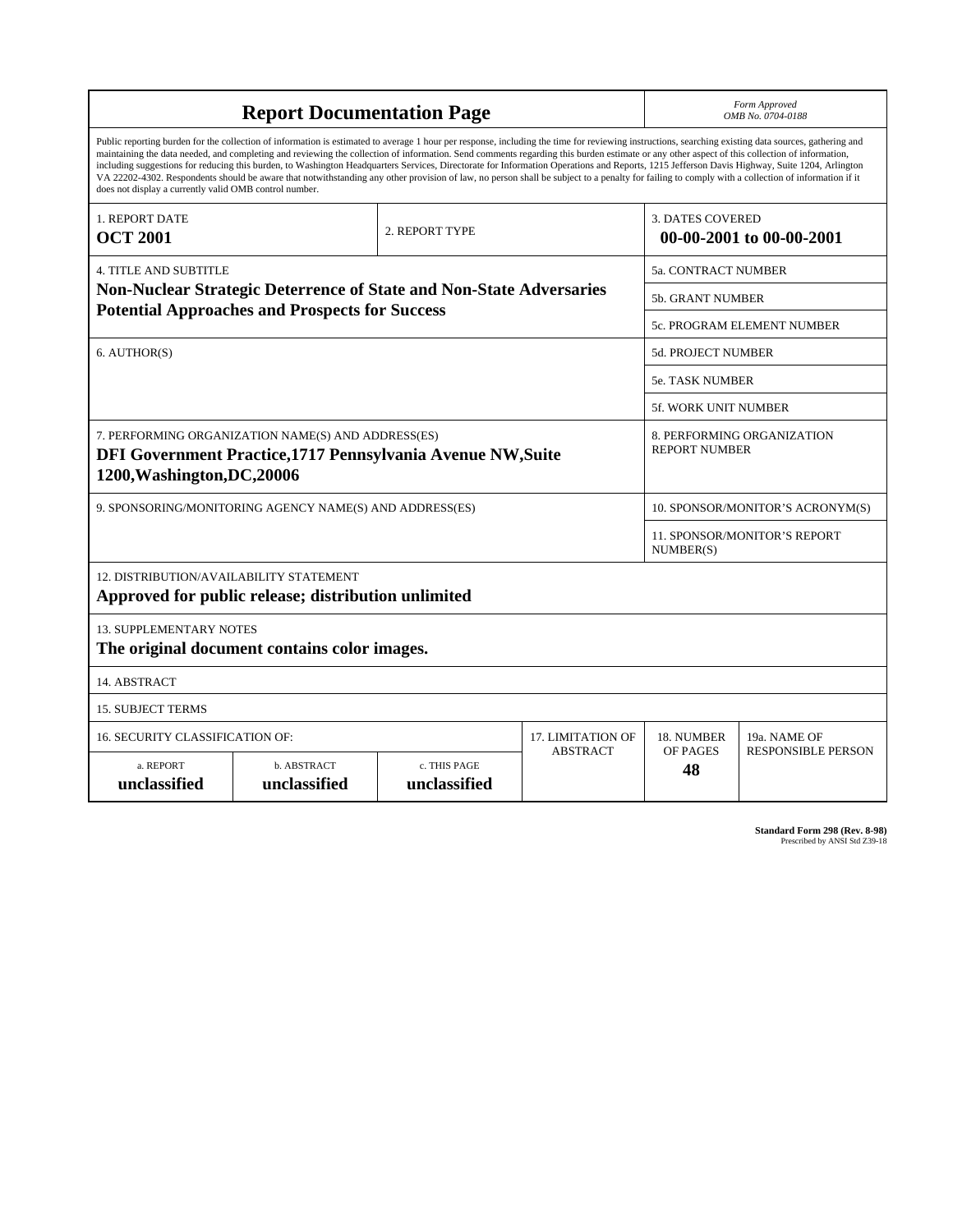## Non-Nuclear Strategic **Deterrence**

*Potential Options and Prospects for Success* 

## **Project Information**

| <b>SPONSOR:</b> | <b>Defense Threat Reduction Agency</b><br>Dr. Stephen M. Younger, Director |
|-----------------|----------------------------------------------------------------------------|
|                 | Advanced Systems and Concepts Office<br>Dr. Charles Gallaway, Director     |

**BACKGROUND:** The Defense Threat Reduction Agency (DTRA) was founded in 1998 to integrate and focus the capabilities of the Department of Defense (DoD) that address the weapons of mass destruction (WMD) threat. To assist the agency in its primary mission, the Advanced Systems and Concepts Office (ASCO) develops and maintains an evolving analytical vision of necessary and sufficient capabilities to protect United States and Allied forces and citizens from WMD attack. ASCO is also charged by DoD and by the US Government, generally, to identify gaps in these capabilities and initiate programs to fill them. It also provides support to the Threat Reduction Advisory Committee (TRAC), and its Panels, with timely, high quality research.

**ASCO ANALYTICAL SUPPORT:** DFI International has provided analytical support to DTRA since 1999 through a series of projects on nuclear, chemical, and biological issues. This work was performed for DTRA under contract DTRA01-00-D-0001.

**SUPERVISING PROJECT OFFICER:** Dr. Terry C. Heuring, DTRA/ASCO, (703) 767-5705.

**© 2001 DFI INTERNATIONAL:** Government Practice Division, 1717 Pennsylvania Avenue, NW, Suite 1200 Washington, DC 20036. Telephone: (202) 452-6905; Facsimile: (202) 452-6913; URL: [http://www.dfi-intl.com.](http://www.dfi-intl.com/) Project Manager: Dr. Daniel Y. Chiu, Associate, [DChiu@dfi-intl.com.](mailto:DChiu@dfi-intl.com)

**DISCLAIMER:** The views, opinions, and findings contained in this report are those of DFI International and should not be construed as an official US Government position, policy, or decision, unless so designated by other documentation.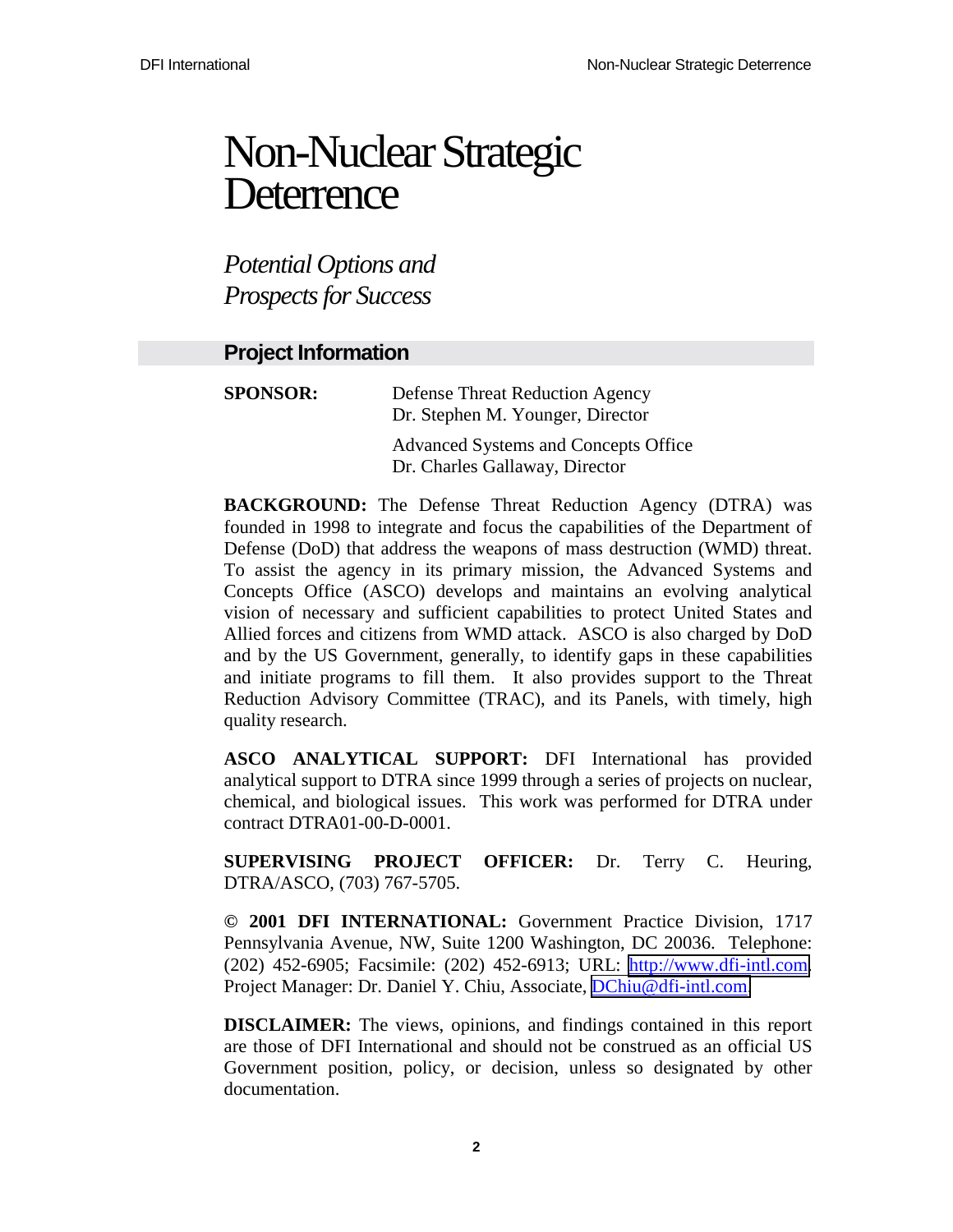## **Executive Summary**

Growing doubts about the credibility of the use of nuclear-based threats against smaller states and non-state actors (NSAs) armed with weapons of mass destruction (WMD), especially biological and chemical weapons (BW/CW), have prompted concern among US policy makers and defense practitioners. US conventional-based threats do not suffer from the same credibility problem, but historically the deterrent effectiveness of such military force was open to question. The significant improvement in US conventional forces over the past decade raises the prospects for relying exclusively on non-nuclear weapons to deter at least some WMD-armed adversaries.

This report examines potential approaches to non-nuclear strategic deterrence (NNSD) and their prospects for success against both state and non-state adversaries. The project team begins by laying out a basic deterrence framework and applying it to WMD-armed adversaries to identify key issues and requirements for NNSD. This framework takes into account significant contextual (regional, historical, and idiosyncratic) differences for deterrence. Next, the team explores NNSD options and identifies the most promising approaches. Then, the compatibility of NNSD approaches with existing US doctrine, force structure, and organization is addressed, followed by consideration of changes advantageous to NNSD. Finally, the report concludes with a general assessment of the prospects for NNSD and with priority recommendations to improve its potential.

For the purposes of this paper:

- "Non-nuclear" refers to the use of conventional military assets, including Special Operations Forces (SOF) and Information Operations (IO)
- "Deterrence" involves the use of threats (explicit and implicit) to convince adversaries to refrain from taking particular actions by conveying to them that the costs and risks of such actions outweigh the potential benefits
- "Strategic deterrence" involves deterring adversaries from using WMD to attack US territory, forces, or citizens along with key allies
- WMD is limited to nuclear, chemical, and biological (NBC) weapons
- NNSD is not applicable to states with significant nuclear capabilities (i.e., Russia and China)

Therefore, this report focuses on smaller, emerging, and potential WMDarmed adversaries including non-state actors (NSAs).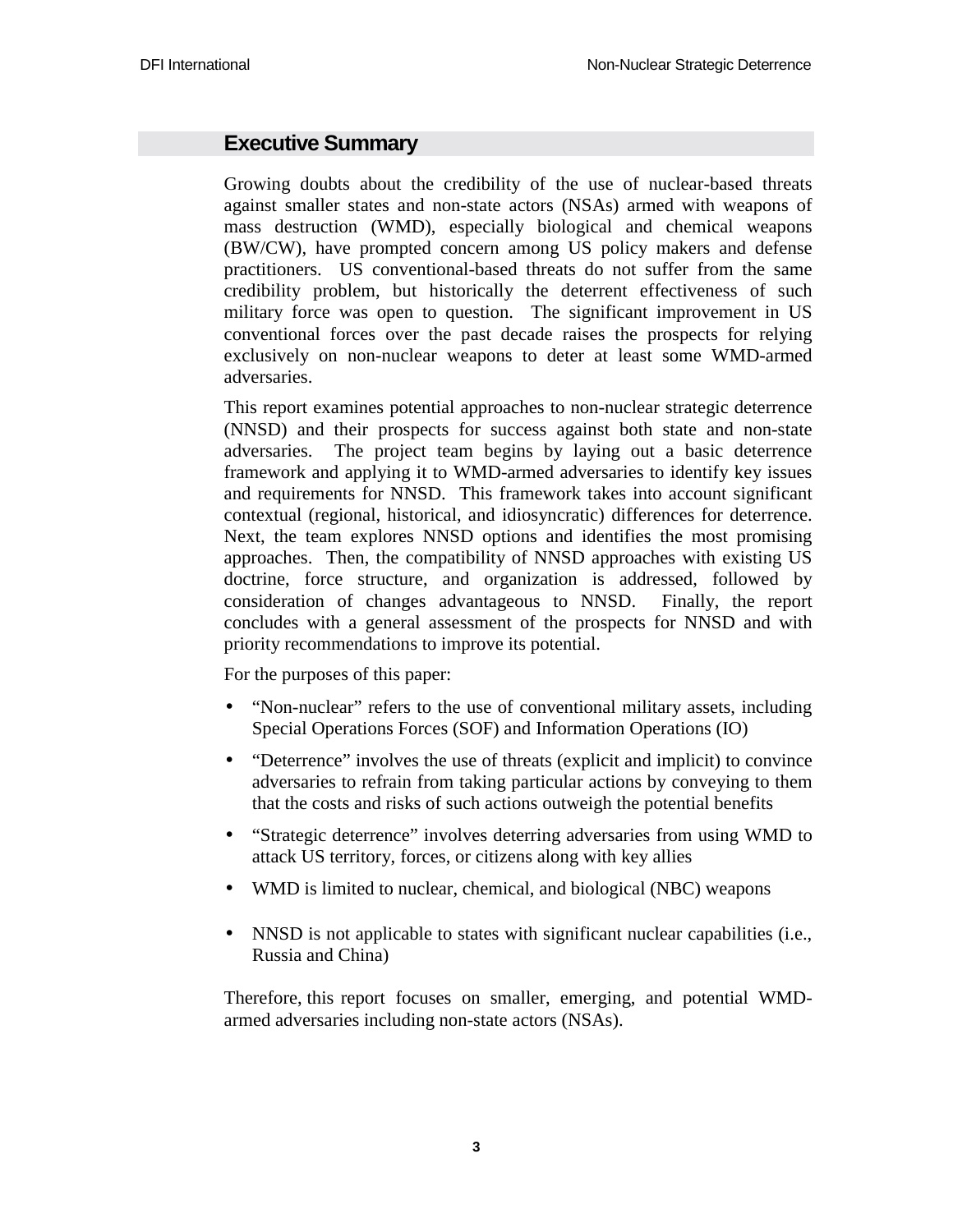## **Primary Findings**

The most viable way to pursue NNSD is by integrating the two basic approaches to deterrence: denial of the military objectives sought by adversaries and retaliation against critical regime/leadership assets if WMD is used. A NNSD strategy that attempts to deter exclusively by either the threat to deny the adversary its objectives or the threat to retaliate is unlikely to be successful.

- Current conventional capabilities are inadequate for successfully pursuing NNSD exclusively as a deterrence strategy*,* especially given the lack of defenses that would allow credible (low risk, high effect) threats
	- o Current developments in technology point towards improvements that should make NNSD increasingly feasible in the future
	- o To be credible, capabilities must be demonstrable to adversaries
- Until current challenges for conventional capabilities (especially defenses) can be addressed, NNSD can be pursued as non-nuclear options for a broader WMD deterrence strategy that includes nuclear options
	- o This is especially true when the US threat of nuclear retaliation is questionable, such as against lower-level WMD threats (limited biological or chemical attack)
- Pursuit of NNSD does not require major changes in doctrine or organization, but some shifts in emphasis are important to highlight US commitment and US capabilities to deter WMD and distinguish NNSD from general, conventional operations. Among these recommended shifts:
	- o Improved integration of conventional capabilities (e.g., remote strike, IO, and insertion forces)
	- o Expansion of ties between strategic elements (e.g., STRATCOM, SOCOM, SPACECOM) and the regional commands (CINCs) within the military
	- o A more prominent public profile for the military with regard to terrorist WMD threats

Although NNSD in this report focuses on NBC threats, recent events (09-11- 01) demonstrate the need to consider expanding the definition of WMD or substituting the term CBRNE (chemical, biological, radiological, nuclear, and high-explosives) to capture the full range of strategically significant actions.

## **NNSD for State Adversaries:**

Broad differences between states and NSAs result in some differences in the application of NNSD. In the case of state adversaries, both the denial and retaliation components of NNSD are applicable and viable approaches to deterring WMD-threats.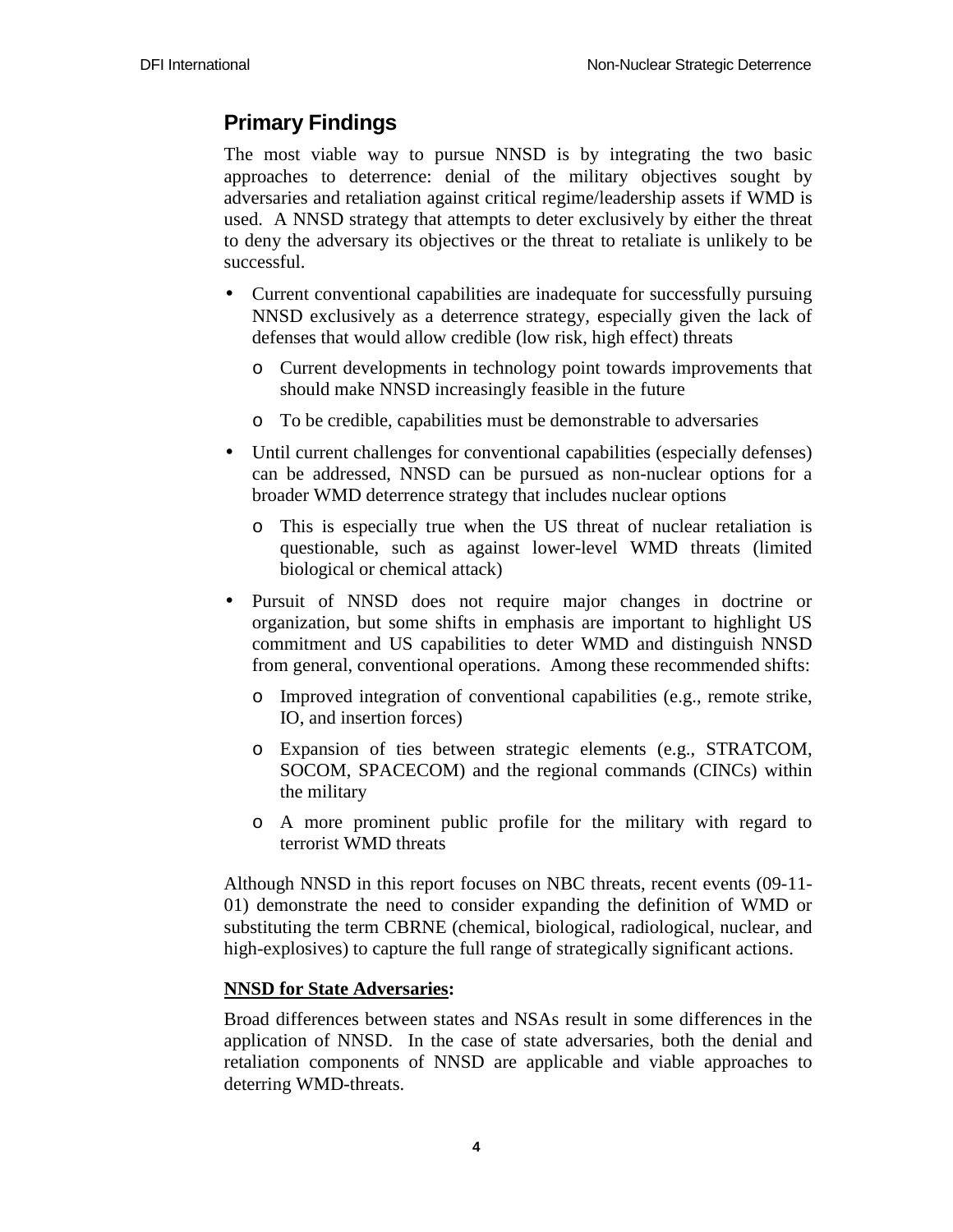- An explicit retaliatory policy specifically aimed at a state adversary's regime assets (such as elite guards and personal assets as opposed to broader national targets) is required to emphasize the high strategic significance of WMD threats
- Current efforts to improve and develop new active defenses (especially theater ballistic missile and cruise missile defenses) are crucial for employing NNSD as an exclusive strategy for deterring state adversaries
- Even if the US de-emphasizes or explicitly rules out the use of nuclear weapons in pursing NNSD, their continued existence cannot and will not be ignored resulting in an ongoing "existential nuclear deterrence"

## **NNSD for Non-State Adversaries:**

*Ceteris paribus*, deterring NSAs is more difficult for the US regardless of strategy.

- Denial of objectives is more difficult with NSAs given the ambiguity of threats and potentially enormous range of potential targets
- Retaliation is viable but also limited by difficulties for timely, demonstrable attribution and identifying NSA targets
	- o Establishing demonstrable attribution will be required for effective retaliation and poses a significant challenge for NNSD
- The role of the military (especially for retaliation) must be elevated to shift the view of WMD-terrorism as a crime punishable by law enforcement to an act of war that will precipitate military action
	- o The events of 09-11-01 have underscored this point
- Some increase in adversary awareness of IO and SOF capabilities is required to make deterrence more credible
	- o This must be weighed against the need to protect the sensitive nature of these capabilities

This report explores the prospects for NNSD approaches in general. However, the application of NNSD (particular policies, force postures, and targeting) will need to be tailored to specific threats and situations. Successful deterrence must take into account regional, cultural, historic, and regime-type factors. The US, therefore, should place a great deal of emphasis on how to effectively convey a deterrent threat so that it is perceived as credible by a specific adversary.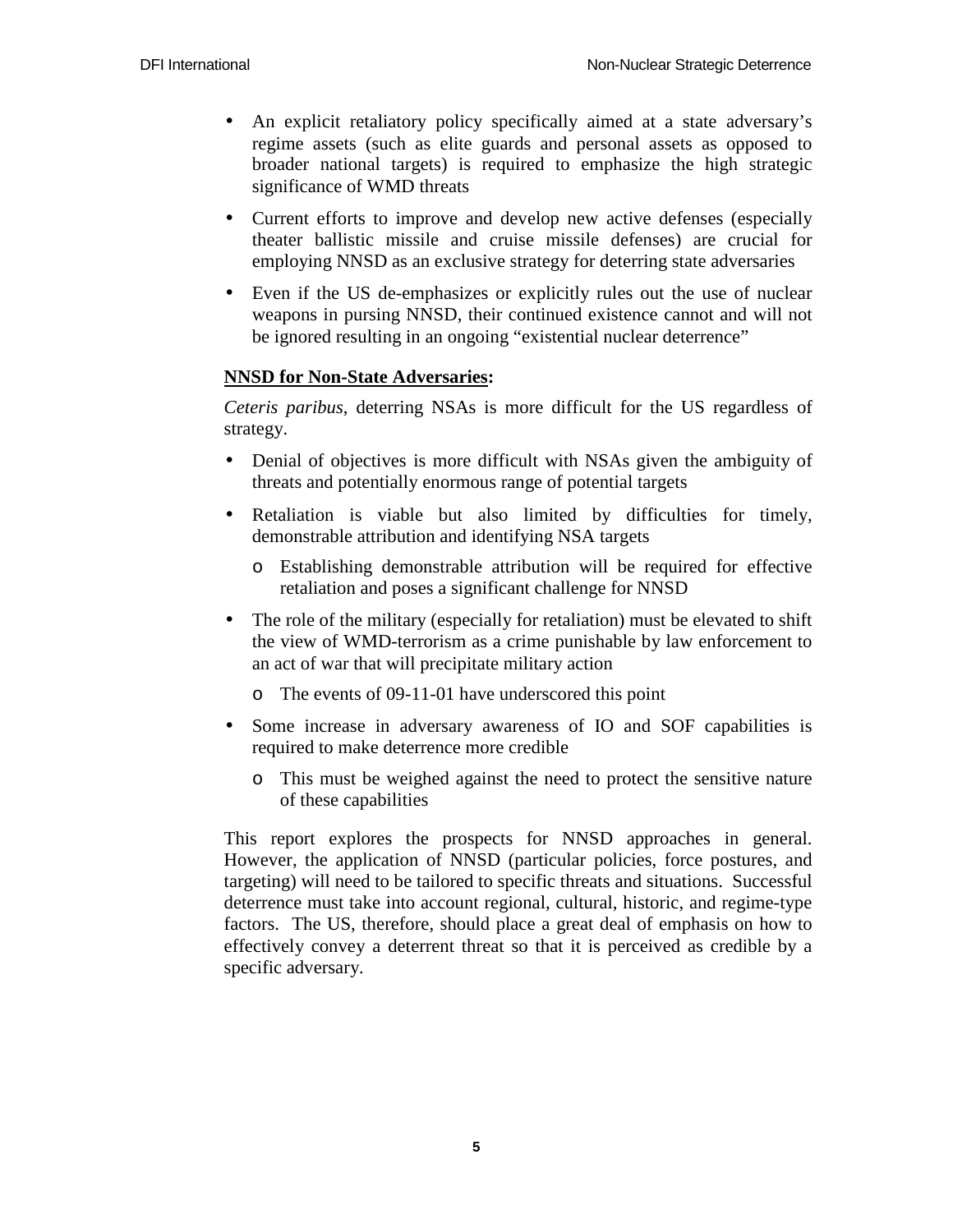## **Introduction**

The growing numbers and diversity of WMD-armed adversaries in recent years have made strategic deterrence a much more complicated matter. During the Cold War, the US primarily faced a single, dominant adversary with nuclear weapons. Today, strategic threats include biological and chemical weapons (BW and CW) from multiple adversaries ranging from established nuclear powers (like Russia and China) to emerging WMD adversaries (such as Iraq or North Korea) and even terrorists and other nonstate actors (NSAs).

## *There are growing doubts about the credibility of US nuclear retaliation as a deterrent to the diverse range of new and emerging WMD threats.*

This varied, multi-tiered WMD environment clearly raises the need to reevaluate deterrence rather than discard it and re-think deterrence strategy so that it applies to the current context of WMD threats to the US. In particular, there are growing doubts about the credibility of US nuclear retaliation as a deterrent to WMD. With smaller WMD adversaries (including NSAs) and the potential for lower-level WMD attacks (such as limited use of BW or CW), many question whether a nuclear response is reasonable. As a result, exploring options for non-nuclear strategic deterrence (NNSD) may identify new approaches for deterring emerging WMD threats.

Conventional forces have, of course, always played a role in strategic deterrence. Recently, however, there have been significant improvements in conventional capabilities due to technological advancements. Stealth technology, precision guided munitions (PGMs), and the application of computer technology to all aspects of warfare have (among many other advancements) made conventional forces more accurate and lethal. Moreover, the prospect of working missile defenses offer a way to blunt adversary attacks, reducing prospective costs for US involvement. These trends make pursuing NNSD as the primary approach for deterring WMD a more viable option than in the past.

## **The NNSD Project**

As follow-on to an earlier project on "Deterrence and Cooperation in a Multi-Tiered Nuclear World,"<sup>1</sup> DTRA/ASCO tasked DFI International to examine the feasibility of potential approaches for NNSD to deter WMD threats from

 <sup>1</sup> <sup>1</sup> See: "US Coercion in a World of Proliferating and Varied WMD Capabilities: Final Report for the Project on Deterrence and Cooperation in a Multi-Tiered Nuclear World (February 2001)," available on the DTRA/ASCO website (http://www.dtra.mil/about/organization/ab\_pubs.html).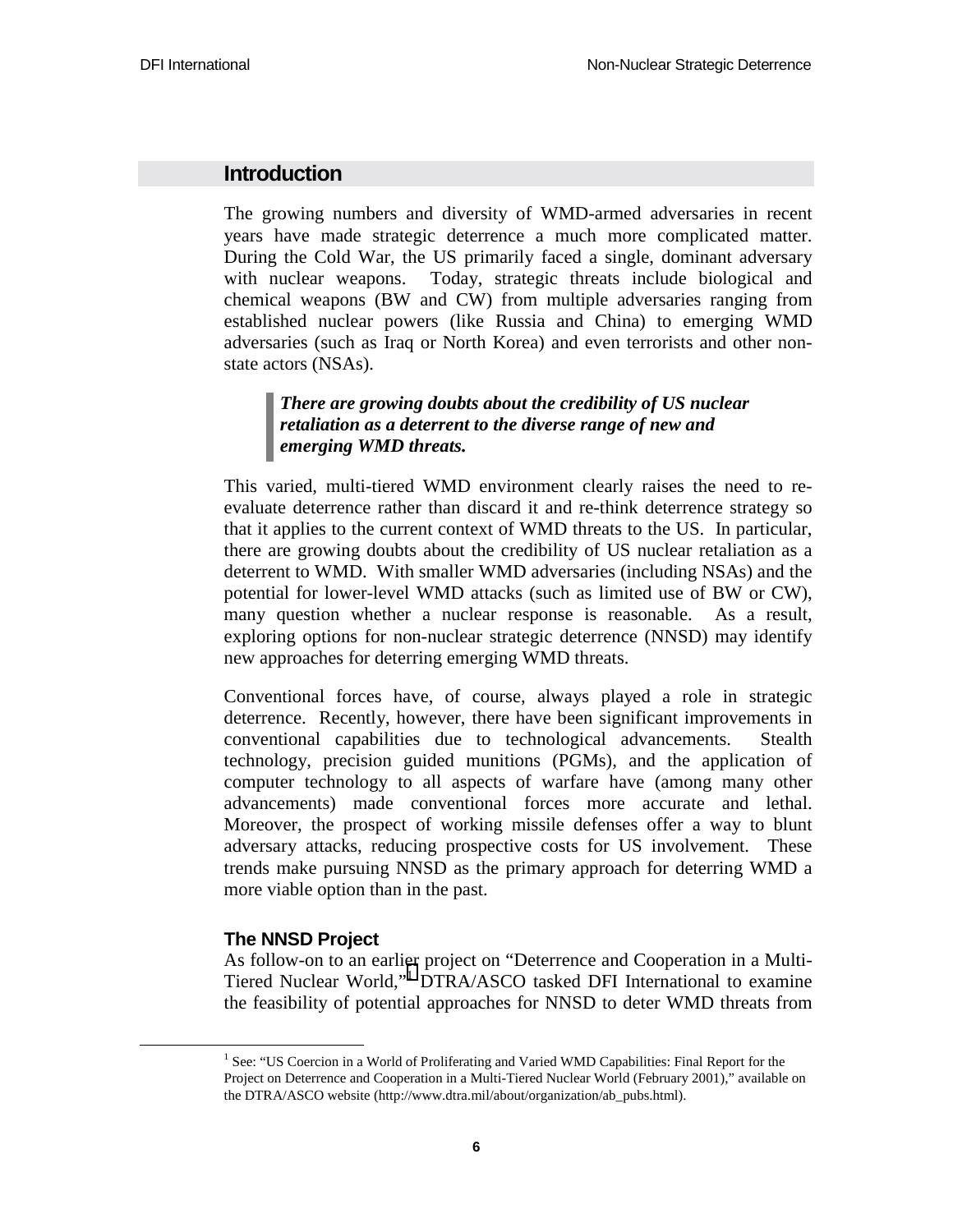both states and NSAs. The project team assessed the strengths and weakness of various NNSD options in order to identify the most promising course of action. Then it examined the implications of pursuing such a strategy for US doctrine, force structure, organization, and general warfighting capabilities. The analysis in this project drew on extensive research, including published works, government documents, and the opinions of prominent experts in the government and wider security community.<sup>2</sup>

For the purposes of this project, WMD was limited to nuclear, biological, and chemical (NBC) weapons. Other munitions (such as high-explosives (HE) and radio frequency (RF) weapons) can also cause mass destruction.<sup>3</sup> However, NBC threats remain politically significant enough to consider them as WMD. These threats are also central in DTRA's mission in the Department of Defense (DoD) to support operational forces in countering the proliferation of NBC.

Similarly, the term "strategic" has a variety of meanings for threats in different contexts. It is used here to refer to WMD attacks on US territory, forces, and citizens along with key allies or interests around the world.<sup>4</sup> The terms "non-nuclear" and "conventional" are used interchangeably and include capabilities such as SOF and IO. Therefore, for this project and in this report, NNSD involves the use of conventional forces to deter WMD attacks on the US and its vital interests.

This report summarizes the findings of the NNSD project. The first section presents the methodology used in this project including the framework for analysis of deterrence and other contextual issues related to the NNSD approach. The next section explores potential NNSD approaches for both states and NSAs. The strengths and weaknesses of these approaches are assessed leading to a recommended NNSD strategy. After this, the project team evaluates the implications of this recommended strategy for doctrine, force structure, and organization. The concluding section offers general observations about the potential of NNSD and specific recommendations for enhancing its prospects.

 <sup>2</sup> <sup>2</sup> The project team also conducted an extensive literature review with an emphasis on conventional deterrence and the deterrence of NSAs.

 $3$  Also, NBC weapons can be used in limited ways (especially BW and CW) that make automatically labeling them WMD something of a misnomer.

<sup>&</sup>lt;sup>4</sup> The significance of a WMD attack will have to also be taken into consideration in order to consider it a "strategic" attack. See the section on "WMD Threat" on page 9 of this report.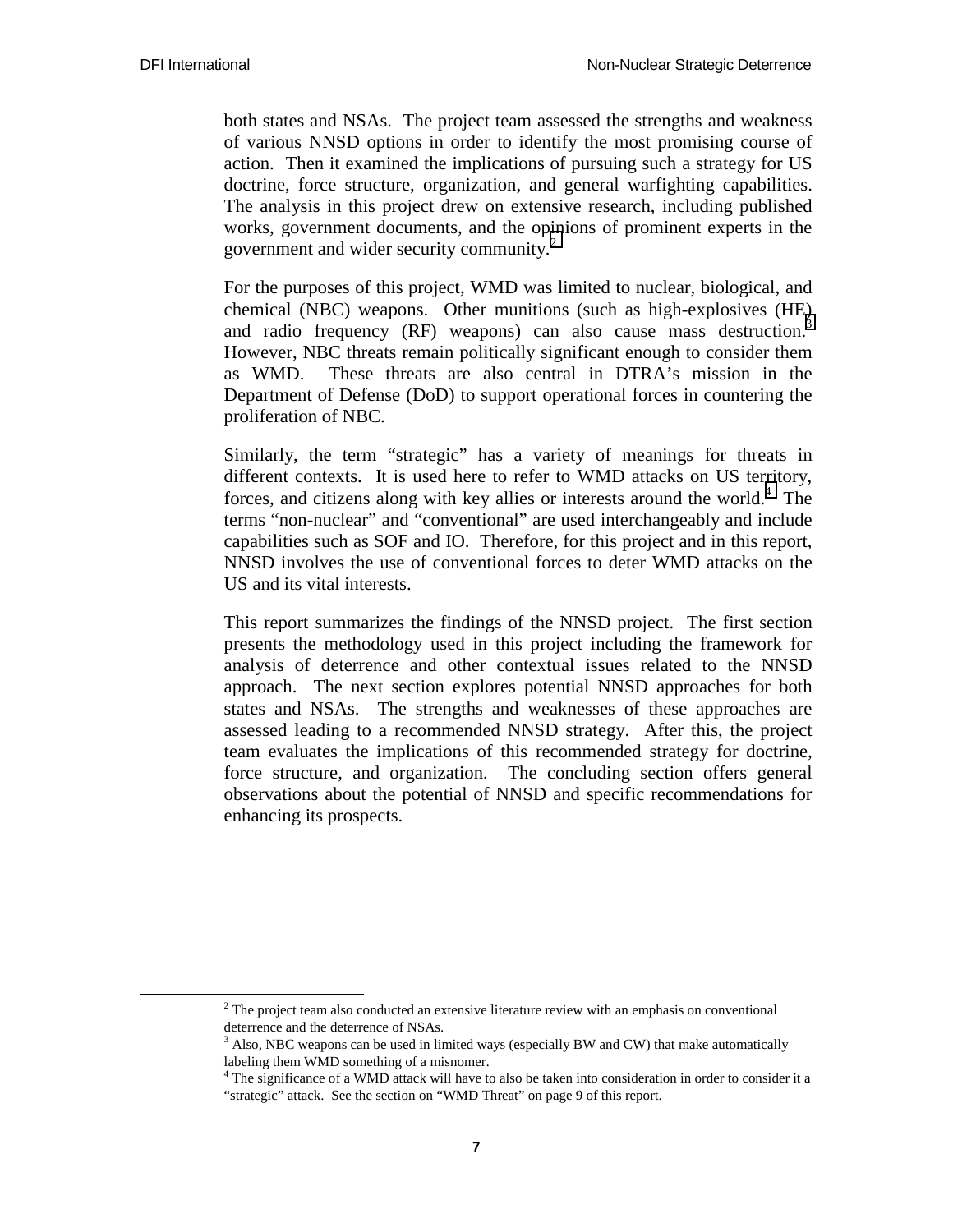## **NNSD: Methodology**

This section provides an overview of the project's methodology. It begins by outlining the basic framework used to analyze the effectiveness of deterrent approaches. Then, the report addresses the specific implications of deterring NSAs and WMD-armed adversaries, including the resulting requirements for deterrence. Finally, it introduces the basic ways to satisfy these requirements: what to threaten and how to do it (i.e., nuclear versus conventional weapons).

#### **Context**

US efforts to deter WMD will vary considerably depending on context. This context consists of four main considerations: level of US deterrence attempted, adversary type, WMD threat, and geographic region. The following section provides an overview of these concepts along with a brief explanation of the analytical framework used in this project.<sup>5</sup>

#### *Levels of Deterrence*

In broad terms, there are three types of deterrence: general deterrence, immediate deterrence, and intra-war deterrence. General deterrence refers to strategy, policy, and force posture that is intended to deter during peacetime. Immediate deterrence is associated with a crisis situation and involves specific actions to deter specific threats. Intra-war deterrence involves efforts to control horizontal or vertical escalation in the midst of hostilities.<sup>6</sup>

#### *Adversary Types*

Adversaries can be grouped into two basic categories: states and NSAs. More accurately, however, these two categories represent the range of adversaries (see Figure 1). This range includes established nuclear states (such as Russia and China) as well as emerging WMD states (such as Iraq and North Korea). On the other end of the spectrum are NSAs including independent terrorist groups without a specific state affiliation (such as Osama bin Laden's network).

 $\overline{\phantom{0}}$ <sup>5</sup> This project builds on earlier work by DFI International for DTRA/ASCO on WMD deterrence. For more details on these concepts and the framework used, see the previous final report cited above. Some additional concepts have been included here for consideration in the framework.

<sup>6</sup> Patrick M. Morgan, *Deterrence: A Conceptual Analysis,* (Beverly Hills: Sage Publications, 1983).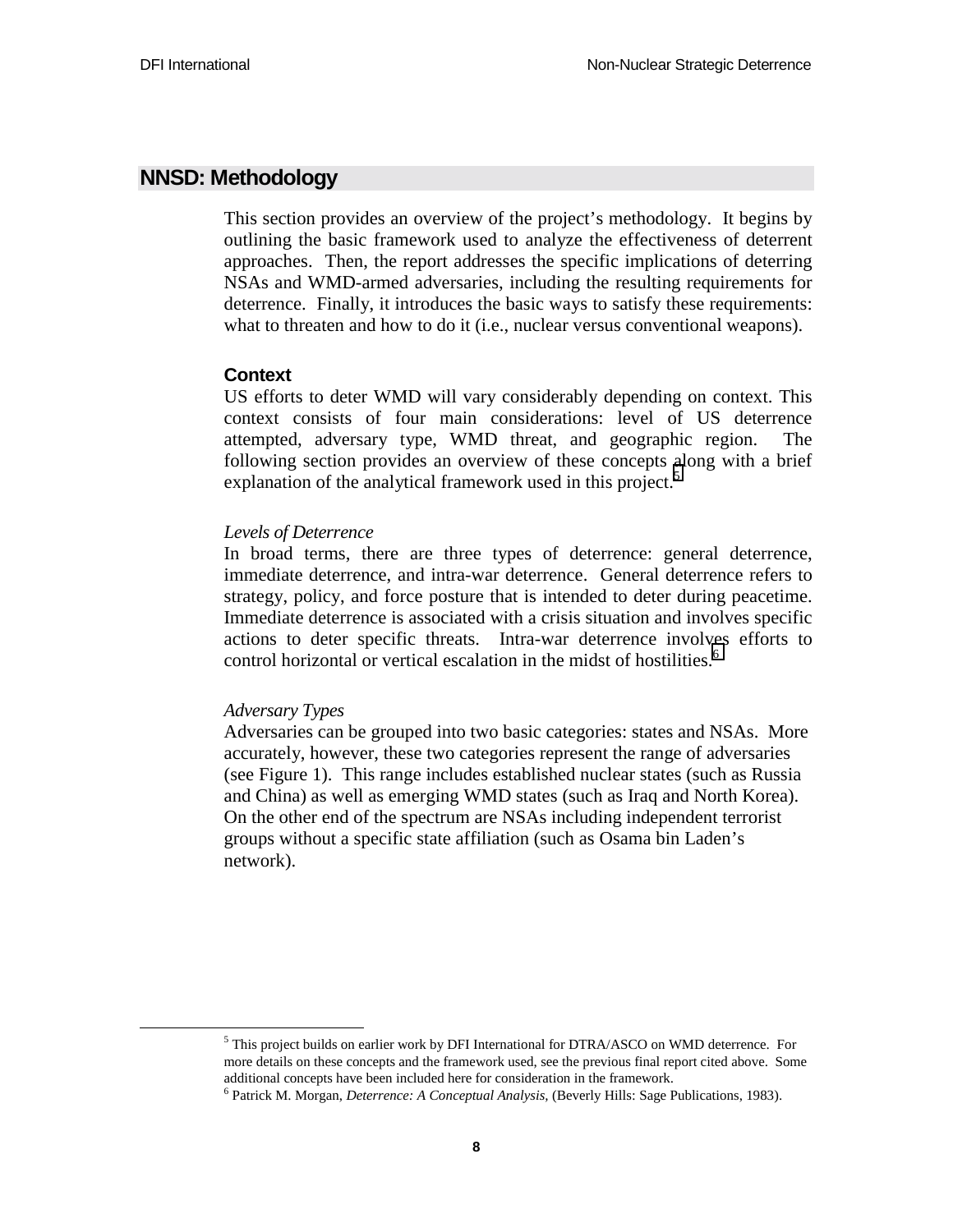

*Figure 1: Range of Adversary Types*

Between these two ends of the range are adversaries who exhibit traits of both state and non-state adversaries. State-sponsored terrorists, state proxies, and even factions seeking control in fragmented states can be considered state-like in some respects although they may still technically be non-state entities. These intermediate actors demonstrate the difficulty in separating the threats from states and NSAs.

Moreover, both states and NSAs now have the potential to threaten the US in similar manners. States may use NSA tactics and NSAs armed with WMD can threaten the US at a level of significance previously only presented by state adversaries. Therefore, relegating NSAs with WMD as lower-level threats (or law enforcement concerns) is inadvisable.

## *Distinguishing between threats from states and NSAs may be increasingly difficult, especially when WMD is involved.*

For the purposes of devising a deterrence strategy, however, differences between states and NSAs in terms of actor composition and characteristics require distinct consideration as two major groups. All states, whether large powers or small revisionist countries, possess identifiable territory, formal leadership, and regime structures. This means that a regime can be held responsible for actions taken by its military and targets can be more readily identified. Attribution and targeting against NSAs, on the other hand, can be substantially more difficult.

#### *WMD Threat*

The threat posed by WMD is often determined by the type of WMD involved. Nuclear weapons are usually considered the most significant followed closely by BW while CW is often considered a distant third or sometimes no more significant than a conventional threat. However, this approach does not take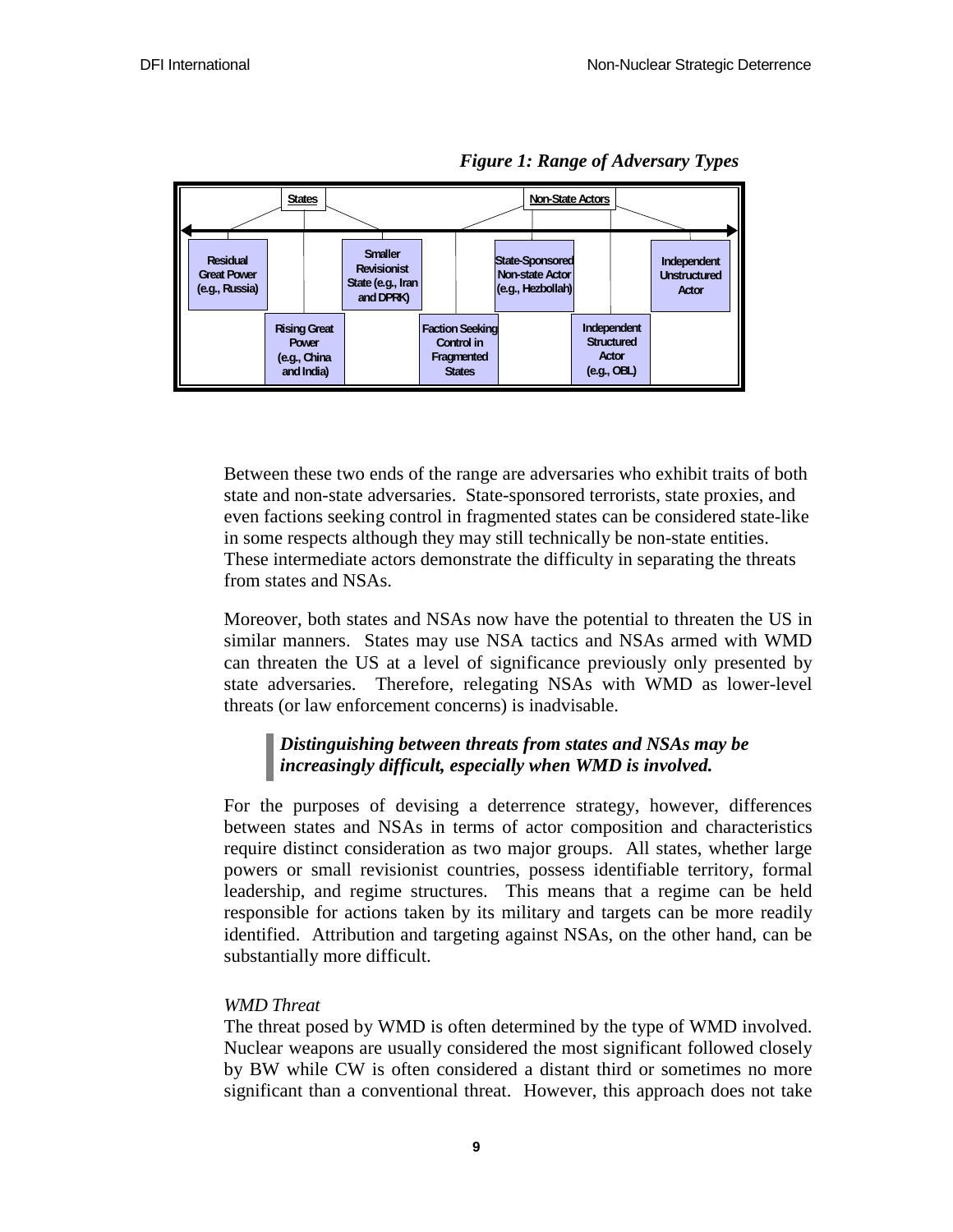into consideration the intent or potential effects of WMD threats. For example, an extremely effective use of CW may ultimately be more significant than an ineffective or failed nuclear attack. Therefore, in addition to the type of WMD involved, three other components of a WMD threat should be considered: the size of the attack (as an indicator of intent), the target threatened (military or civilian, US or allied, some combination of these), and the effects (casualties, damage, or strategic advantage).

#### *Geographic Region*

Regional differences can play a particularly large role in deterrence. History in the region, past interactions with the United States, and differences in perception (based on culture, politics, and/or asymmetries in interests) all play very significant roles in US deterrence attempts. Many of these factors are included in the deterrence framework outlined below and they represent the rich variance in contexts for US deterrence of WMD threats.

#### *Understanding the varying contexts of deterrence is critical for both analyzing and applying a deterrence strategy.*

#### *The Deterrence Dynamic*

Even with this extremely variable context, however, some basic components of the deterrence process can be identified. In general, deterrence is an interactive dynamic between two parties that involves the use of a threat by one in an attempt to convince the other not to act in some manner. In this case, it is an attempt to convince adversaries not to use (and thus undermine any threat to use) WMD. This dynamic is represented in the framework below (see Figure 2).<sup>7</sup>



*Figure 2: The Deterrence Dynamic* 

 <sup>7</sup>  $\frac{7}{7}$  This framework was developed in the previous DFI study on WMD deterrence and is described in greater detail in that final report (cited above). See: pp. 8-15.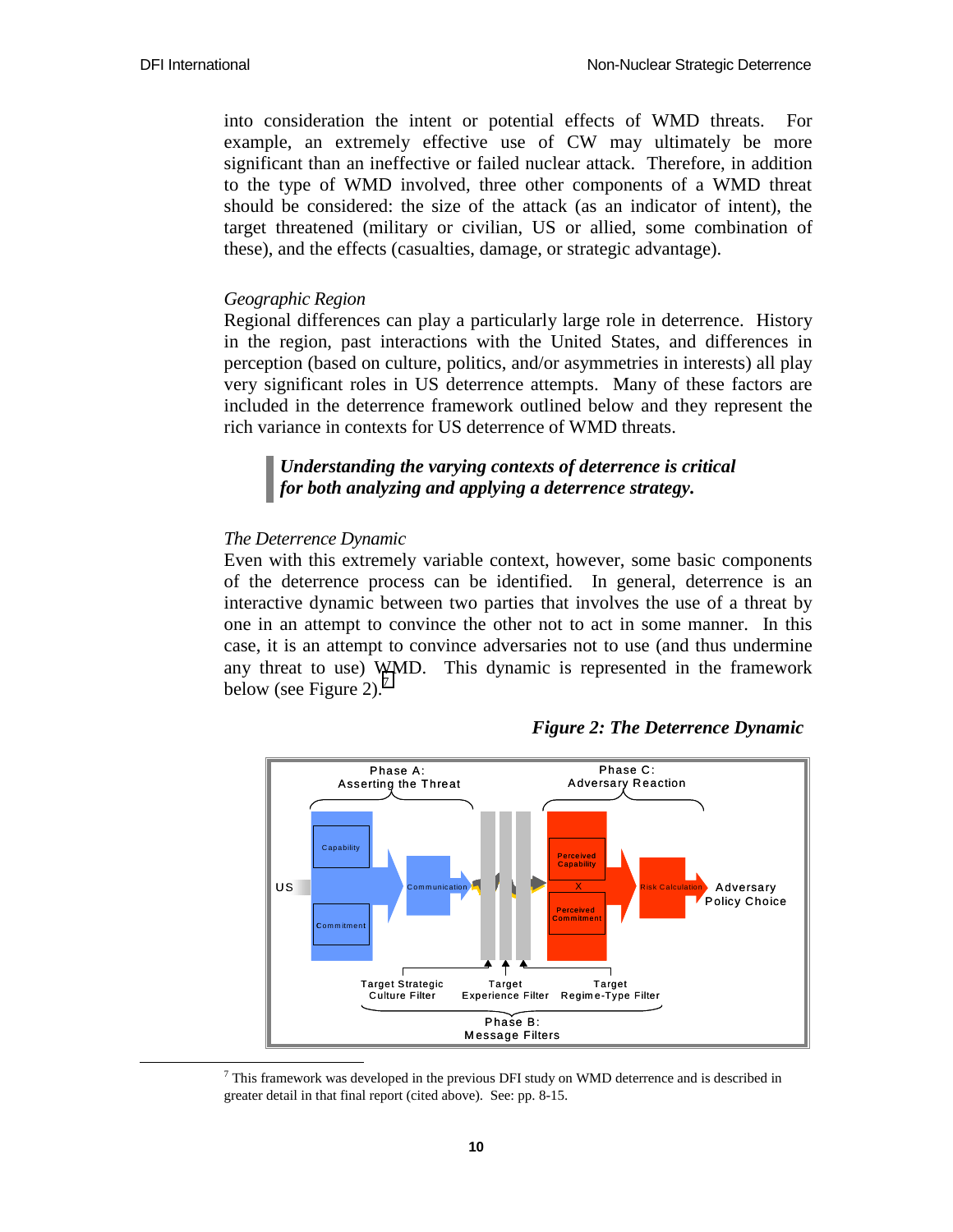There are three major phases in the deterrence dynamic. The first (Phase "A") involves the assertion of a deterrent threat and is based on US capability (primarily military) to carry out the threat, commitment to the issue or interest being threatened, and communication<sup>8</sup> of this deterrent threat to an adversary. The second phase (Phase "B") consists of contextual "message filters" that represent the adversary's particular strategic culture, historic experiences (especially with the US), and regime types. $\frac{1}{2}$  These filters can significantly influence adversary perceptions of a deterrent threat. The filters potentially distort the US threat and can prompt an adversary's perception of US credibility at odds with the intended message. It is the perceived US credibility that influences adversary's risk calculation as decisionmakers weigh the costs and benefits of using WMD. These adversary perceptions and decisionmakers' subsequent "risk calculation" make up the third phase (Phase "C") in the deterrence dynamic, leading to a policy choice.<sup>10</sup>

*Deterrence depends on effectively conveying a credible threat to an adversary so that its leadership either views any aggression as unlikely to succeed or sufficiently increases their expected costs so that the risks outweigh any potential gains from using WMD.* 

It is the adversary's calculation of risks that a deterrent strategy ultimately seeks to influence. While there are clearly a number of idiosyncratic factors involved in an adversary's decisionmaking process, risk calculation can be roughly characterized as including an assessment of utility<sup>11</sup> and risk propensity.<sup>12</sup> Therefore, the key to successful deterrence is effectively conveying a credible threat to an adversary so that its leadership either views any aggression as unlikely to succeed (through prevention, defense, and/or consequence management) or sufficiently increases their expected costs (through defense or retaliation) such that the risks outweigh any potential gains from using WMD.

 <sup>8</sup> <sup>8</sup> Communication goes beyond declarations of policy and includes non-verbal communications such as deployments and other demonstrations of capability and/or commitment.

 $9<sup>9</sup>$  It should be noted that these message filters are closely related to the contextual considerations noted above, especially adversary type and regional differences.

 $10$  The term "risk calculation" is not intended to reflect a specific or explicit decisionmaking process, but rather is a representation of the general weighing of costs and benefits in making significant decisions (such as whether to use WMD).

<sup>&</sup>lt;sup>11</sup> Utility involves the probability of success weighted by the potential gains and losses (including the costs to an adversary of compliance with US demands). Similar to Bruce Bueno de Mesquita's "Expected Utility Theory." See: Bruce Bueno de Mesquita, *The War Trap* (New Haven, CT: Yale University Press, 1980).

 $12$  Decisionmakers possess different "risk-propensities." By nature, leaders (as a group or individually) may be either more or less willing to run risks according to specific mindsets and preferences.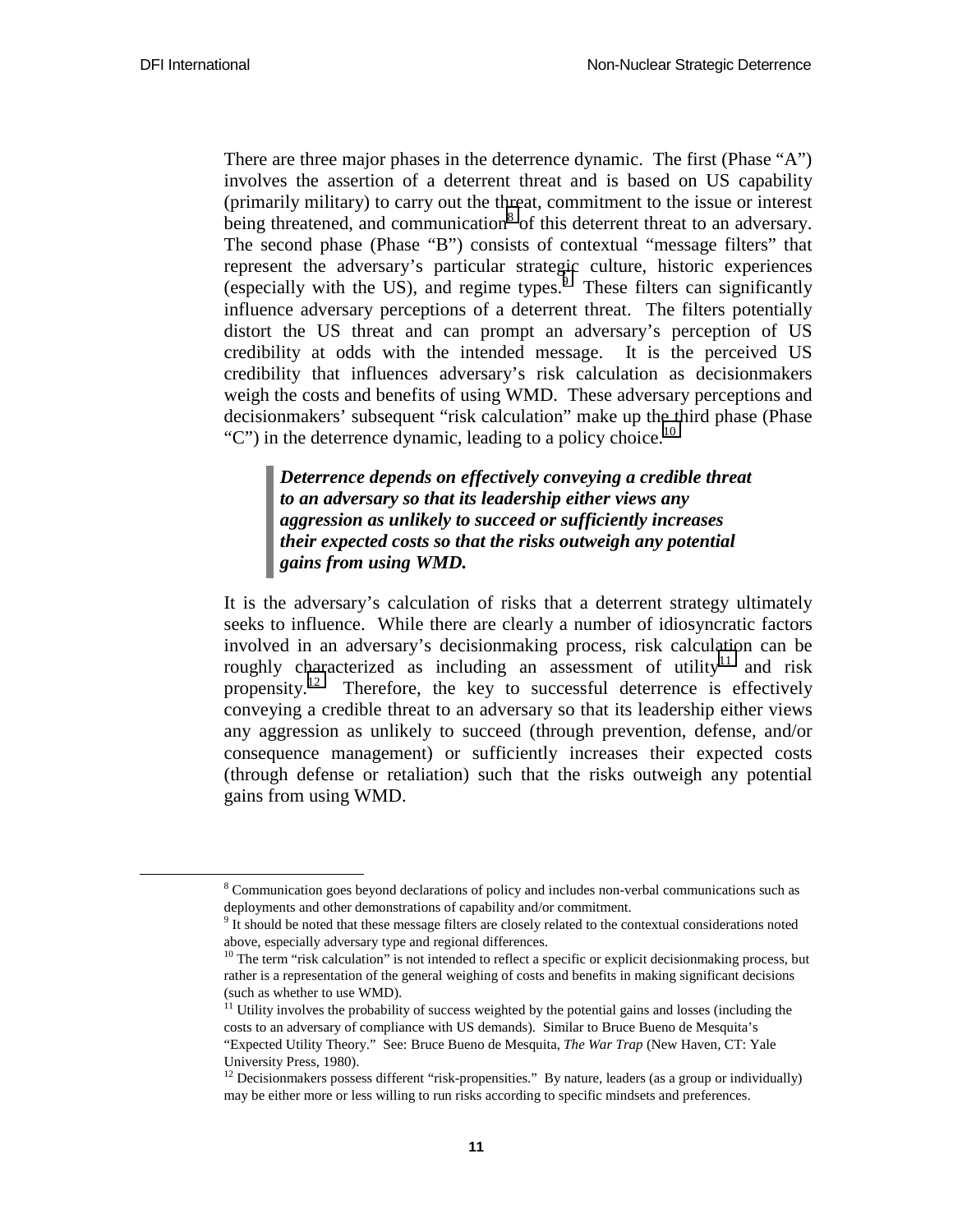The pivotal role of the message filters, noted above, cannot be overstated. This means that deterrence depends on more than just force structure capabilities and even actual commitment. Appropriate, tailored communication (both verbal and demonstrative) based on detailed regional studies will be required to ensure that deterrent threats are both accurately conveyed and perceived as credible. If these filters are not sufficiently taken into consideration, even the most capable deterrent force may fail to actually deter.

## **Implications of Deterring NSAs**

DFI developed the basic deterrence framework to capture the interaction between two states. Applying the framework to NSA adversaries entails noteworthy implications for some components of the process. Given the nature of most NSAs, the message filters that influence their perceptions can be markedly different from those of state adversaries. Their strategic cultures, for example, often reflect a natural predilection for violence and extra-legal means of achieving objectives. At the same time, their experience with the United States (particularly with regard to deterrence) is likely limited and NSA leaders (inasmuch as they represent regime type) usually have extremely informal means of receiving information and making decisions. Although the message filters for NSAs may be more amenable to change than those for state actors, they are also more idiosyncratic, making perceptions difficult to predict.

## *Non-state actors are extremely difficult to deter because they are inherently revisionist and may regard even failed attacks as superior to inaction.*

Perhaps most significantly, however, NSAs often appear to employ substantially different risk calculations. NSAs are inherently revisionist since they exist to challenge the *status quo* in some way. As a result, NSAs often have very different measures of success and failure. While states are generally trying to achieve some sort of military objective (such as territorial gain or coercion), NSAs are often seeking only to gain attention or generate fear through violence and/or casualties. Thus, although they may be concerned about limited assets or resources, *ceteris paribus* they tend to be more risk-acceptant than states and are particularly difficult to deter.

## **Implications of Deterring WMD-armed Adversaries**

Although the deterrence dynamic is broadly applicable to any military threat, adversary possession of WMD entails some specific implications for US deterrence attempts. Given current gaps in the US military's ability to deal with WMD threats, the possession of WMD by adversaries clearly weakens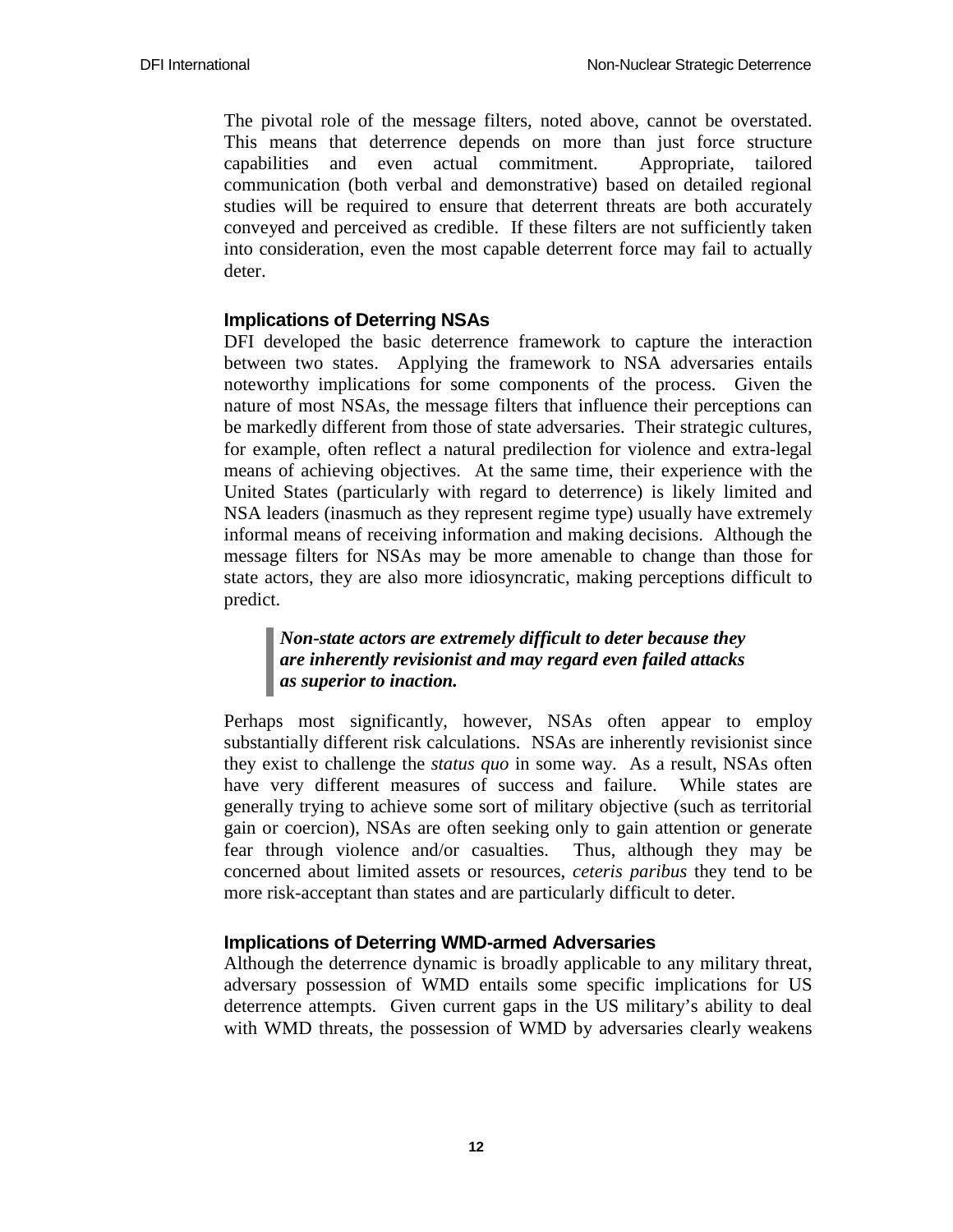US capabilities and advantages.<sup>13</sup> The implications for US commitment, however, are less clear and may be scenario dependent. In some cases, adversary WMD may raise concerns about potential casualties and thus diminish interest while in others the significance of the threat will strengthen US resolve. $^{14}$ 

These effects of WMD on the deterrence dynamic make it more difficult for the US to convince the adversary of the credibility of US threats. There is clearly a negative impact on perceived capabilities based on recognized shortcomings in US military capabilities and questionable US commitment in the face of a WMD threat. Distortions in the message filters encourage decisionmakers in the target state to regard US threats as less credible even if actual commitment is high.

### *The credibility of US deterrence is severely undermined when WMD is involved due to perceived gaps in US capabilities along with questions about US commitment and casualty aversion.*

Moreover, WMD may make adversaries more risk acceptant especially if they believe their potential for success has increased. This risk propensity is augmented by the asymmetry in interests that often make the stakes much higher for an adversary than the United States. In other words, WMD-armed adversaries may be blinded by the potential gains that WMD may bring them rather than consider the potential costs that may be involved.

For example, US policies often assume that an adversary will be guided by the worst-case scenario. Yet, expecting adversaries to adopt a worst-case mindset is a questionable assumption for non-Western decisionmakers operating in different strategic cultures and political systems. Instead, the perceived advantages of WMD (the potential ability to inflict massive casualties on the US) could lead some adversaries to focus on potential gains. As a result, a deterrence strategy that relies on worst-case planning could fail.<sup>15</sup>

Thus, adversary possession of WMD exacerbates the challenge of conveying credible deterrence. It generates requirements for augmented capabilities, increased commitment, and improved communication. Since credibility is the key to deterrence, the emphasis must be on demonstrating improved capability and employing a declaratory policy that produces clear commitment. Capabilities may be demonstrated in a number of ways including: forward

 $13$  Active and passive WMD defenses as well as munitions capable of effectively targeting and destroying WMD capabilities are lacking.

 $14$  Ultimately, the relative weight of these potentially counteracting pressures (i.e., increased potential for casualties versus potentially increased US level of interest) on US commitment against WMDadversaries will depend on the specific context, especially the extent of the underlying US security interests at risk.

<sup>&</sup>lt;sup>15</sup> This shortcoming reflects the danger with the US policy of "calculated ambiguity" to deter rogue states armed with WMD through the possibility of nuclear retaliation.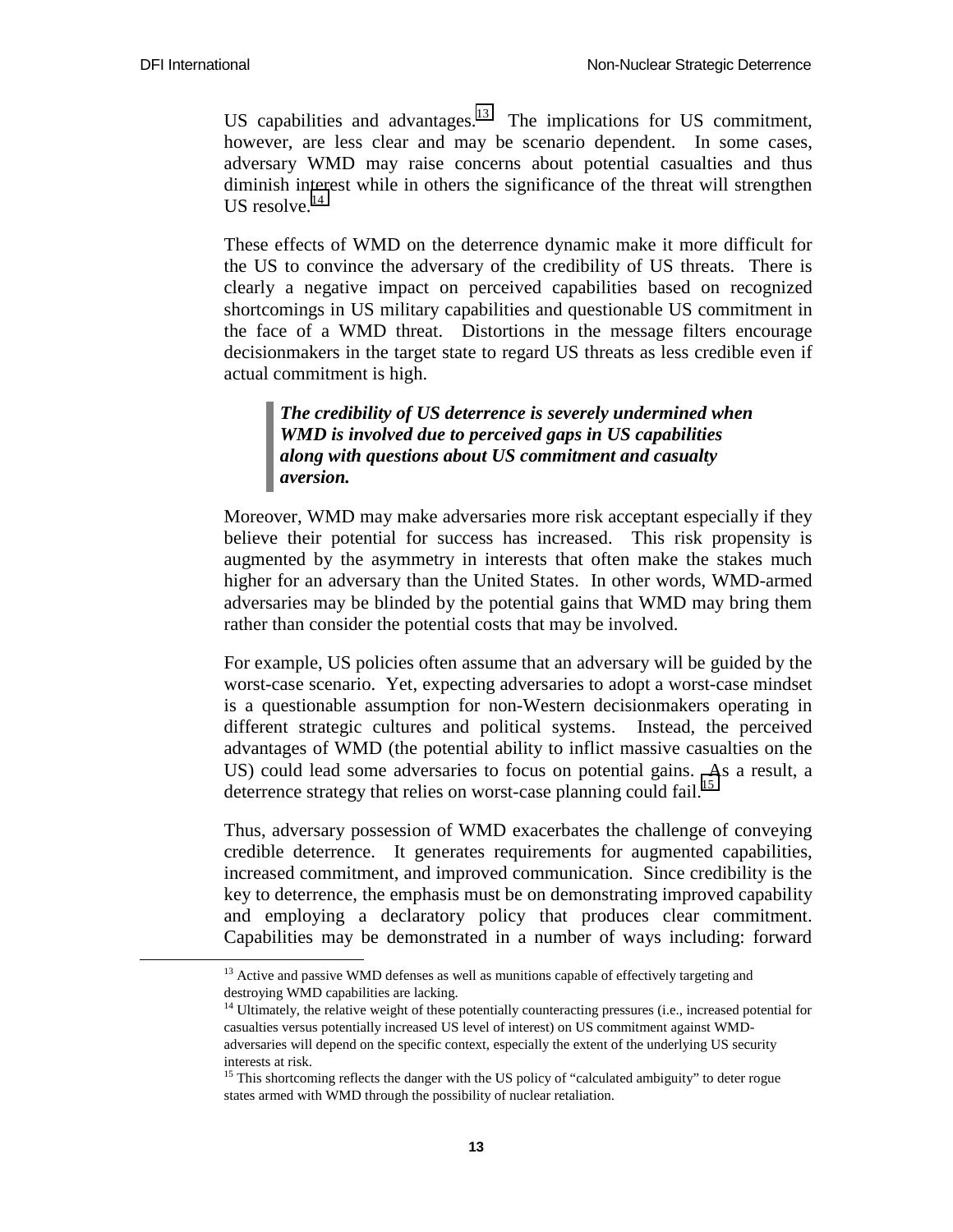deployment; robust, public exercises; and uses in other operations (even if WMD is not involved). Declaratory policies should be tailored to address specific contexts and be as specific and explicit as possible without creating requirements for the US that it cannot or will not meet.

If successful, deterrence can effectively remove WMD from the equation between the US and adversaries considering intervention or hostilities. Removing an adversary's WMD from consideration reduces a confrontation to a conventional stand-off that both parties would generally presume to favor the US. Therefore, WMD deterrence is of growing importance not only due to the proliferation of WMD threats, but also because of the implications such threats have for the credibility of US intervention.<sup>16</sup>

#### **Applying the Deterrence Dynamic**

How the US can best meet the requirements outlined above depends on the answer to two questions: What should the US threaten? And, what means should be employed to carry out this threat?

The first question relates to the decision on how to pursue deterrence. Deterrence can rely on the threat to deny the adversary its objective(s) of aggression, the threat of retaliation for such aggression, or some combination of these two approaches. Denial of objectives would mean seeking to ensure that an adversary does not obtain the goals sought by using WMD. These goals could include territorial control or the simple infliction of casualties. Denial, therefore, involves both warfighting capabilities and defenses (including consequence management). Retaliation, on the other hand, would involve a punitive military strike after an attack that would seek to inflict costs on an adversary. These strikes could be aimed at military assets (including WMD capabilities) or other targets of value to an adversary.

The second core decision relates to the types of weapons to employ to generate the threat. Deterrent threats can be based on nuclear weapons, conventional forces, or a combination of the two. Cold War deterrence relied primarily on the threat of nuclear weapons. As noted above, however, the credibility of this approach is being questioned against many of the emerging WMD-armed adversaries.

The distinction between conventional and nuclear weapons can result in significant implications for deterrent threats based on differences in the characteristics and political-military "stature" of these classes of weapons. Nuclear weapons are generally considered to have greater psychological impact than conventional weapons.

<sup>&</sup>lt;sup>16</sup> This project focused on the military tools for WMD deterrence, but complementary tools, such as diplomacy and economic sanctions, are important and touched on as well.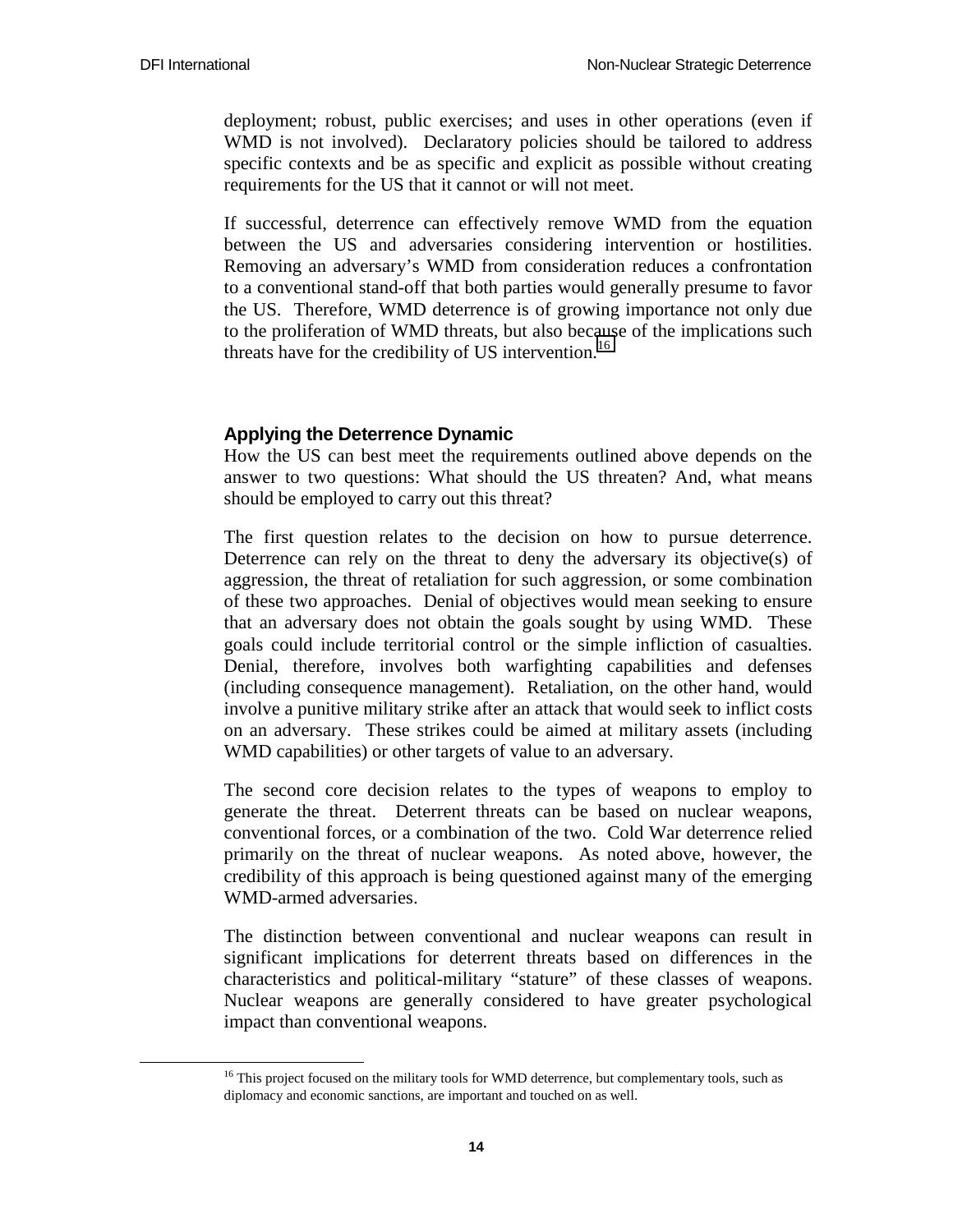Nuclear weapons are broadly accepted as being capable of inflicting massive damage, although controlling collateral damage can be a problem. In the current context, however, there is the potential for "self-deterrence" when it comes to the use of nuclear weapons due to concerns about domestic and international reactions to the use of such overwhelmingly destructive weapons in anything but the most extreme circumstances. Adversaries, therefore, are not likely to doubt the capability of nuclear weapons. However, with the exception of Russia and China, $17$  growing doubts exist over the credibility of nuclear threats.

If such threats are not judged credible, deterrence based on nuclear options is unlikely to significantly affect the risk calculations of WMD-armed adversaries, especially if they are particularly risk-acceptant. In fact, the problems with the credibility of nuclear threats suggest that there is a "threshold" for the effectiveness of nuclear deterrence. In other words, adversaries may believe that nuclear retaliation is only credible in response to a substantial WMD attack and not likely for a lower-level or more limited WMD attack. Unfortunately, such an apparent or perceived threshold may also suggest that there are actions that may be taken by adversaries (such as limited use of WMD) that do not risk nuclear retaliation. This further undermines the credibility of deterrence based on nuclear options, especially for the lower-level uses of WMD from smaller adversaries.

## *While NNSD addresses some of the shortcomings of WMD deterrence based on nuclear retaliation, it raises new issues that must be resolved in order to implement NNSD effectively.*

Conventional weapons appear to address many of these problems. They have advantages in that they seem to be a more credible threat given their potential for greater precision (to limit collateral damage) and an appreciation that the US would not feel constrained about their employment, unlike nuclear weapons.

However, the availability of sufficient capability with exclusively conventional forces is questionable. It would require a far greater number of weapons to even approach the destructive power and threat of nuclear weapons. Also, limited US defensive capabilities may lead some adversaries to believe that the US will be self-deterred and avoid intervention due to casualty aversion. Such a belief would raise questions about US commitment in these situations. Therefore, even if the US is committed to acting despite the potential for casualties, the *perception* that potential WMD use discourages the US from intervening may make adversaries difficult to deter using non-nuclear threats alone.

 $17$  Russia and China are both established nuclear powers with significant or growing nuclear capabilities.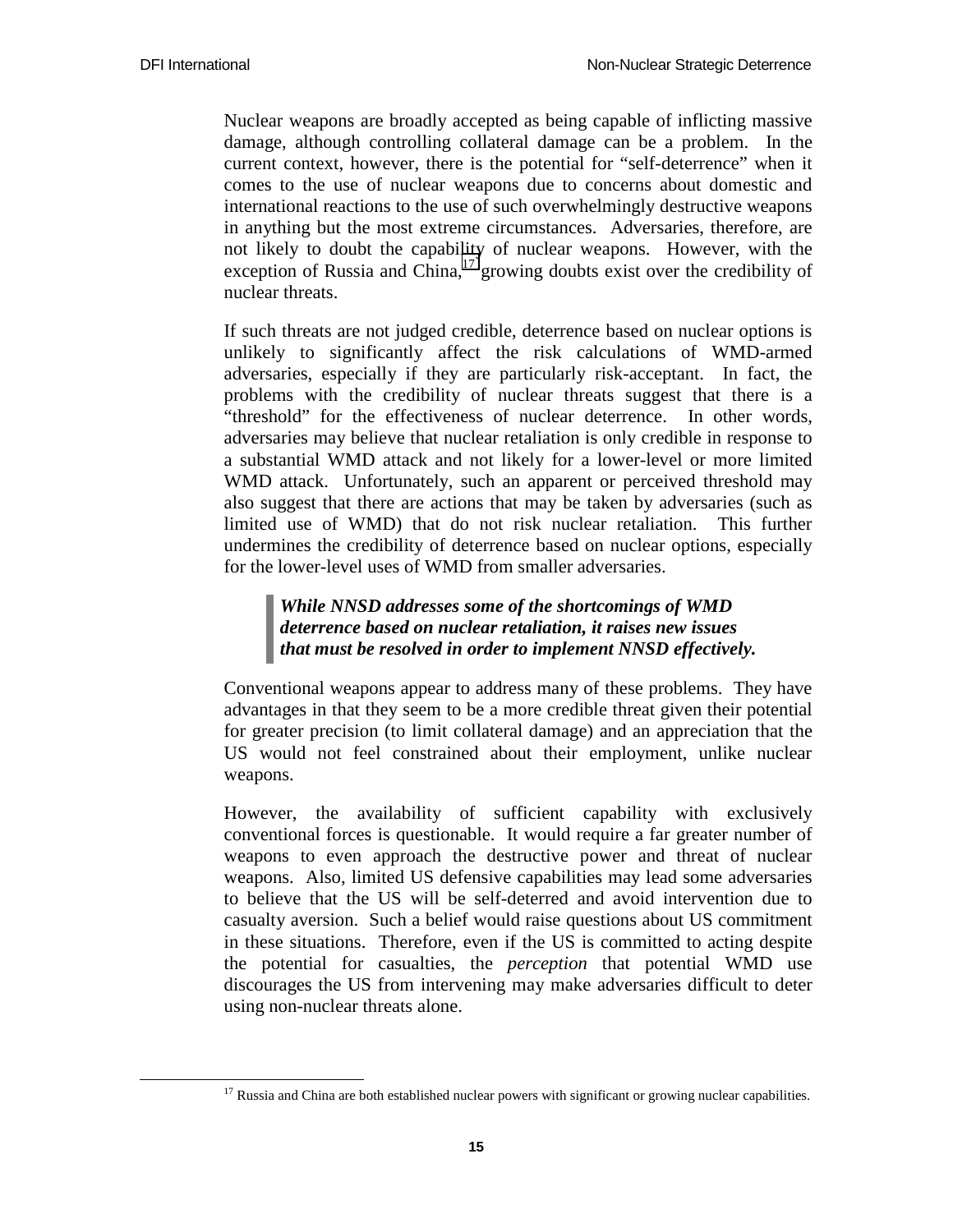#### *Existential Nuclear Deterrence*

Any non-nuclear strategic approach must take into account the US possession of nuclear weapons. Even if NNSD is pursued fully, the US will still possess significant nuclear capabilities. This is a reality that adversaries will appreciate regardless of the US deterrent strategy and might effectively result in so-called "existential nuclear deterrence."<sup>18</sup>

When pursuing NNSD, the US has two ways to address the nuclear question. First, the US could pursue NNSD and simply not address the potential for any nuclear use. Such an "unspoken" nuclear deterrent would force adversaries to at least consider the possibility of such an attack, even if they are still skeptical about the actual willingness of the US to employ nuclear weapons.<sup>19</sup>

Alternatively, the US could explicitly exclude the use of nuclear weapons in certain contexts (such as BW or CW threats). Even then, the continued US possession of nuclear weapons means that such a declaration that nuclear weapons will not be used could simply be ignored. Still, this pledge would certainly play a role in an adversary's risk calculation and focus attention on the US conventional deterrent rather than on whether or not the US would use nuclear weapons. This may be very significant since focusing on the credibility of US nuclear threats (whether explicit or implicit) may mislead WMD-armed adversaries in their risk calculations and cause them to take risks by concluding that nuclear use was not credible and the other deterrent capabilities not important. Therefore, explicitly excluding nuclear weapons could make NNSD more effective as a primary deterrence strategy than not addressing nuclear weapons at all.

<sup>&</sup>lt;sup>18</sup> Based on the term "existential deterrence" coined almost twenty years ago by McGeorge Bundy. See: McGeorge Bundy, "The Bishops and the Bomb," *New York Review of Books*, 16 June 1983.

<sup>&</sup>lt;sup>19</sup> This skepticism would be augmented by the fact that the US has chosen to pursue NNSD.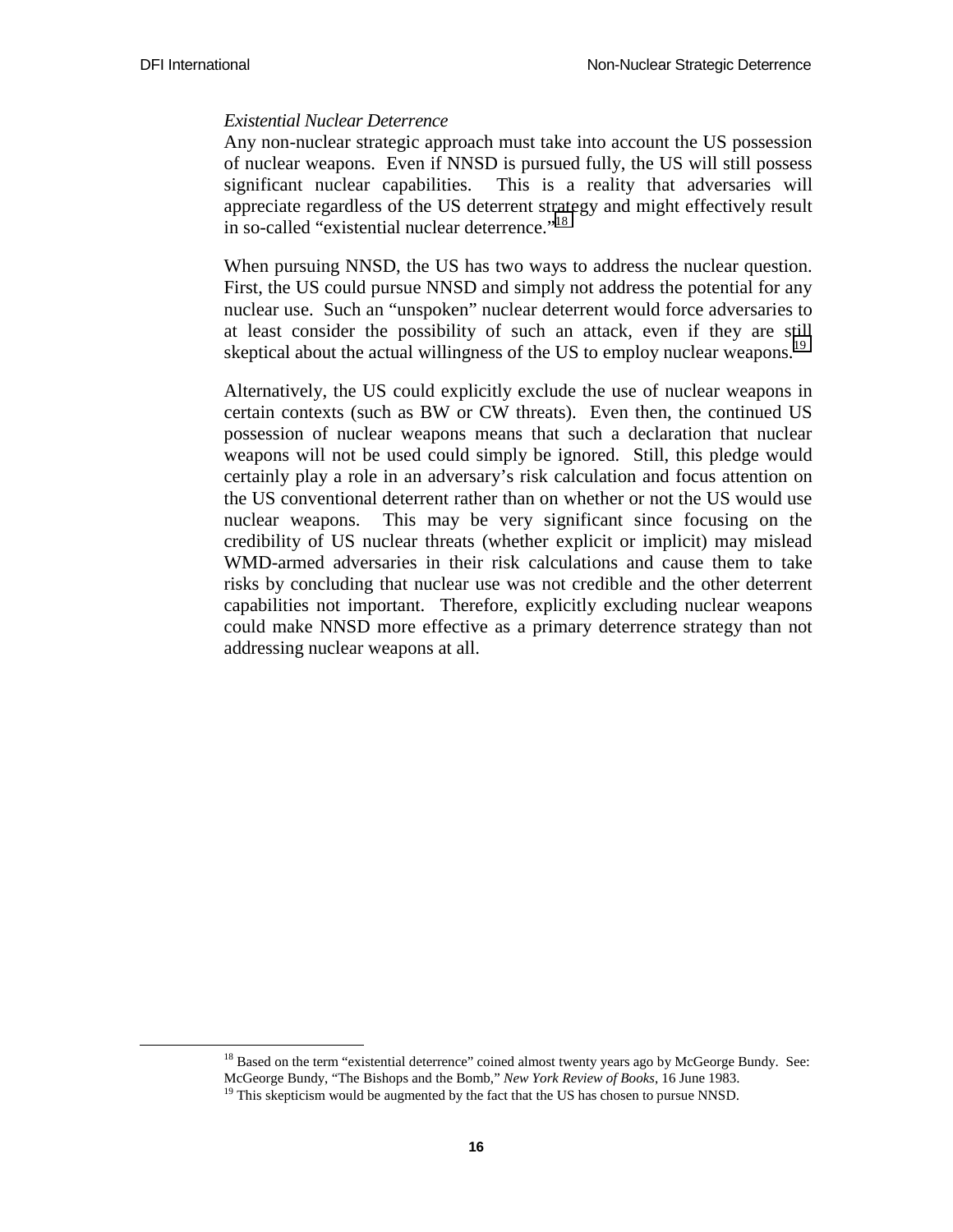## **NNSD: Approaches**

In this section, potential approaches for NNSD are explored. First, the full range of actors is examined. Then, NNSD approaches for the two basic actor types (states and non-states) are analyzed. Based on these analyses, the section concludes by identifying the most promising approach.

#### **NNSD for State Actors**

NNSD strategy for threats from state actors could be based on denial, retaliation, or some combination of these two approaches. It should be noted here that Russia and China are excluded from this analysis of NNSD options. Both are established, strategic nuclear powers with sizable or growing nuclear arsenals and a history of nuclear deterrence with the US. While many of the issues examined below may also be applied to these two nuclear powers, NNSD is more specifically intended to deal with smaller and emerging WMD adversaries.

#### *State NNSD by Denial*

In the case of a denial approach for NNSD, the US would threaten to use conventional forces to deny the WMD-armed adversary from accomplishing its military objectives. There are three general ways in which a state could use WMD:

- 1. Interstate Attack: As part of a military operation (invasion, strike, etc.)
- 2. Coercion: As a threat to achieve political objectives
- 3. Domestic: Against their own people in internal conflicts

Attempting to deny the objectives of a WMD attack is obviously a critical mission for US military forces. Not only is this required to protect the US, US forces, and allies/friends, but it also undermines WMD coercion attempts by the adversary (see below). Doing this with conventional forces, however, involves substantial difficulties. Perceived vulnerabilities to WMD and perceived US casualty aversion mean that the US will have to demonstrate the ability to deny an adversary's objectives while avoiding unacceptable casualties.<sup>20</sup>

Trying to deter political-military coercion by an adversary using WMD would be problematic. Such an effort would address a common use of military capabilities by adversaries and could help avoid crises. Still, this would be extremely difficult to accomplish, especially given the potential ambiguity of

 $20$  The extent of US casualty aversion has become a disputed issue in recent years. As long as an adversary perceives the US to be casualty averse, the US deterrence potential suffers unless it can defend its forces from WMD attack.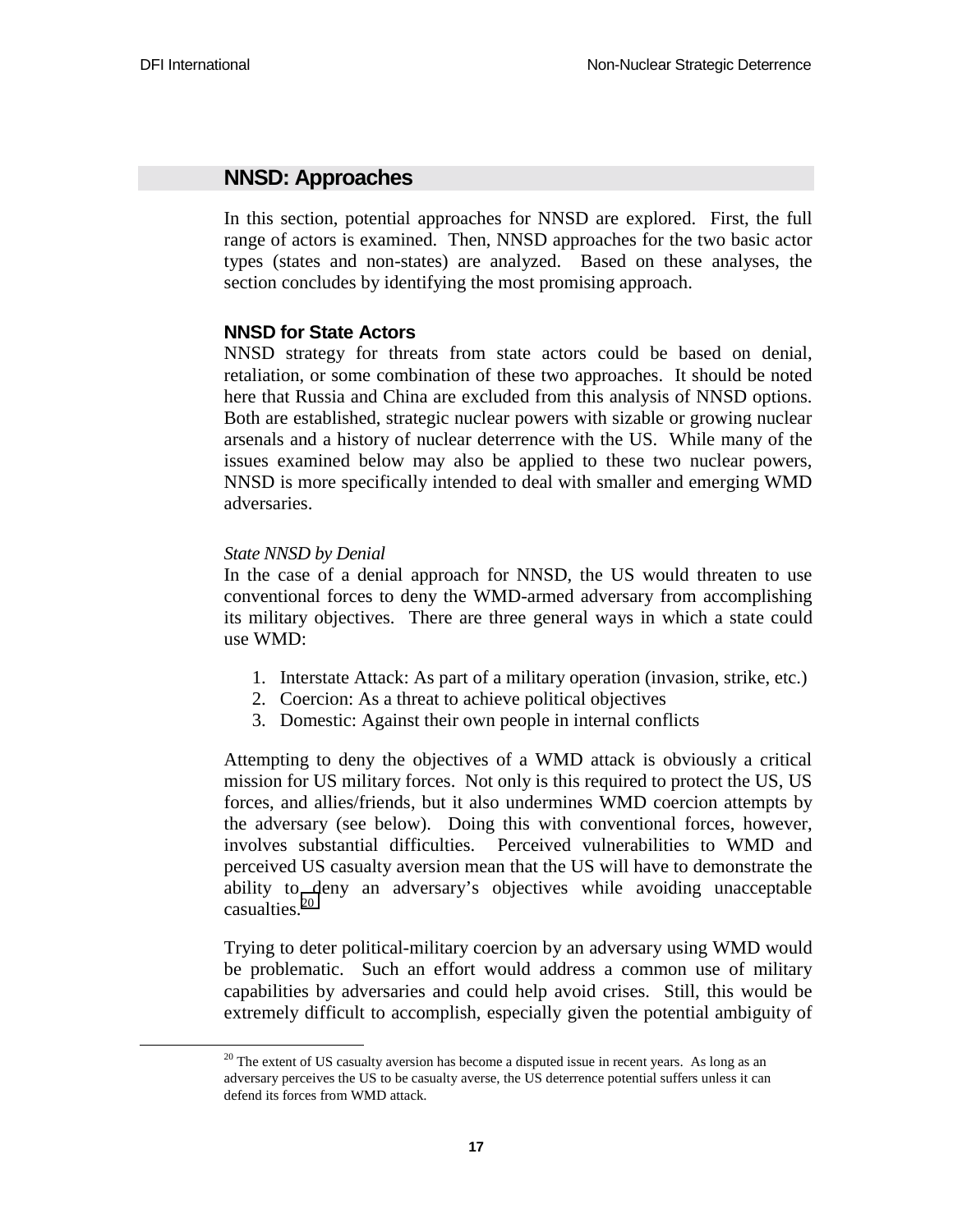coercive threats. Deterrence of these types of threats would require a complicated mix of highly coordinated military, diplomatic, and economic tools. This could draw US armed forces into conflicts that are not yet military in nature and risks escalating these situations to armed confrontations. More fundamentally, adversaries are less likely to regard US attempts at deterrence as credible against coercion *vice* actual military aggression.

Denying WMD-based coercion, therefore, will be challenging. But, it may also become a more frequent concern as these weapons proliferate. However, to do this effectively, US forces will have to demonstrate the capability to deny the military threat behind any coercion attempt (see above). If the US military is unable to combat the actual, threatened use of WMD, it will be unable to combat coercion based on such threats.

Using US conventional forces to keep adversaries from using WMD against their own people<sup>21</sup> would be both morally justified and may allow the US to deal with dangerous regimes before they become a direct military threat to others. However, such an effort would be extremely problematic (especially as a strategic approach) since it involves activities inside a potentially hostile state. Deterrent threats to deny this type of WMD-use would require extensive political support (both within the US and in the international arena) to be credible. Moreover, it would draw the US into internal conflicts, which could even risk creating a backlash against the US within the target country. Except in the most extreme cases, denying this very small subset of WMD threats would be extremely difficult, risky, and of questionable utility.

#### *State NNSD by Retaliation*

In contrast to an approach that denies an adversary's objectives, which might not always be practical, the US could seek to deter by threatening severe retaliation after adversary WMD-use. Such an approach could employ different targeting strategies:

- 1. Military Elements: Bases, forces, command assets
- 2. Civilian Infrastructure: Power grid, transportation, fuel or water
- 3. Regime Assets: Instruments of control, public and private assets
- 4. State Entity: Target through conquest, occupation, and restructuring

Once again, there are both strengths and weaknesses associated with each of these options. Threatening to retaliate against an adversary's military assets would directly target the assets (including WMD and other symbols of regime power and prestige) that may directly threaten US interests. However, they can be difficult to target (especially mobile assets) and destroy (especially hardened targets). Such an approach may also promote a "use it or lose it" situation for adversaries. Improving munitions and targeting capabilities

 $21$  For example, Iraq's use of CW against Kurds in the village of Halabja in March 1988 that killed approximately 5,000 and injured 10,000.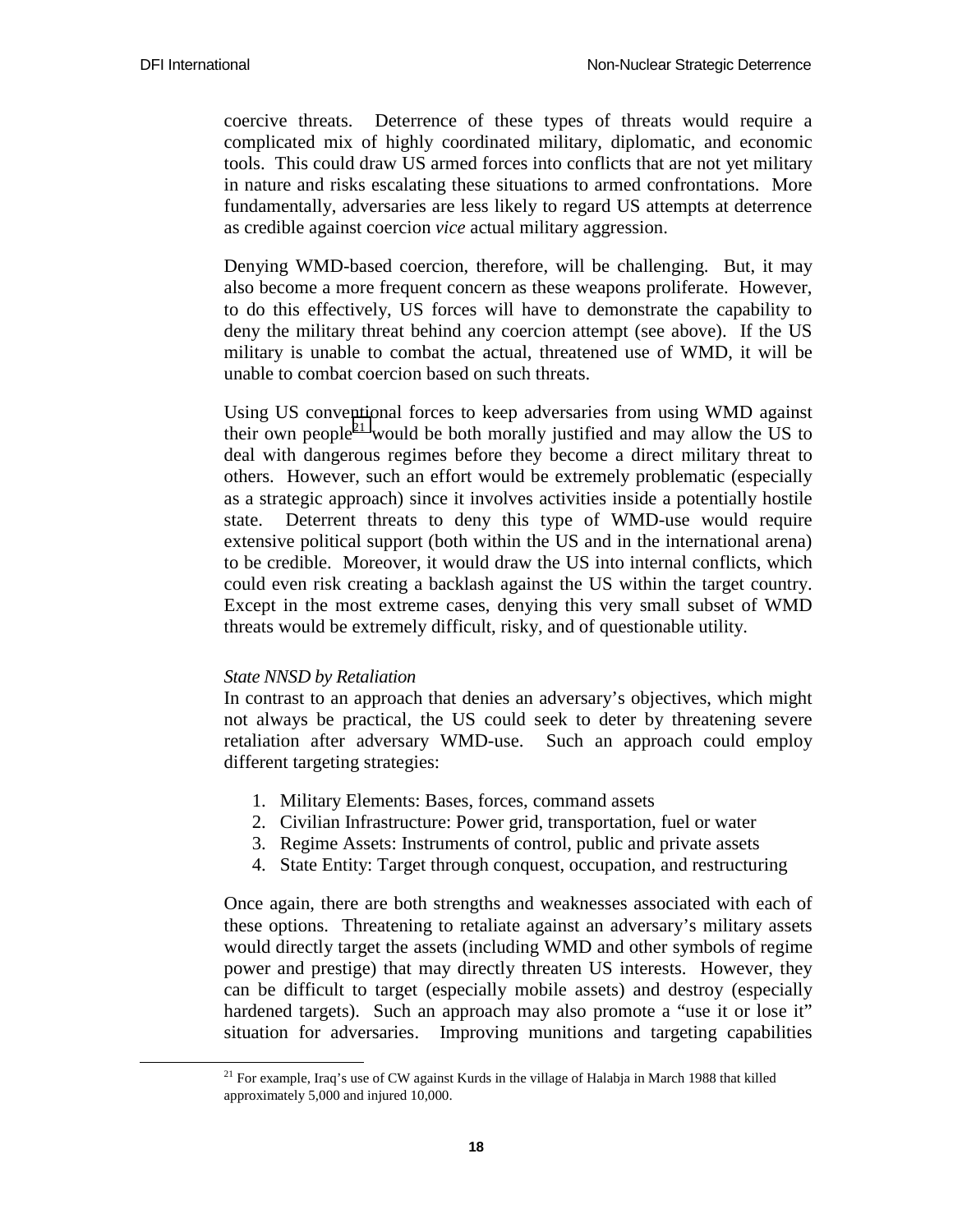make this a more feasible strategy. Still, threatening military targets exclusively entails only limited and temporary costs for an adversary that, if willing to run high costs, would not be deterred.

Targeting civilian infrastructure can weaken an adversary's ability to conduct hostilities and may undermine the regime's domestic support. At the same time, it does not necessarily degrade military capabilities or the regime itself. There is an inherent risk of collateral damage and may create a backlash against the US by the target population. In addition, it may create political controversy both within the US and amongst allies. The costs of this approach may outweigh the limited gains as a risk-acceptant adversary might expect such controversy to prevent the US from engaging in a sustained campaign. The track record of this approach has been mixed at best (as seen in  $Kosov<sub>o</sub>$ .<sup>22</sup>

Retaliating against regime assets would directly target the decisionmakers who chose to use WMD, especially in authoritarian regimes. More specifically, assets of value to these decisionmakers, such as their public and private assets (offices, homes, funds), elite military forces, and supporting institutions (internal security, information agencies), would be targeted as opposed to broader national assets or civilian infrastructure. This would inflict costs on those making the decisions on WMD-use rather than their constituents who may have little or no say in the state's military actions. Determining exactly what to target (what the regime values most), on the other hand, can be difficult and would likely involve the risk of collateral damage. There are also potential legal issues (both domestic and international), especially if individuals are targeted.<sup>23</sup> This may be more effective against some regimes than others, but it has the advantage of directly targeting the interests of those involved in making the decision to use WMD and does not preclude military targets (especially WMD assets, which are likely to be of high value to the regime). Although this approach is unproven, it fits well with the dictates of the deterrence dynamic.

Finally, retaliating through conquest, occupation, and restructuring against a state that has used WMD would certainly eliminate any immediate problems with this adversary. However, even against smaller states such an endeavor would be difficult, costly, and involve an extremely long-term obligation. It might also create a backlash amongst the population in the state and create conditions that would require a prolonged, hostile occupation. Thus, it is a poor deterrent strategy as the threat of such retaliation is unlikely to be credible given the difficulty, cost, and lengthy commitment required.

 $22$  It should be noted that even with the extensive bombing in Kosovo, civilians were never considered for direct targeting since it would not be effective or desirable, not to mention politically untenable. Civilian infrastructure was only targeted inasmuch as it supported the regime and its military.

 $23$  Again, after an adversary WMD attack this concern would likely diminish to no significance, but to be an effective deterrent the adversary must perceive before he acts that the asserted US threat is credible. At this pre-attack stage, the political and legal contexts will be far less favorable for the US.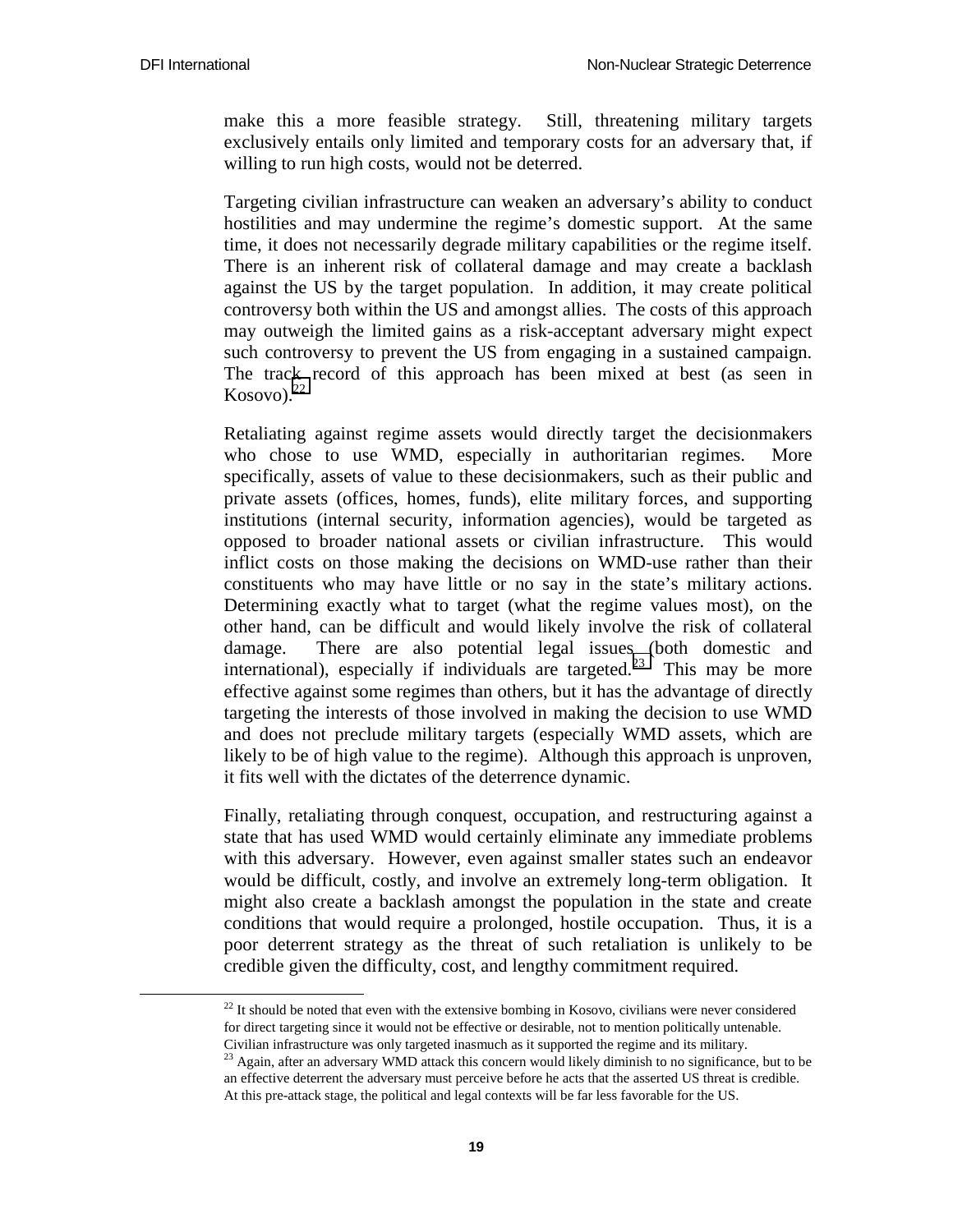## *State NNSD: An Integrated Approach*

Neither an exclusive reliance on conventional-based threats of denial nor retaliation appears sufficient to deter WMD-armed states. Denial approaches will remain a crucial role for the military from a warfighting perspective, but the risks, vulnerabilities, and difficulties (especially the challenge of effectively communicating demonstrable capabilities and commitment) for the US are likely to diminish deterrent effects. Furthermore, many WMD-armed adversaries took US conventional superiority into account when they made their decisions to assume the costs and risks of acquiring and maintaining WMD capabilities.<sup>24</sup> Retaliation could be effective in some areas, but the limited and controlled nature of conventional strikes (the very features that make them more credible) may raise doubts about whether sufficient costs will be inflicted, especially against adversaries willing to run risks or absorb high costs.

Thus, a viable NNSD would need to integrate both denial and retaliation. Integrating these two approaches would combine the advantages of both, minimize the weaknesses of each, and augment deterrent effects. Based on the above assessments, this integrated approach would combine the denial of military objectives from aggression with an explicit retaliatory policy against the adversary's regime assets for WMD-use.

## *An integrated NNSD approach for state adversaries would combine the threat of denying military objectives with an explicit retaliatory policy against the adversary's regime assets for WMD-use.*

As a result, this approach could shift adversary risk calculations by diminishing the probability of success (through denial) while increasing both risks and costs (through the threat of retaliation).

Many WMD-armed adversaries appear to have realized that the US is limited in its ability to eliminate WMD threats through counter-force targeting and protect itself with active/passive defenses. Adding an explicit retaliatory component can help offset these limitations and further shift an adversary's risk calculation to bolster deterrence. Although retaliation is always an implicit threat should deterrence fail, an explicit articulation will strengthen NNSD by reducing an adversary's ability to conclude that it can achieve success by using WMD with acceptable costs. Many adversaries will likely find such threats more credible than implicit or explicit nuclear threats.

Pursuing this integrated approach does entail some costs and concerns. Forward deployments required to deny an adversary's military objectives will make US forces more vulnerable to WMD as long as inadequate defenses exist. Furthermore, a WMD threat itself could increase the risk of access

 $24$  See the earlier DFI study for an examination of the motivations for states to acquire WMD.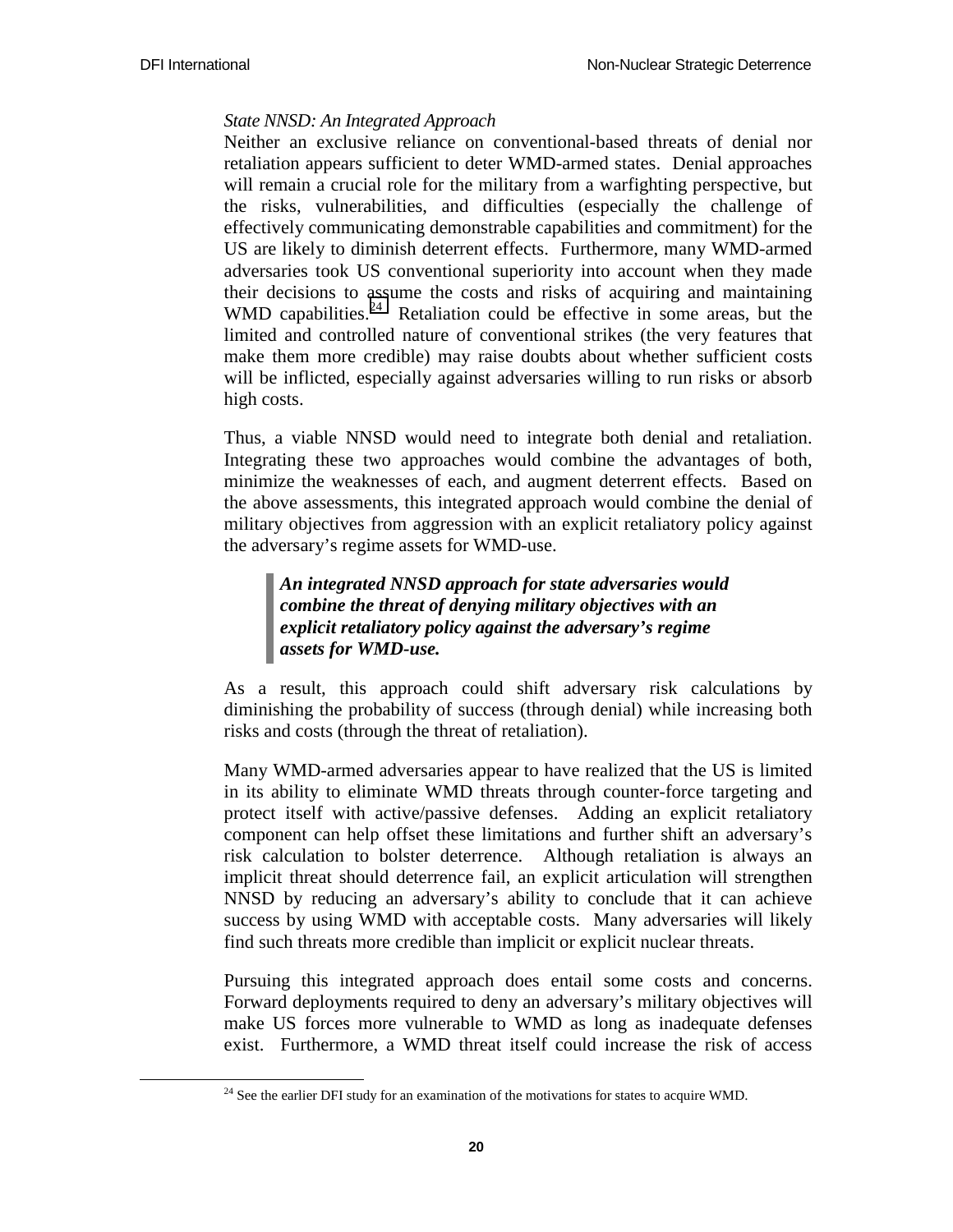denial through refusal of allied cooperation. Retaliation may also be challenging as regime assets may be difficult to target and some may be hard to destroy (such as command and control assets that may be hardened and/or deeply buried.) Retaliating against these assets also presents the risk of collateral damage (especially for targets like residences or facilities in populated areas). Retaliation may be further complicated if there are any difficulties in establishing attribution for a WMD attack in the case of asymmetric attack (such as a covert BW or CW attack) or non-conventional delivery system (such as a truck bomb). Finally, there may be legal questions about retaliating against regime assets especially if individuals (leaders, family members, or other supporters) are targeted.

Overall, an integrated approach to NNSD for states appears theoretically sound but requirements for critical capabilities must be examined. This approach takes advantage of the broadly accepted view that US conventional superiority is overwhelming. The combination of denial and retaliation is designed to maximize risks and costs for adversaries. Yet, the lack of certain capabilities will undermine an optimal deterrent threat. Moreover, the US must be able to demonstrate such capability and communicate its commitment to produce a strong threat.

## **NNSD for Non-State Actors**

NSAs pose a difficult challenge for deterrence, both conceptually and practically.<sup>25</sup> The often ambiguous and elusive nature of NSAs make determining their responsibility for any attack extremely difficult. Attribution is particularly a problem since retaliation will be difficult and controversial if responsibility cannot be determined convincingly and within a reasonable amount of time. Also, identifying clear NSA targets to retaliate against is complicated and requires robust intelligence capabilities.

## *Effectively identifying NSA threats and establishing attribution for attacks will be absolutely critical for either a denial or retaliation NNSD approach for NSAs.*

Although state-sponsored NSAs are often regarded as more deterrable because their state sponsor can be targeted, determining and demonstrably establishing NSA linkages to a state can be extremely difficult. This is particularly a problem for retaliation strategies since the US must, *a priori*, convey its ability to establish such a linkage in order to deter such threats. Variable levels of state sponsorship can also raise problems for retaliation.

For all NSAs, especially independent or unstructured actors (many with fanatical objectives), altering their risk calculations will be extremely difficult.

 $25$  The literature review on conventional deterrence and terrorism completed as a part of this project highlights the strong tendency of scholars/analysts to focus on deterring states, often characterizing NSAs as undeterrable.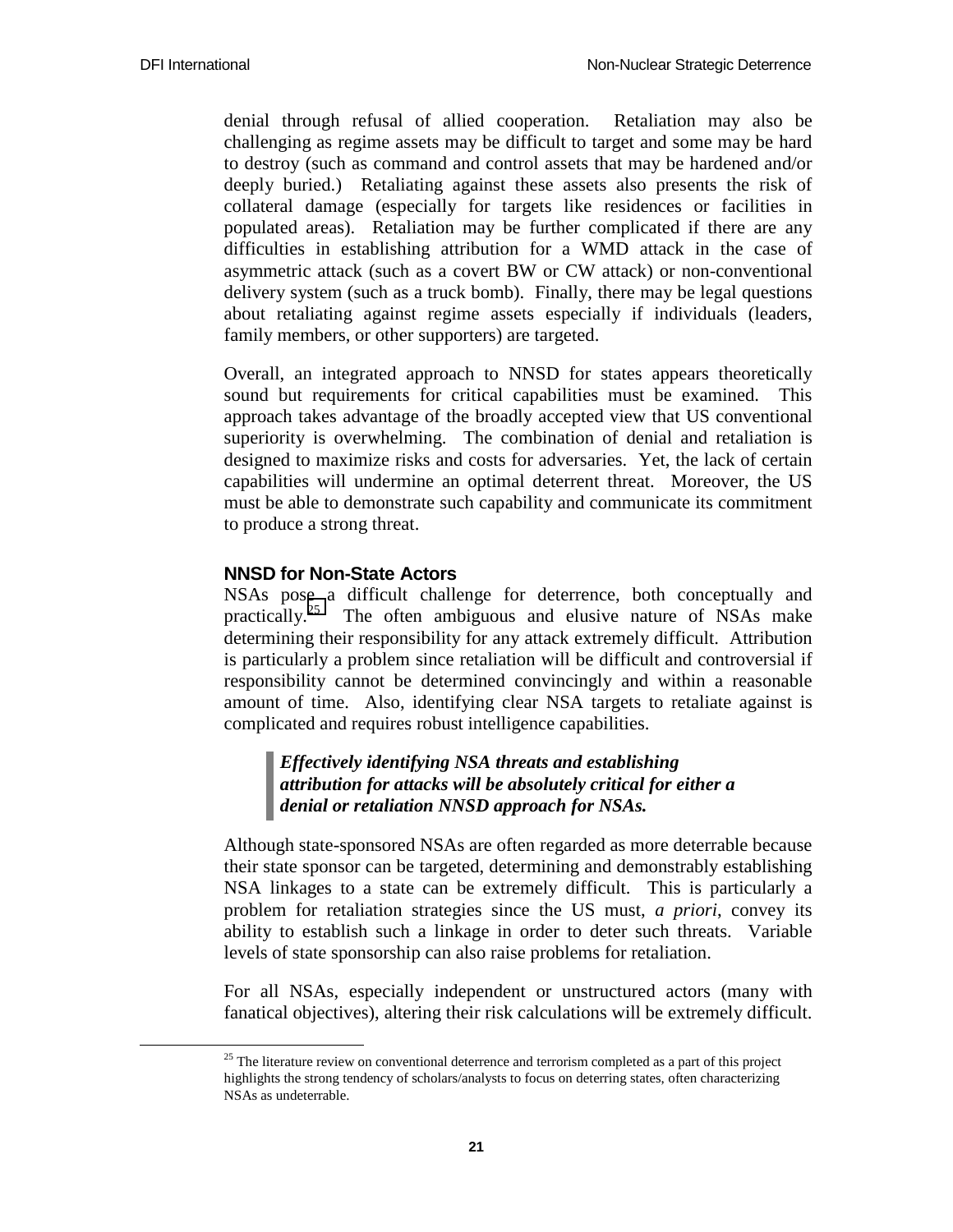As noted above, message filters for NSAs are quite variable and often difficult to predict. Moreover, some NSAs may regard even a failed attack as preferable to not attacking. In fact, those willing to become martyrs are in most cases not susceptible to deterrence by retaliation (though they may be deterred by denial, at least against particular targets).

Despite the difficulty of deterring NSAs, the magnitude of the threat posed by WMD-armed NSAs makes attempting such deterrence important. Continuing to treat NSAs primarily as challenges for law enforcement rather than targets for military action may prompt such adversaries to perceive they can hit the US without facing dire consequences.

#### *Non-State NNSD by Denial*

Deterrent threats based on denying the objectives of a WMD-armed NSA could range from attempts to block all operations to denying adversaries the ability to escape after a WMD attack:

- 1. Hostile Operations: General operations of WMD-armed terrorists
- 2. Coercion: WMD threats to achieve political objectives
- 3. Terrorism: WMD attack by NSAs
- 4. Escape: Attempts to flee an attack

Denial of operations would involve the threat to limit the functions of NSAs that acquire WMD. While such efforts would presumably be primarily political and legal in nature, military operations could be included. This would allow the US to deal with NSA WMD threats before they can put US citizens, allies, or interests at risk. Trying to do this, however, would be exceedingly difficult for a range of reasons, including intelligence shortfalls (Who and where are they?), requirements (What can we do to disable them?), and operational constraints (How do we strike at them?). Broad political support would be required and difficult to obtain given the variety of legal issues that would be raised in taking action against an organization that may not (yet) have undertaken any hostile activities. This makes this approach more of a pre-emptive strategy than deterrence and could create significant political backlash against the US. Given the complexity and controversy of this approach, it is unlikely to succeed as a military strategy and would have to rely primarily on diplomatic and economic efforts to obstruct or constrain NSA operations.

Trying to deny political-military coercion by WMD-armed NSAs would address the primary objective of most NSAs and could help avoid terrorist attacks. However, this is subject to many of the same problems noted above and would be a difficult approach to sustain, especially in the absence of specific threats. Moreover, credible military threats to deny this type of coercion would require the NSA to regard the US as capable of denying a WMD attack. Any denial threat would require a mix of military, political, and economic measures with an emphasis on diplomatic efforts.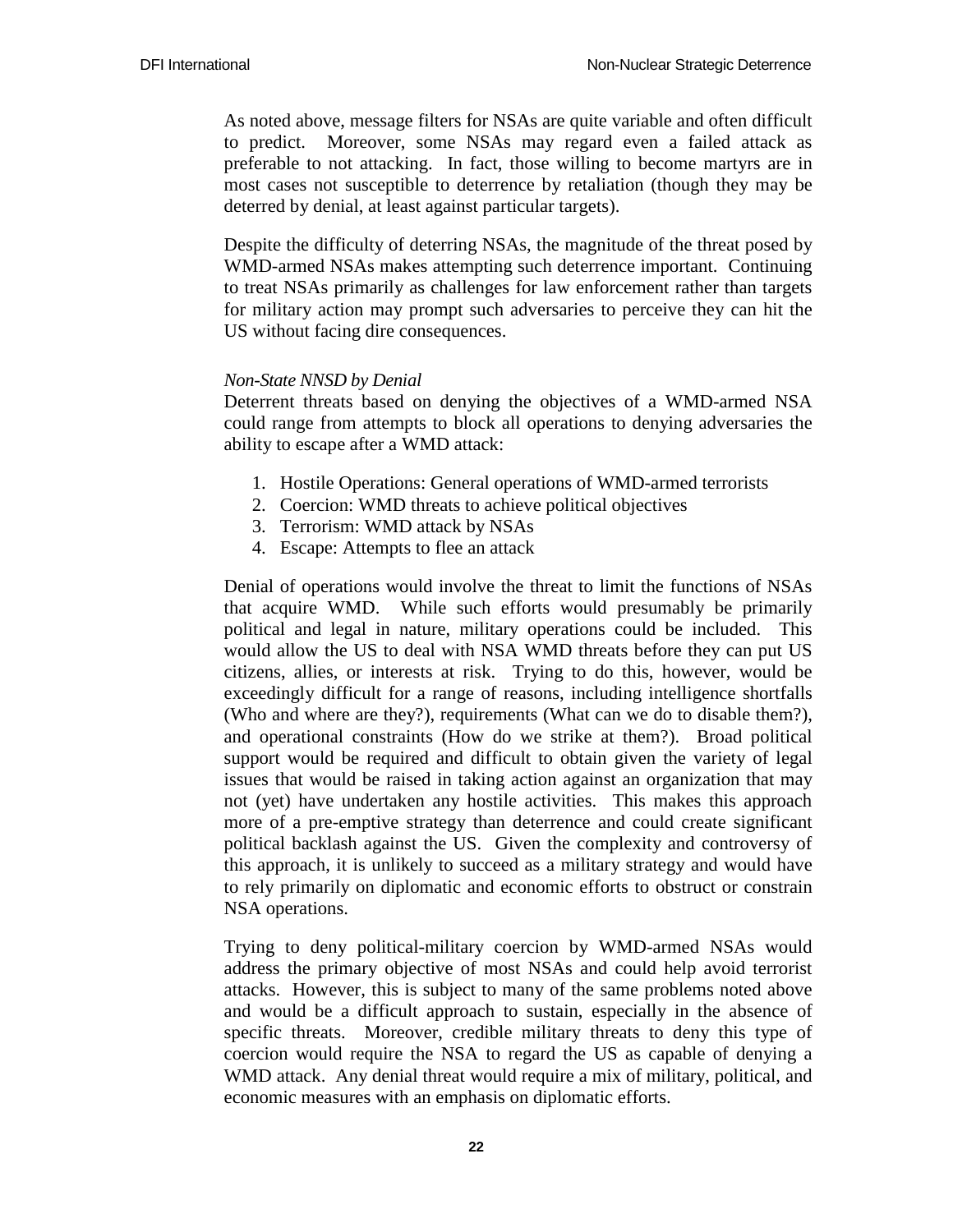Denial of objectives from terrorist WMD attacks, therefore, will be the most important role for the US military against NSAs. Since this would involve the protection of US citizens, territories, and allies it would be broadly supported under threat of an imminent or specific attack, but could be difficult to sustain in the absence of such a threat. Like other denial efforts, this approach would depend heavily on intelligence capabilities (especially information, detection, and warning) before an attack. Ambiguous threats and covert activities, however, make targeting and defense difficult until an attack actually occurs. As a result, consequence management will remain an important mission for the military in order to limit the casualties and damage NSAs are seeking to inflict.

## *Denial of NSA attacks would include interdiction, defenses, and consequence management.*

Accepting that conveying credible denial of objective threats is a difficult challenge, preventing escape of terrorists might seem more feasible. In the past, the US military has conducted operations to apprehend terrorists or prevent their escape.<sup>26</sup> While such a law enforcement approach would likely be popular, it would only apply after the fact (after an attack or attempted attack has taken place); would be difficult to do without sufficient time for preparation and gathering information; and would not apply to terrorists who are willing to become martyrs. Moreover, the agents of an attack are rarely key figures in the larger NSA organization responsible for approving operations. Therefore, while this may be an effort worth undertaking in certain circumstances, it does not provide the basis for a deterrent strategy.

#### *Non-State NNSD by Retaliation*

This pessimistic assessment of denial of objective approaches highlights the need for close attention to the potential of retaliation-based threats. Yet, there are limited targets for retaliation against NSAs:

- 1. State Sponsor: May include targets not directly associated with NSA
- 2. Organization: Leadership, bases of operations, other assets
- 3. Constituents: Represented groups or NSA members

Although it is not applicable to all NSA types, threatening retaliation against state sponsors (as the US did against Libya in 1986) has a number of benefits. It discourages state sponsorship of NSAs, which could make it more difficult for NSAs to operate. Military threats against a state are also easier to plan and carryout than those against NSAs, thus they will appear more credible, all else being equal. As noted above, direct sponsorship must be demonstrable to the extent that adversaries appreciate the ability of the US to establish a linkage. States may possess more identifiable targets than NSAs, but choosing specific

 <sup>26</sup> Such as the use of US military forces to capture Abu Abbas following the high jacking of the *Achille Lauro* and the death of an American citizen.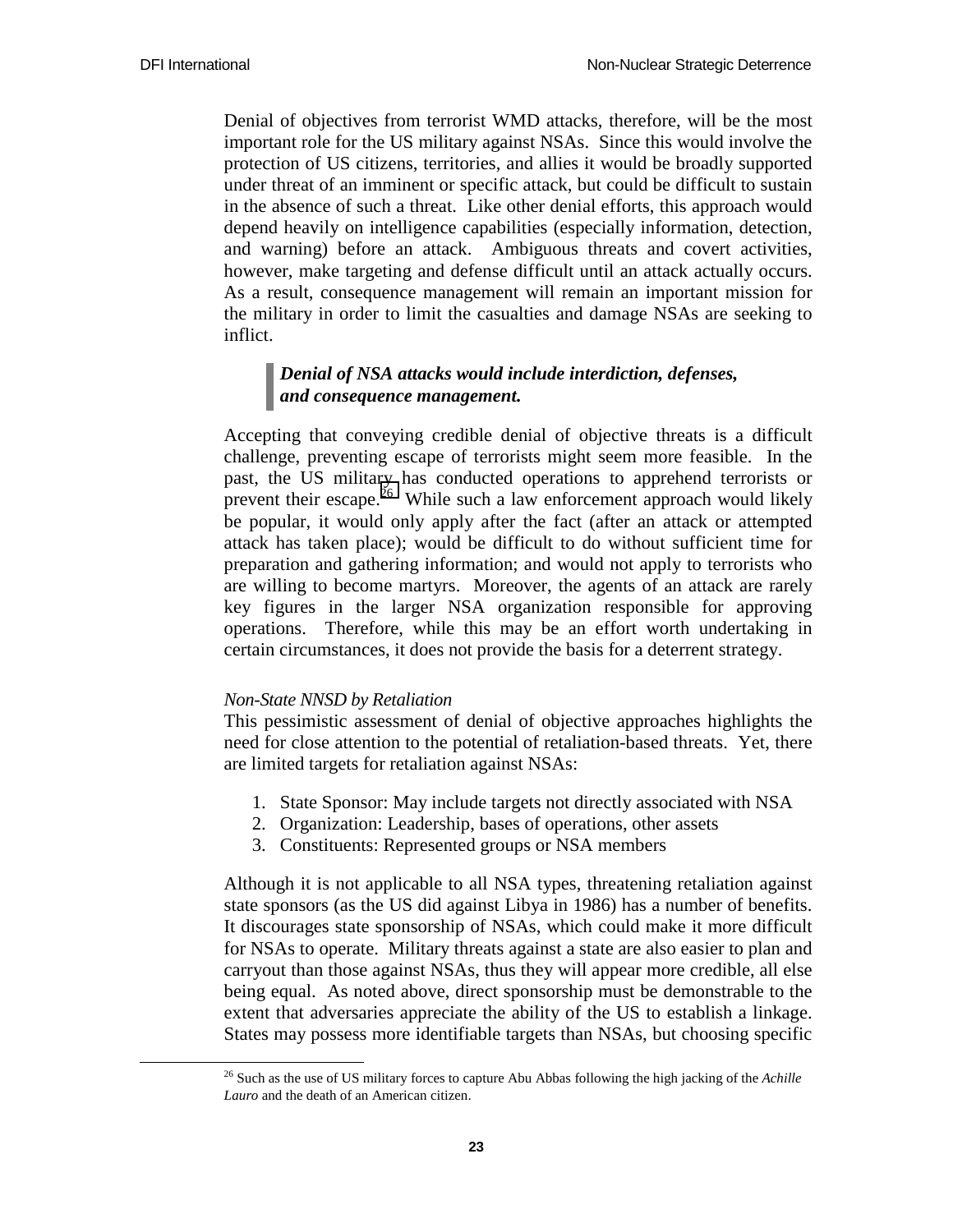targets and limiting collateral damage may be more difficult. There is also a risk that such actions could create a broader international conflict.

Threatening to directly target the NSA organization focuses retaliation against the most responsible party (as the US did against Osama Bin Laden in August 1998). However, specific targets are difficult to identify and there is a significant risk of collateral damage and operational failure. Even when targets are identified, high-tech stand-off weapons may not be effective given the location of the targets (in populated areas, for example). This would require the insertion of ground forces (SOF) and the risk of casualties. It could be difficult to convince adversaries that the US would undertake such action in response to limited WMD uses, especially against allies/friends vice the United States.

## *Retaliation against the NSA organization could be effective but is very difficult and risks casualties.*

These targets might be in states which, although not necessarily supportive of their operations, could become involved in creating a broader international conflict. Legal constraints may also apply if individuals in the leadership are identified as targets. Still, threat of military retaliation against the NSA leadership itself has considerable appeal in that it maximizes the costs of initiating action. Where there is direct support from a state, this approach could overlap with retaliation against the state sponsor. Any other retaliation would have to be primarily political and/or economic.

A third type of retaliation threat is to target the constituency of the NSA. For example, Israel has periodically used this approach with the Palestinians. The goal would be to convince the NSA leadership that WMD strikes would result in its constituency suffering and blaming the NSA for their predicament. However, history has shown that this approach tends to backfire by strengthening constituent support for the NSA and generating greater resentment against the retaliating state. NSA leaders aware of this history are unlikely to find such threats credible, especially if propagated by the US, which will be sensitive to political and moral criticism.

#### *Non-State NNSD: An Integrated Approach*

Neither denial nor retaliation threats alone offer much promise of effective deterrence. A denial strategy, on its own, will be extremely difficult given the vast range of potential targets for a NSA attack. Yet, elements of a denial capability remain very important, especially defense and consequence management. Retaliation is also problematic given the difficulty of determining attribution and threatening valued targets, but it does offer the only means to affect costs for NSAs. Therefore, an integrated strategy should seek to offset these shortcomings by explicitly emphasizing denial threats based on the US military's role in defending against attacks and managing consequences while reserving the right to retaliate when appropriate.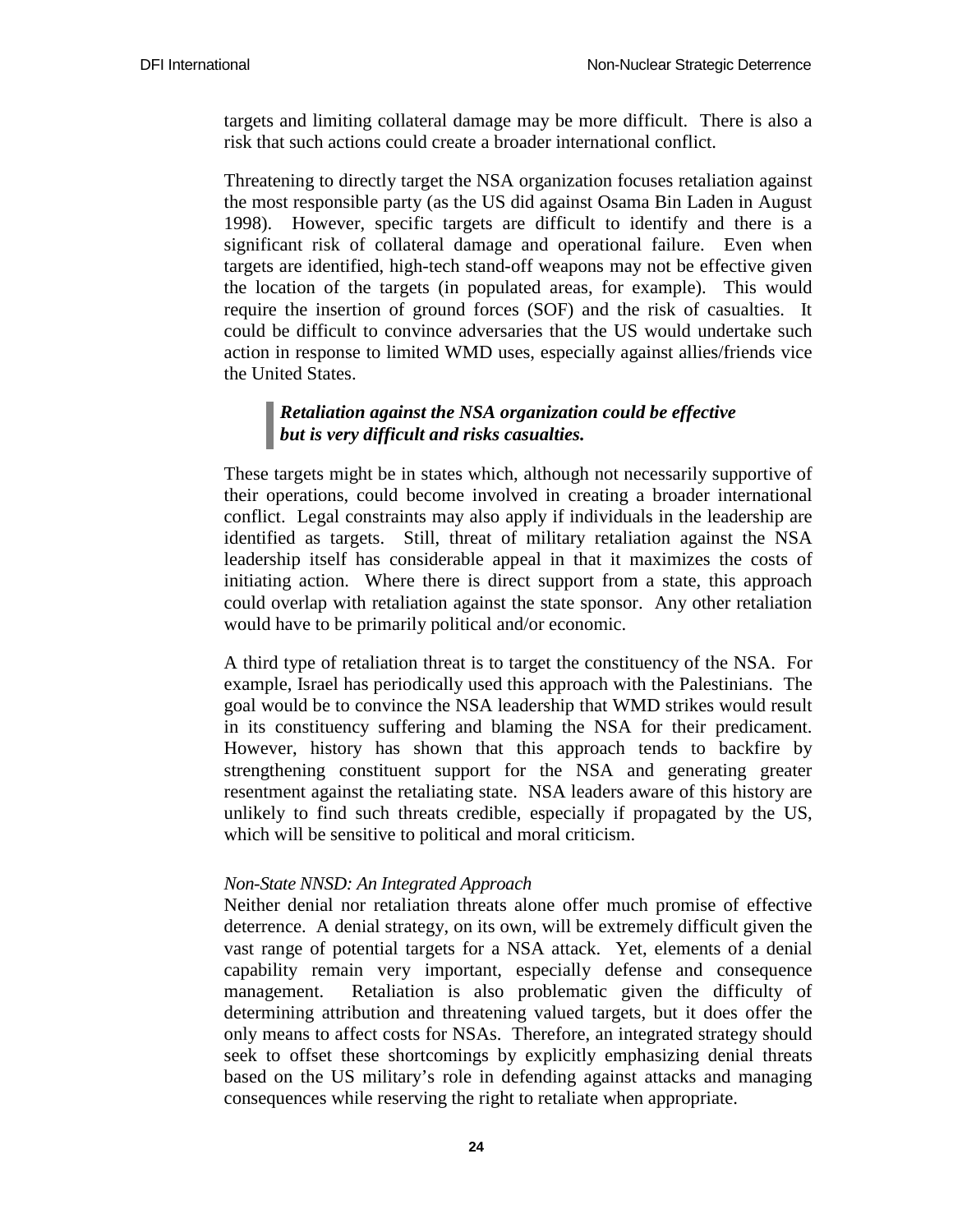*An integrated NNSD for NSAs would emphasize the seriousness of WMD threats and US commitment with a declaratory policy to deny such attacks while reserving the right to retaliate.* 

This approach would diverge from traditional approaches in which the military often assumes a supporting role to diplomatic, economic, and law enforcement efforts. Instead, the US would threaten to treat WMD attacks by non-state actors as a military action rather than a civil emergency or crime. While there would still be extensive interagency involvement in dealing with these NSA threats, the military's role in mitigating these attacks would be emphasized.

There could also be some increased emphasis on territorial security in the roles and missions for the US military. The allocation of greater resources and increased activity in this arena should lead to adversary recognition of enhanced US denial capabilities and make US targets less vulnerable. This effect would raise the risks for NSAs and diminish their prospects for a successful WMD attack.

While the US always reserves the right to retaliate when justified, it would be unwise to articulate such policy *a priori* for NSAs given the uncertainties and difficulties involved. Retaliation against the NSA may be difficult given attribution problems, but it will be the most effective (and possibly the only) way to inflict costs on them should they choose to attack. The retaliation option also allows for the opportunity to deny further NSA activities if and when apprehension is not possible or likely. Since this approach does not preclude targeting state sponsors, it could undermine support for WMD-armed NSAs as well.

*An explicit retaliation policy for NSAs could be problematic because NSA attribution may be difficult to establish in a timely manner and assets are difficult to target and destroy. An ineffective retaliatory strike could actually undermine the credibility of US deterrence in the future.* 

Although this strategy could have broader applicability to NSAs, it should be reserved for the more significant threats that arise when WMD is involved. It entails a US emphasis (through declaratory policy and resource allocation) that NSA use of WMD is a far greater national security threat and will be treated accordingly. Similarly, this approach should seek to convey that state sponsors of NSAs with WMD would be held accountable as well (see below).

This represents a more active attempt to deter WMD attacks by NSAs and is intended to increase the perceived commitment of the US to act against such threats. Operationally, this may not be substantially different from current roles and missions for US military forces with regard to potential NSA attacks. However, raising the priority of these types of attack may help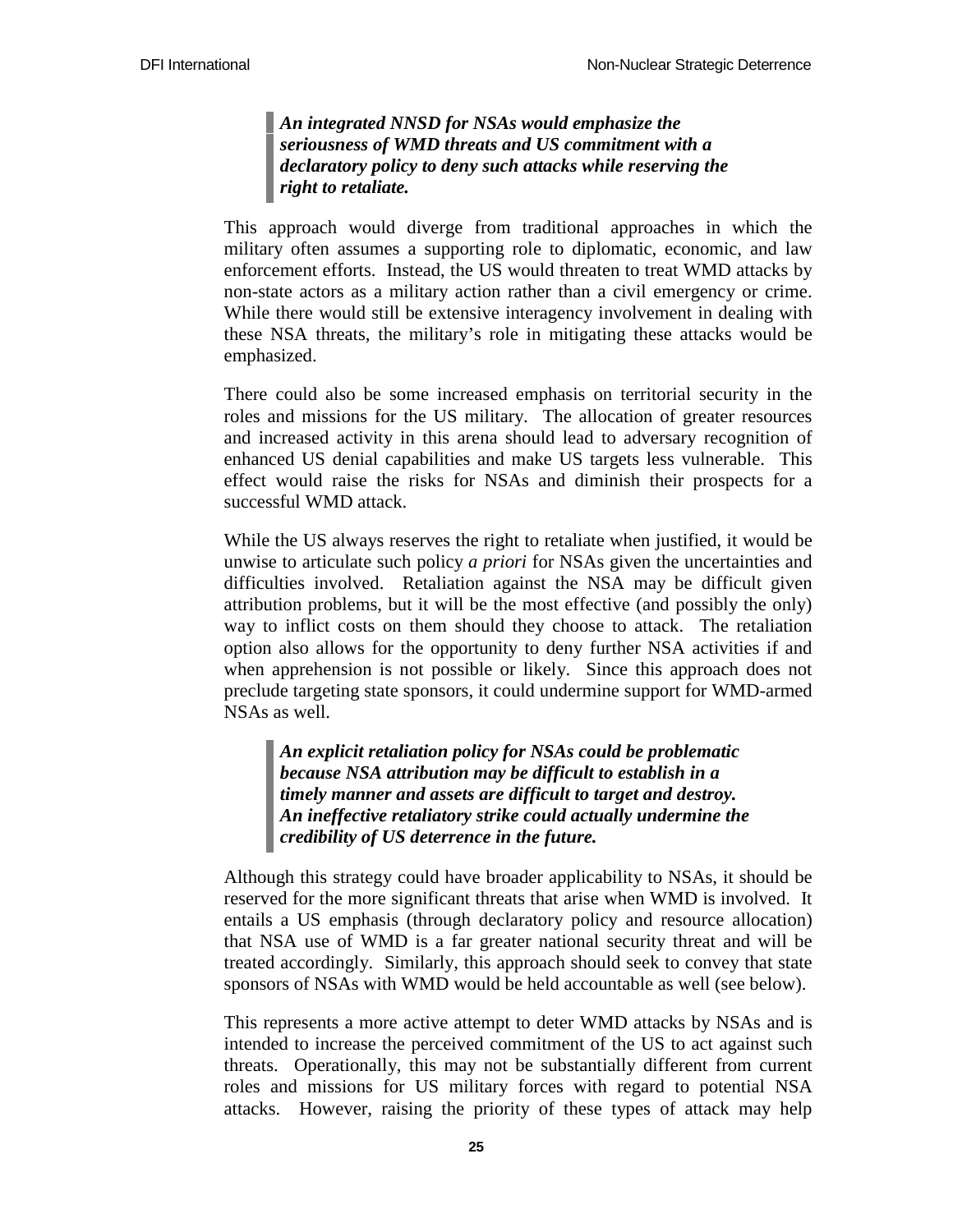prevent them by demonstrating US commitment.<sup>27</sup> The uncertainties and ambiguities of NSA threats make denial of attack difficult while retaliation depends on the ability to demonstrably attribute responsibility and effectively identify/strike targets in a timely manner. However, without this commitment there is essentially no explicit deterrence policy for WMD threats from NSAs and the US will be forced to rely on *ad hoc* defenses and consequence management.<sup>28</sup>

#### *The Nexus of State and NSAs*

Although states and NSAs have been examined separately for the purposes of assessing NNSD options, in some contexts the adversary might combine both types. Of particular concern to the US are the state-sponsored NSAs noted above, proxy organizations for hostile states, and special operations by adversary states that may not be overtly military in nature (officially sanctioned terrorist activity). Although identification of these actors and attribution of their actions to their state supporters remains difficult, they should be included in any NNSD strategy. Therefore a specific declaratory policy for state sponsors should be considered and could involve categorizing such actors and their threats as equivalent to states and military attacks.

#### **Recommended NNSD Approach**

NNSD seeks to use conventional forces to deter the wide range of WMD threats to the US, its forces, or allies/friends. A conventional forces approach avoids questions about the credibility of using nuclear forces to deter WMD against many adversaries.<sup>29</sup> Lacking a "silver bullet" that will effectively deter the range of states and NSAs armed with WMD, the project team recommends an integrated strategy that combines a variety of approaches and and can be adjusted to meet the requirements of particular contexts. This integrated strategy seeks to raise WMD threats to the level of a significant, strategic threat to national security, regardless of the type of adversary (state or NSA). This approach is intended to emphasize demonstrable US

 $27$  It could be argued that, conversely, placing such a high priority on NSA WMD attacks could make such an effort even more desirable for terrorists. However, this appeal probably already exists for NSAs given the potential to cause unprecedented devastation for a non-state actor. Waiting until an attack occurs to set these priorities could result in the "free shot" that critics warn about. NSAs need to be convinced of the risks they would undertake in employing WMD.

 $28$  Given the nature of NSAs, a number of non-military, interagency activities will need to be coordinated with military efforts to deter WMD threats from NSAs. The threat of foreign policy tools (such as diplomatic and economic sanctions) should be used to increase the costs for any states, organizations, or individuals associated with NSAs contemplating WMD action. Interagency coordination between intelligence, law enforcement, and civilian consequence management capabilities can increase the ability to detect, deny, and limit the effects of an attack as well as retaliate more effectively when appropriate. Significant interagency cooperation would be required for the US military to play a more prominent role in deterring NSA WMD threats. Coordinating both military and nonmilitary activities would more effectively and convincingly demonstrate an active US deterrence of WMD threats by NSAs. This is discussed in more detail in the next section.

<sup>&</sup>lt;sup>29</sup> Except Russia and China which are excluded from this examination of NNSD.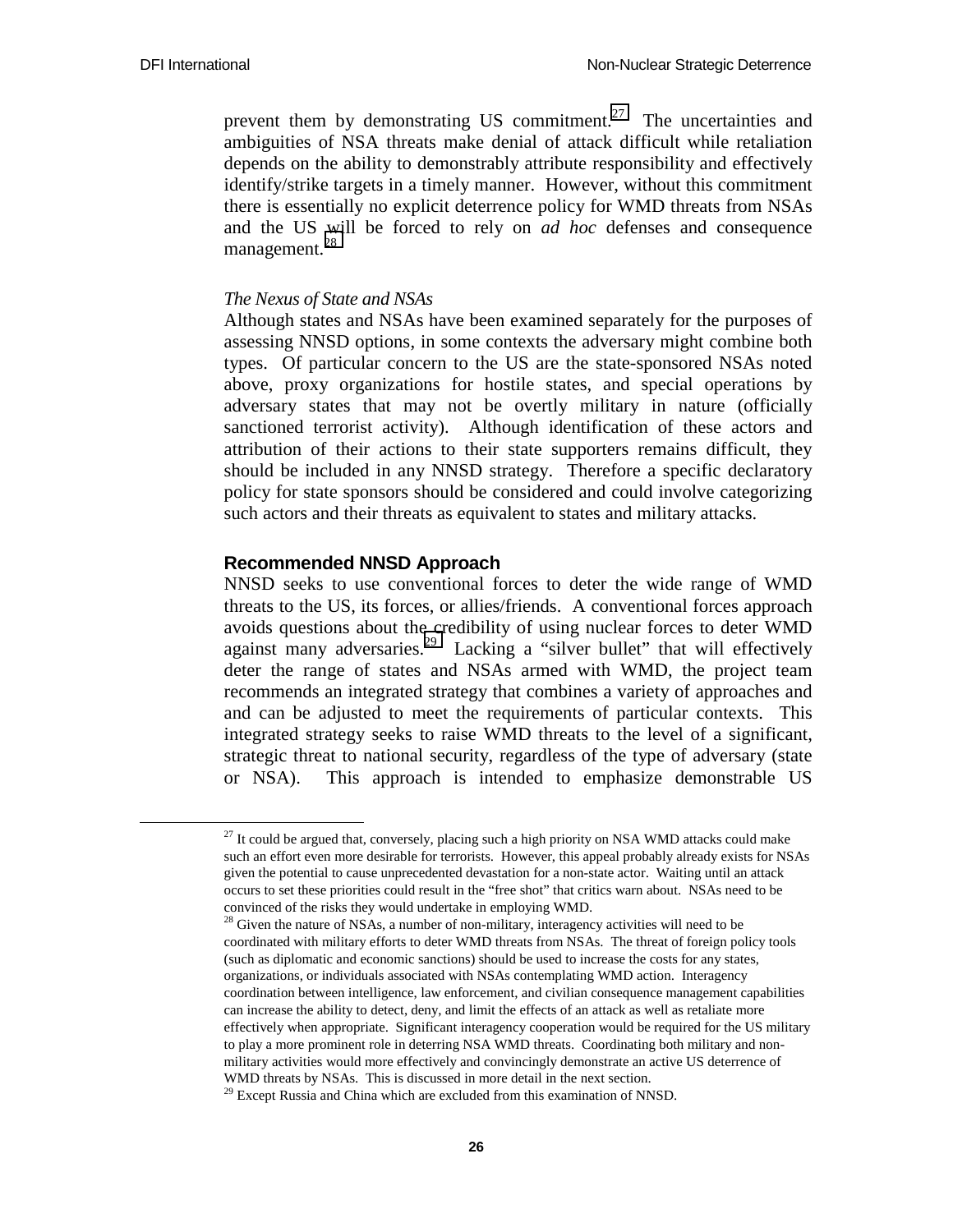capabilities and commitment to enhance the credibility for the deterrence of diverse WMD threats.

## *An integrated NNSD strategy combines approaches (both denial and retaliation threats) to deter a range of threats (states and NSA).*

Based on this approach, NNSD begins by combining the most appealing elements of denial and retaliation threat approaches for both states and NSAs. The US military will seek to deny the adversary from accomplishing its objectives with WMD-use. Moreover, any state that uses WMD against a US target or interest (including key allies) will face retaliation directly against regime/leadership assets.

NNSD employs a clearer declaratory policy, once again including both states and NSAs. WMD attacks will be dealt with as serious, strategic threats to national security regardless of the type of adversary. The retaliatory component of this strategy would be explicit when state adversaries are involved. The US would also reserve the right to retaliate against NSAs and/or their state sponsors when attribution is established.

NNSD would also ensure that military and non-military options are employed in consonance. Non-military tools and agencies must be coordinated to maximize deterrent capabilities and effects, especially against NSAs. Given the significance of WMD threats, however, the military will play a prominent, if not lead, role in deterring these threats.

This NNSD approach could enhance the credibility of US deterrent threats, but requires demonstrable conventional capabilities and explicit, declaratory policies to indicate US commitment.

## *An integrated NNSD strategy should provide options for tailoring application to different contextual situations.*

The application of NNSD must take into account contextual considerations. The key will be to effectively communicate (both verbally and through actions) deterrent attempts so that adversaries will perceive them as credible. This means that the nature of the adversary in question (including the message filters that are likely to be involved) and other regional factors must receive close scrutiny and appropriate consideration. Any NNSD strategy must be flexible enough to adapt to these different contexts. The declaratory policy will have to be nuanced so that it can be broadly applied to these varied contexts and refined for more specific applications.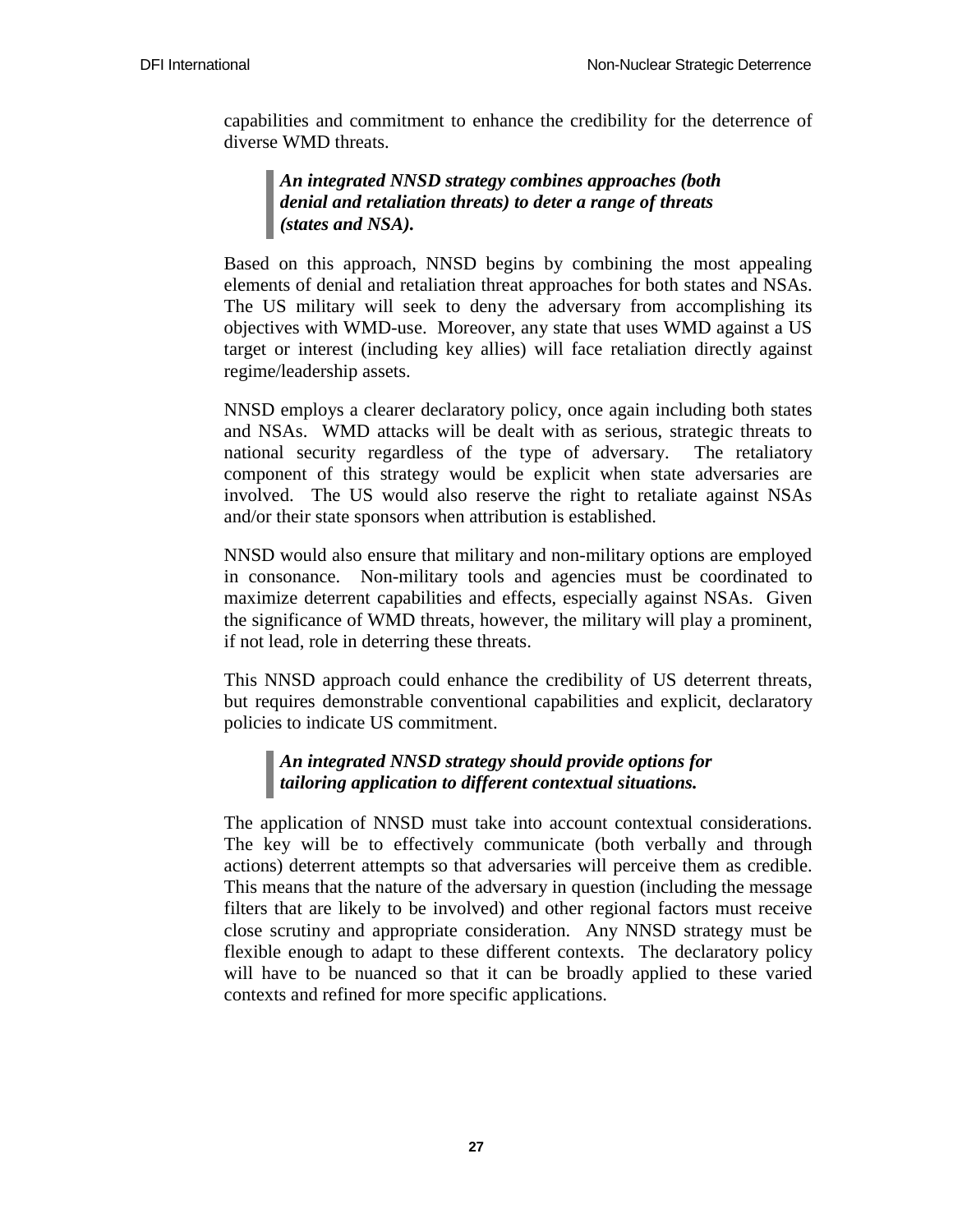## **NNSD: Implications**

What would be the implications for doctrine, force structure, and organization, if the US pursued the NNSD approach identified in the preceding section? This section outlines the project team's findings on the compatibilities between existing policy and the changes required in each area to implement NNSD. The discussion also considers the effects on warfighting capabilities and cost implications of such a transition.

The integrated NNSD strategy presented here is generally compatible with existing policy or trends. However, optimizing NNSD requires some shifts in emphasis and modest changes. While some of these changes may appear to be purely symbolic, they would be important for enhancing the potential to demonstrate capabilities and display commitment, communicating a credible deterrent threat.

#### **Doctrine**

US military doctrine is based on broad national security guidelines developed by the President, such as the National Military Strategy document. Currently, a series of Joint Doctrine publications (which establish DoD procedures, roles, and missions) are in place or in development to operationalize the different facets in the broader guidance related to deterrence (see Table 1).

| <b>Completed</b><br><b>Documents</b>                      | <b>Under Development</b><br>or Revision             | <b>To Be Developed</b>    |
|-----------------------------------------------------------|-----------------------------------------------------|---------------------------|
| NBC Defense (07/00)                                       | <b>Nuclear Operations</b><br>(01/03)                | Consequence<br>Management |
| Anti-terrorism (03/98)                                    | Counterproliferation<br>(10/02)                     |                           |
| Intelligence<br>Preparation of the<br>Battlespace (05/00) | <b>Strategic Attack</b><br>(11/02)                  |                           |
| <b>Civil Military</b><br>Operations (02/01)               | Joint Targeting<br>(09/01)                          |                           |
|                                                           | Interagency<br>Coordination (04/02)                 |                           |
|                                                           | Information<br><b>Operations - Draft</b><br>(05/01) |                           |

*Table 1: Joint Doctrine Publications*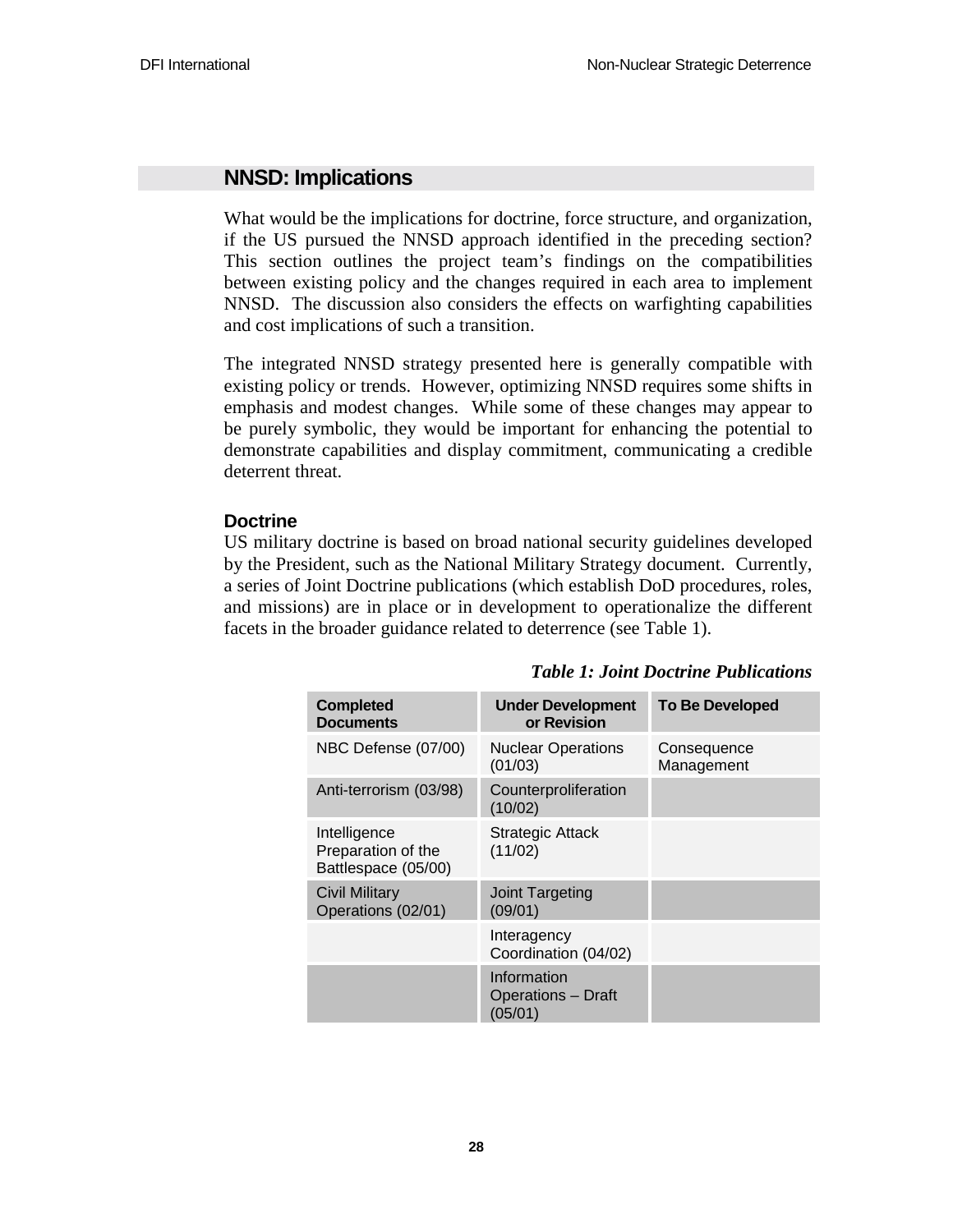The current doctrine<sup>30</sup> suffers from the lack of a single, focused document outlining roles and missions specifically aimed at WMD deterrence. For example, stand-off strike, SOF, and IO weapons all need to function together as part of deterrent threats, yet doctrinally they are treated separately to a large extent. Although NSAs are noted as subject to possible retaliation, the WMD threat from these actors is not prominently featured. Critical counterproliferation doctrine is under review to coordinate some of these efforts and should be complete by late 2002. However, a myriad of doctrine documents will remain.

In the broader guidance, the WMD threat from NSAs is significantly underplayed. DoD is assigned only a supporting role for countering NSAs. Other documents are geared primarily toward "military" WMD threats from states and do not clearly deal with such threats from NSAs as well as in-direct WMD delivery from states or their proxies. No deterrent options are explicitly explored for states or NSAs.<sup>31</sup>

In order to pursue NNSD, several changes will be required:

- Broad Guidance:
	- o Articulate non-nuclear approach to WMD deterrence
	- o Include an explicit retaliatory option for WMD attack by states
	- o Present or define WMD threat from NSAs in more detail
	- o Highlight the military's role in dealing with NSAs
- Doctrine:
	- o Address ways to counter full range of adversaries/threat types
	- o Outline how to coordinate efforts to deter WMD
	- o Define when nuclear and non-nuclear options could be used

An appropriate doctrine for NNSD must be both coherent (ideally in a single document) and explicit so that a clear message is conveyed to potential adversaries. Guidance on integration of varied capabilities (strike, SOF, IO, etc.) based in different units with limited interaction should also be stressed.

<sup>&</sup>lt;sup>30</sup> It should be noted that, to date, the Bush Administration has yet to write a National Security Strategy or National Military Strategy and much of the current doctrine incorporates views articulated by the Clinton Administration.

<sup>&</sup>lt;sup>31</sup> Broad national security and defense policy guidance stems from documents such as Presidential Decision Directives (particularly, PDD-39, -60, and –62 issued in 1995, 1997, and 1998, respectively), the 1997 *Quadrennial Defense Review*, *1999 National Military Strategy*, and *Joint Vision 2020* (issued in 2000). WMD-specific inputs that demonstrate DoD's progress in implementing the broader strategy include the *2001 Annual Report to Congress* and the DoD publication, *2001 Proliferation: Threat and Response*.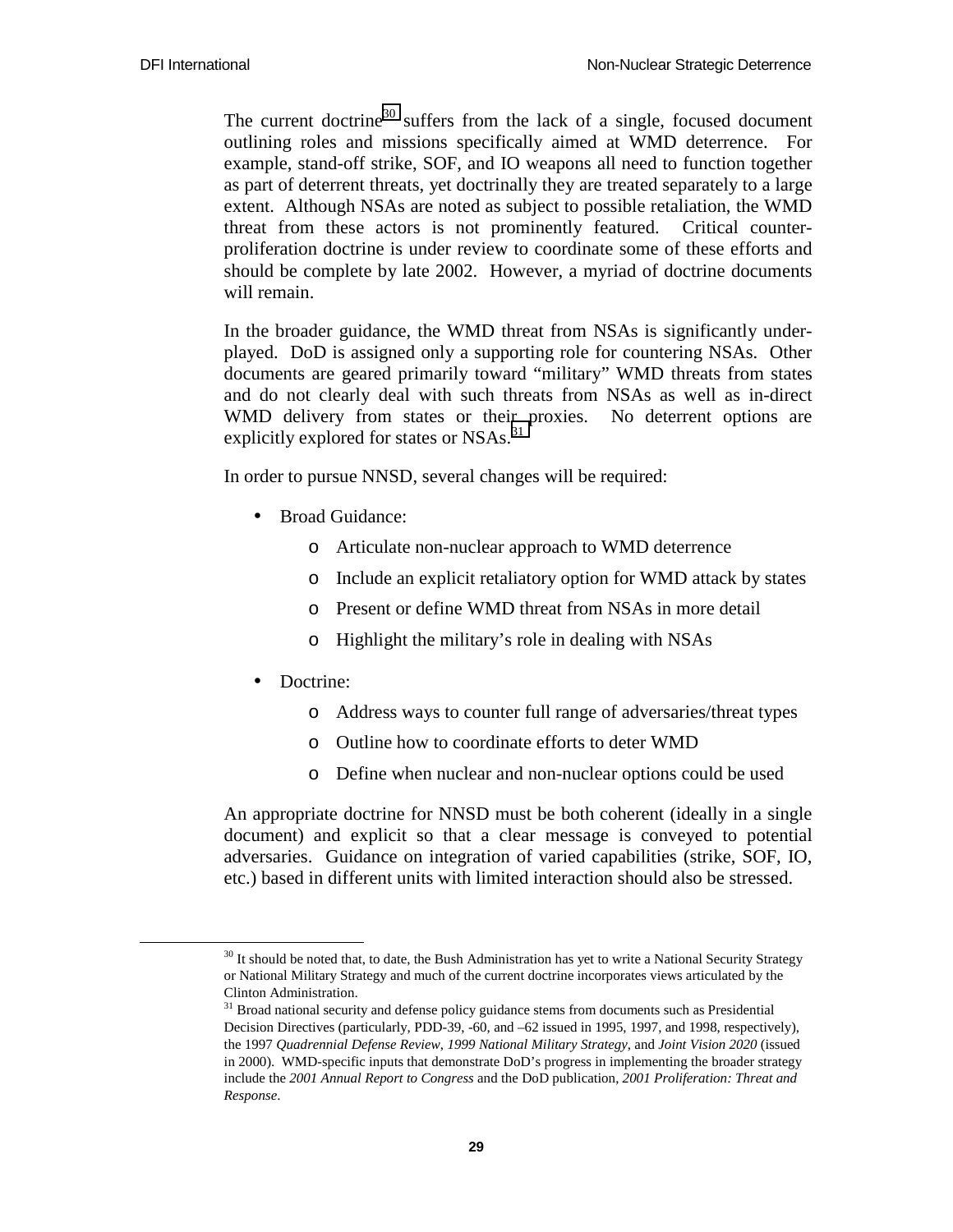Although these changes would help pursue an integrated NNSD strategy, there are some drawbacks that should be considered. For example, explicitly increasing the range of actors the US intends to deter could raise questions about US capabilities, which would undermine the credibility of this approach. The explicit shift to non-nuclear responses also limits US options for dealing with WMD.

Treating all WMD threats as military attacks, including those from NSAs, may create some political and legal concerns, especially regarding the use of military forces within the US for territorial defense or consequence management. Also, achieving an integrated doctrine that is able to incorporate a wide array of tools (both military and non-military) is complicated greatly by high levels of security classification for some components (SOF, IO, etc.) and the disparate types of organizations involved (from local authorities to FEMA to DoD). While NNSD would involve a more prominent role for the military in dealing with NSAs (both domestically and abroad), these constraints may limit the military to a supporting rather than leading role. Still, efforts should be made to raise the profile of the military's involvement in these efforts when WMD is involved.

There is likely to be bureaucratic resistance to some of these changes as well. Components within DoD (such as STRATCOM) may be opposed to ruling out nuclear options in the way NNSD does. There may, however, be new roles for such organizations in NNSD that may decrease this resistance or create new sources (such as the regional commands) elsewhere in the military structure (see the section on Organization below).

Overall, the changes in doctrine required to pursue NNSD appear achievable with some bureaucratic and legal issues that will need to be managed through careful implementation. These efforts will help implement NNSD and appear to have few negative repercussions for national security in other areas. The loss of nuclear options for responding to WMD may be offset by the "existential nuclear deterrence" noted earlier in this report.<sup>32</sup>

#### **Force Structure**

NNSD has implications for three key areas of force structure: Intelligence, Surveillance, and Reconnaissance (ISR); Defenses, both active and passive; and Offenses including information operations, remote strike platforms/munitions, and insertion forces.

In each of these areas there are currently serious gaps in force structure capabilities if the US is to pursue NNSD as a viable strategy. However,

 $32$  This would differ from the current policy of "Calculated Ambiguity" in that the use of nuclear weapons would be explicitly excluded. NNSD could also be incorporated with broader nuclear doctrine, an option discussed in more detail in the report's conclusion.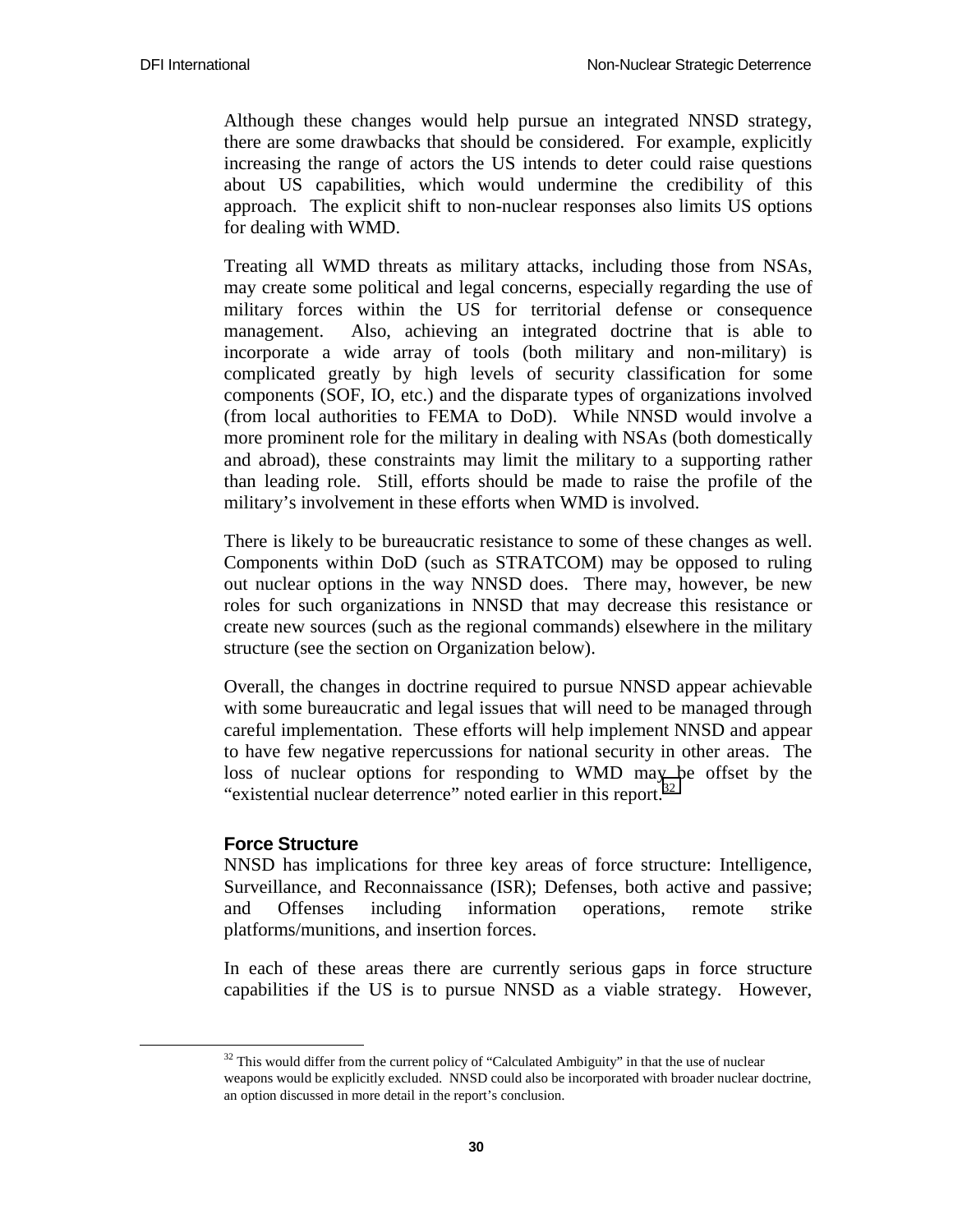current DoD development efforts are moving to address many of these shortcomings in search of better warfighting capabilities.<sup>33</sup>

## *Intelligence, Surveillance, and Reconnaissance*

In the area of ISR, DoD has fielded advanced radars, sensors, UAVs, and elements of "system of systems" (e.g., Navy CEC). Intelligence Preparation of the Battlespace (IPB) capabilities have also improved. Still, capabilities to find and target mobile systems are also lacking. Space-based assets critical for ISR are also potentially vulnerable to attack. Finally, there is an inadequate focus on human intelligence (HUMINT) assets that are especially important for operations against NSAs. Overall, conveying information from "sensors" to "shooters" needs to be improved.

#### *Table 2: Key ISR Capabilities*

|                    | <b>Key ISR Capabilities</b>                                                          |  |  |
|--------------------|--------------------------------------------------------------------------------------|--|--|
| Current            | JSTARS and other manned aerial reconnaissance<br>(AWACS, Hawkeye, Rivet Joint, etc.) |  |  |
|                    | Navy CEC                                                                             |  |  |
|                    | DSP and other space-based sensors                                                    |  |  |
|                    | Limited UAV capabilities                                                             |  |  |
| <b>Under</b>       | Enhanced Global Hawk family of UAVs                                                  |  |  |
| <b>Development</b> | High- and Low-SBIRS for ICBM and theater missile warning                             |  |  |
|                    | Navy Hairy Buffalo and related systems for mobile targets                            |  |  |
|                    | Common Aerospace Vehicle (CAV)                                                       |  |  |

Clearly, progress will continue to occur in the ISR arena, but for NNSD the US needs to be able to demonstrate enough awareness to credibly threaten the adversary and minimize US vulnerabilities. Attention should be paid to improving intelligence capabilities along with sensing and detection capabilities for WMD. Current efforts to improve IPB and situation awareness, therefore, warrant greater emphasis.

## *Increasing and improving HUMINT capabilities will be a critical requirement for NNSD, especially of NSAs.*

Intelligence efforts should be aimed at obtaining greater information on NSAs and to assist in targeting NSAs, regime assets, and mobile targets. Such efforts would require cooperation amongst intelligence agencies and the services and could be hampered by departmental parochialism. Also, technical limitations may continue to make detection and targeting difficult to

<sup>&</sup>lt;sup>33</sup> "Projected" force structure is based on current research and development efforts.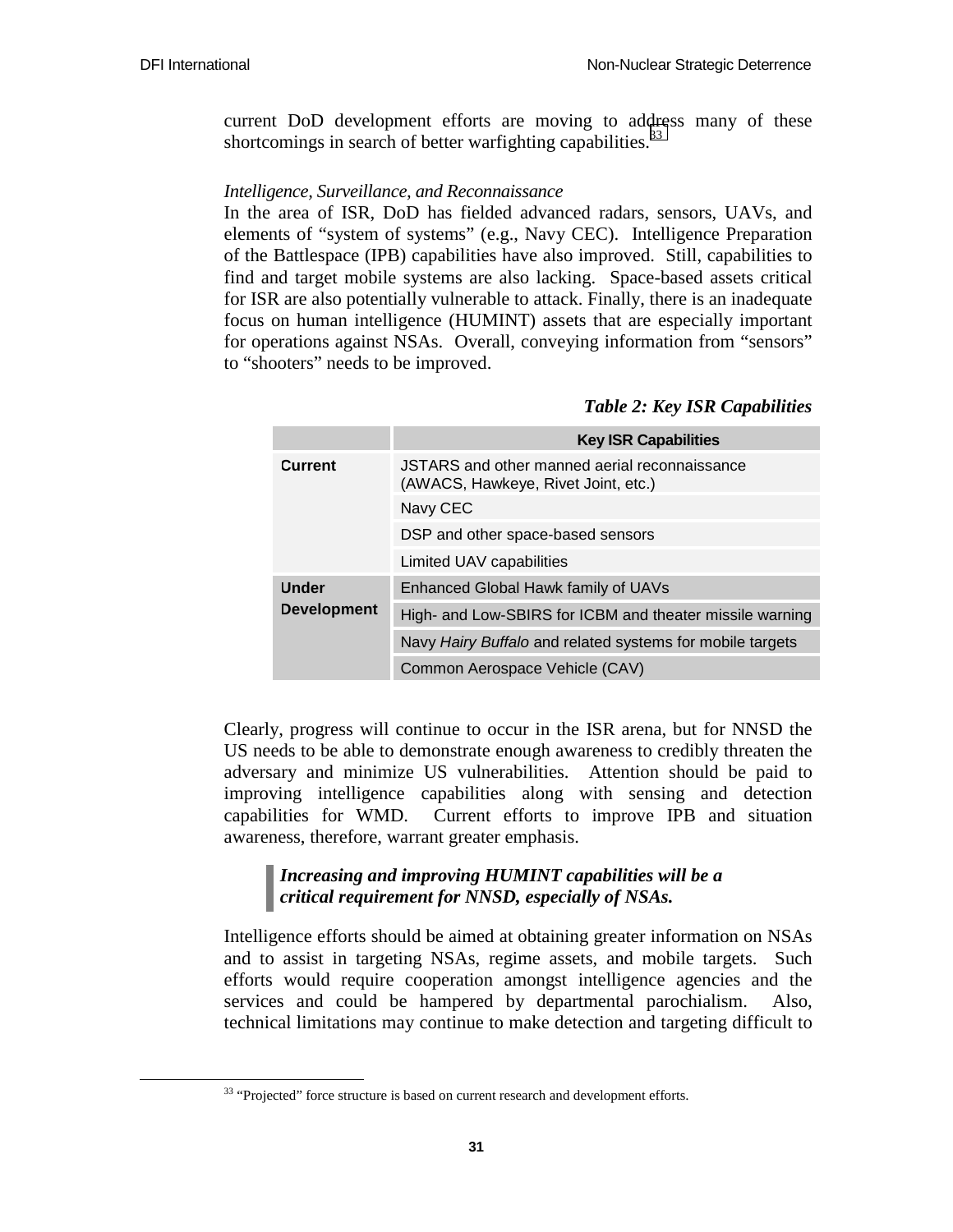accomplish, especially in a timely fashion. Finally, there are legal constraints on using (especially paying) so-called "bad actors" for information.

| <b>Strengths</b>                                                                                                                           | Weaknesses                                                                                                                                                                                | <b>Key Issues</b>                                                   |
|--------------------------------------------------------------------------------------------------------------------------------------------|-------------------------------------------------------------------------------------------------------------------------------------------------------------------------------------------|---------------------------------------------------------------------|
| • DoD has fielded<br>advanced radars,<br>sensors, UAVs,<br>and elements of<br>"system of<br>systems" (i.e.,<br>Navy CEC)<br>• Improved IPB | • Limited focus on<br><b>HUMINT</b> assets<br>(especially for<br>NSAs)<br>• Potential<br>vulnerability of<br>space-based<br>assets<br>• Inadequate ability to<br>locate mobile<br>targets | • Lack of HUMINT<br>• Identifying and<br>targeting mobile<br>assets |

#### *Table 3: ISR and NNSD*

## *Defenses*

Currently, both active and passive defenses are limited. Missile defense is restricted to point defenses. Passive defenses for BW and CW are limited by technology and funding. The effectiveness of BW detectors and sensors is poor or questionable; vaccines are limited in  $\text{scope}^{34}$  and supply; while protective suits remain bulky and difficult to operate in.

These areas are being emphasized in current development efforts, but results have been limited so far. Ongoing research and development efforts into passive defense, especially those addressing APOD/SPOD vulnerability, medical deficiencies, and force protection also support NNSD by decreasing the vulnerability of US forces and improving warfighting capabilities in a WMD environment.

The current Administration's commitment to BMD and several recent successful tests (for both NMD and TMD), however, have placed the spotlight on active defenses. Aggressive DoD efforts to continue developing these systems are likely to augment US defense capabilities. In particular, the prospect exists for effective TMD in the next decade.

<sup>&</sup>lt;sup>34</sup> Scope refers to the range of agents they protect against.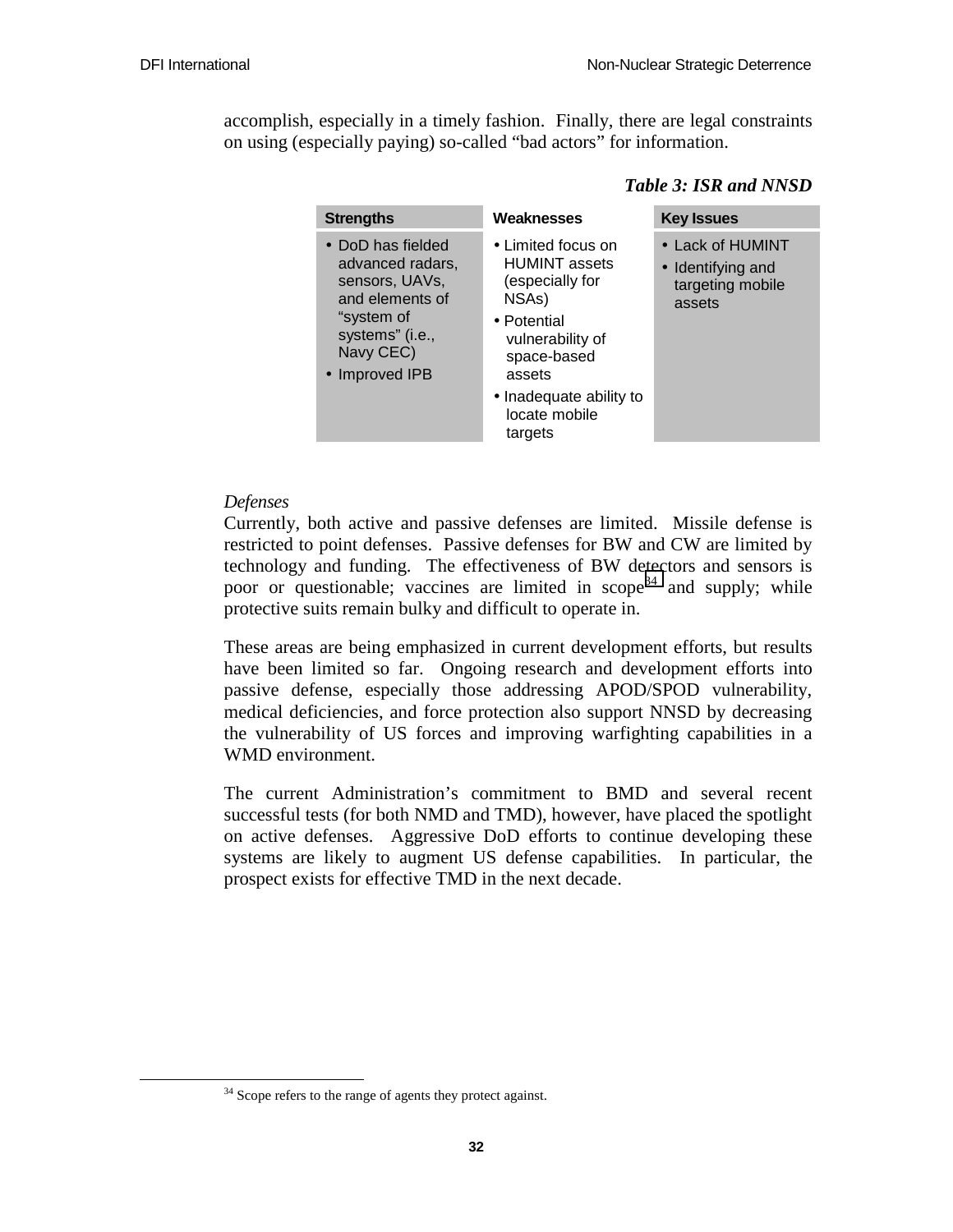|                                    | <b>Active Defenses</b>                                                                                 | <b>Passive Defense</b>                                                         |
|------------------------------------|--------------------------------------------------------------------------------------------------------|--------------------------------------------------------------------------------|
| Current                            | Limited Theater Defense<br>$(PAC-3)$                                                                   | Limited BW and CW<br>detection,<br>decontamination,<br>vaccines, and antidotes |
|                                    | Limited Cruise Missile<br>Defenses                                                                     | <b>JSLIST suits</b>                                                            |
| <b>Under</b><br><b>Development</b> | National Missile Defense<br>(NMD)                                                                      | Enhanced vaccines and<br>protective equipment                                  |
|                                    | <b>Upper and Lower Tier</b><br>Defenses (THAAD, ABL,<br>MEADS, Navy Area- and<br>Theater-wide systems) | Stand-off and point BW<br>and CW detection<br>systems                          |
|                                    | <b>Improved Cruise Missile</b><br><b>Defenses</b>                                                      |                                                                                |

*Table 4: Key Defensive Capabilities* 

The future for defenses appears brighter, but there are still significant obstacles to be overcome. Uncertainties about the prospects for missile defense along with potentially high costs place the level of future effectiveness in some doubt and there is currently no comprehensive cruise missile defense program. Likewise, there are currently serious scientific limitations on timely BW/CW detection and vaccinations for advanced BW agents. A significant degradation of combat effectiveness in WMD environments remains.

## *For NNSD, pursuit of improved active theater defenses should remain the top priority in the near term.*

Defenses will be critical for keeping the risks and costs of NNSD down. Without effective defenses, conventional forces will remain vulnerable to WMD threats, undermining the credibility of NNSD. Two items stand out as most valuable in the area of defenses for the near future: TMD and theater cruise missile defenses.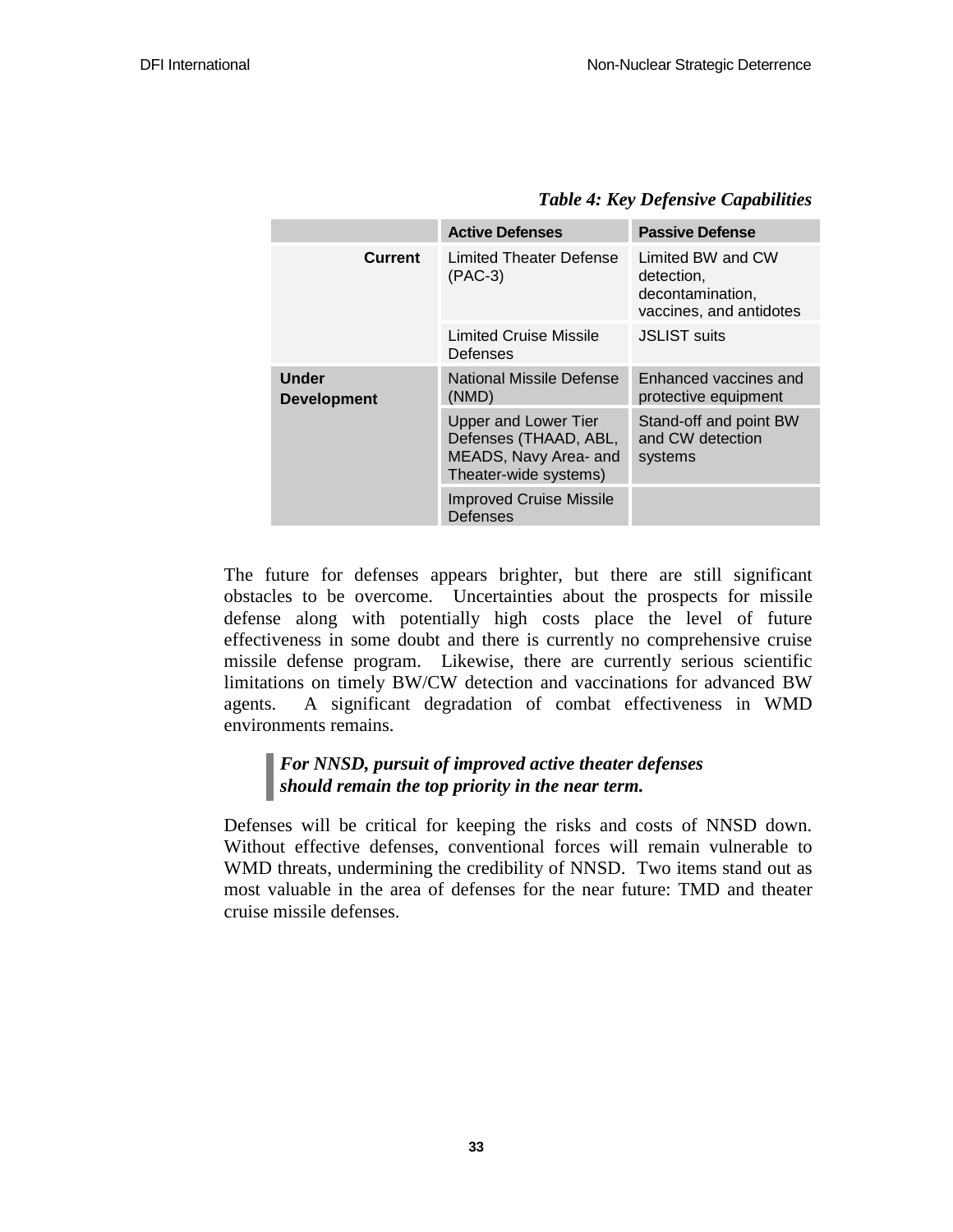#### *Table 5: Defenses and NNSD*

|                                   | <b>Strengths</b>                                                                                                                                                                               | <b>Weaknesses</b>                                                                                                                                                                                                                                                    | <b>Key Issues</b>                                                                                                                        |
|-----------------------------------|------------------------------------------------------------------------------------------------------------------------------------------------------------------------------------------------|----------------------------------------------------------------------------------------------------------------------------------------------------------------------------------------------------------------------------------------------------------------------|------------------------------------------------------------------------------------------------------------------------------------------|
| <b>Active</b><br><b>Defenses</b>  | • Political<br>commitment to<br><b>BMD</b><br>• Successful tests<br>for THAAD,<br>Navy missile<br>defenses<br>• Aggressive DoD<br>effort likely<br>coming to<br>fruition in next<br>decade     | • Development<br>problems & high<br>costs make<br>future<br>effectiveness<br>questionable<br>• Vulnerability to<br>counter-<br>measures<br>$\bullet$ No<br>comprehensive<br>cruise missile<br>defense program                                                        | • TMD must<br>address counter-<br>measures<br>• Cruise missile<br>program requires<br>attention,<br>especially as<br><b>TMD</b> improves |
| <b>Passive</b><br><b>Defenses</b> | • Ongoing R&D<br>efforts for<br>APOD/SPOD<br>vulnerability,<br>medical<br>deficiencies, and<br>force protection<br>• Improved<br>warfighting<br>capabilities in a<br><b>WMD</b><br>environment | • Significant<br>technical<br>limitations on<br><b>BW/CW</b><br>detection as well<br>as vaccinations<br>for new and<br>deadlier<br>strains/agents<br>• Substantial<br>degradation of<br>combat<br>effectiveness in<br><b>WMD-saturated</b><br>environment<br>remains | • Early detection<br>technology<br>remains limited<br>• Threat of new<br>and deadlier<br>viruses persists                                |

TMD will be particularly important for mitigating WMD threats in a regional context and achieving extended deterrence. This will improve the survivability of US forces, but it has limited application to threats from NSAs and non-conventional delivery systems that might be used by adversaries in asymmetric strategies. Effective TMD will likely encourage adversary emphasis on cruise missiles, necessitating that the US military dedicate an adequate effort to cruise missile defense. Cruise missile defenses have generally been neglected. They continue to present technological challenges and could be prohibitively expensive, but they will be critical, especially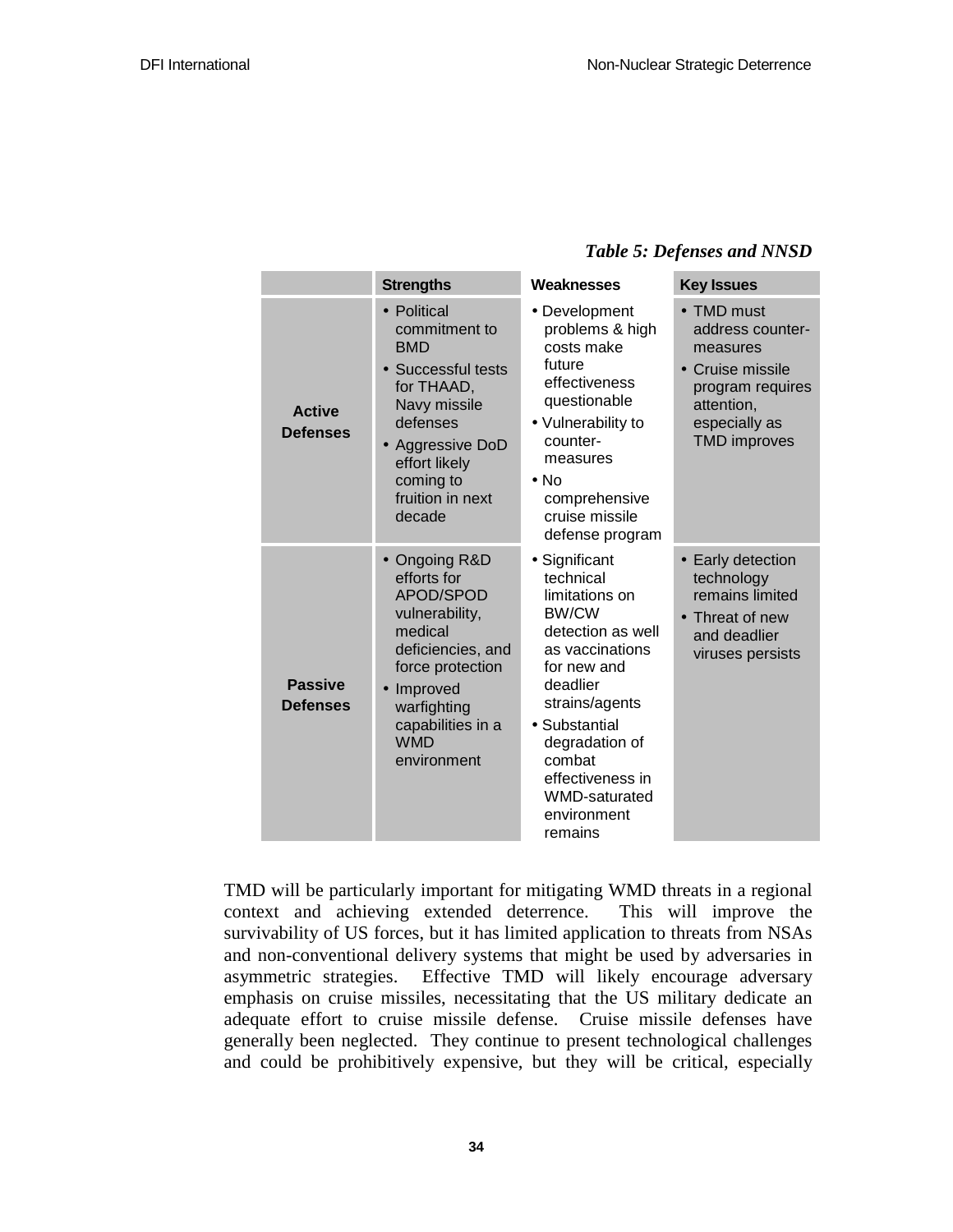theater systems.35 All of these efforts are desirable both in general and for NNSD, but technological and funding limitations may hamper their advancement for the near- to medium-term.

#### *Offenses*

Individually, offensive conventional weapons systems are quite capable, but they are currently limited in their ability to operate synergistically. New technologies in IO have performed well and improved capabilities are under development. Unfortunately, IO is not as useful against smaller states and NSAs addressed by NNSD.

|                                    | <b>Information</b><br><b>Operations</b>                                                                                       | <b>Strike Platforms &amp;</b><br><b>Munitions</b>                                                            | <b>Insertion Forces</b>                                                                |
|------------------------------------|-------------------------------------------------------------------------------------------------------------------------------|--------------------------------------------------------------------------------------------------------------|----------------------------------------------------------------------------------------|
| <b>Current</b>                     | Electronic strike<br>systems (High<br>Power Microwave,<br>Electromagnetic<br>Pulse Weapons)                                   | Bombers (B-52,<br>B-1B, B-2)<br>Strike aircraft<br>$(F-15, -16, -117)$<br>Carrier aviation<br>(F-14, F/A-18) | Army: Forward<br>deployed and<br>rapid response<br>(airborne)                          |
|                                    | Computer network<br>attack capabilities<br>(logic bombs, self-<br>replicating viruses,<br>network flooding,<br>Trojan Horses) | <b>Naval Platforms</b><br>(Guided missile<br>ships, submarines)                                              | Marines: Forward<br>deployed MEUs<br>and CONUS-<br>based forces                        |
|                                    |                                                                                                                               | <b>Precision Guided</b><br>Munitions (PGMs):<br>JDAM, JSOW,<br>CALCM, TLAM,<br><b>SLAM-ER</b>                | SOF: Army, Navy,<br>Air Force                                                          |
| <b>Under</b><br><b>Development</b> | Improvements in<br>the above<br>capabilities and<br>integrating them<br>into warfighting<br>strategy                          | F-22, JSF, UCAV                                                                                              | Service<br>transformation<br>efforts taking<br>advantage of RMA<br>technologies        |
|                                    | <b>Higher powered</b><br>directed energy<br>weapons (Radio-<br>frequency beams<br>for attacking power<br>infrastructures)     | SSGN, CVNX,<br><b>DD-21</b><br>PGMs: JASSM,<br>SDB, ALAM,<br>Tactical<br>Tomahawk, etc.                      | Army: ICBTs,<br>Force XXI<br>Marines:<br>Operational<br>Maneuver from the<br>Sea, etc. |

#### *Table 6: Key Offensive Capabilities*

<sup>&</sup>lt;sup>35</sup> Cruise missile defense of US territory is not likely to be technically more difficult than theater cruise missile defense, but the size of the US border presents a large challenge and deploying a working system would be extremely important.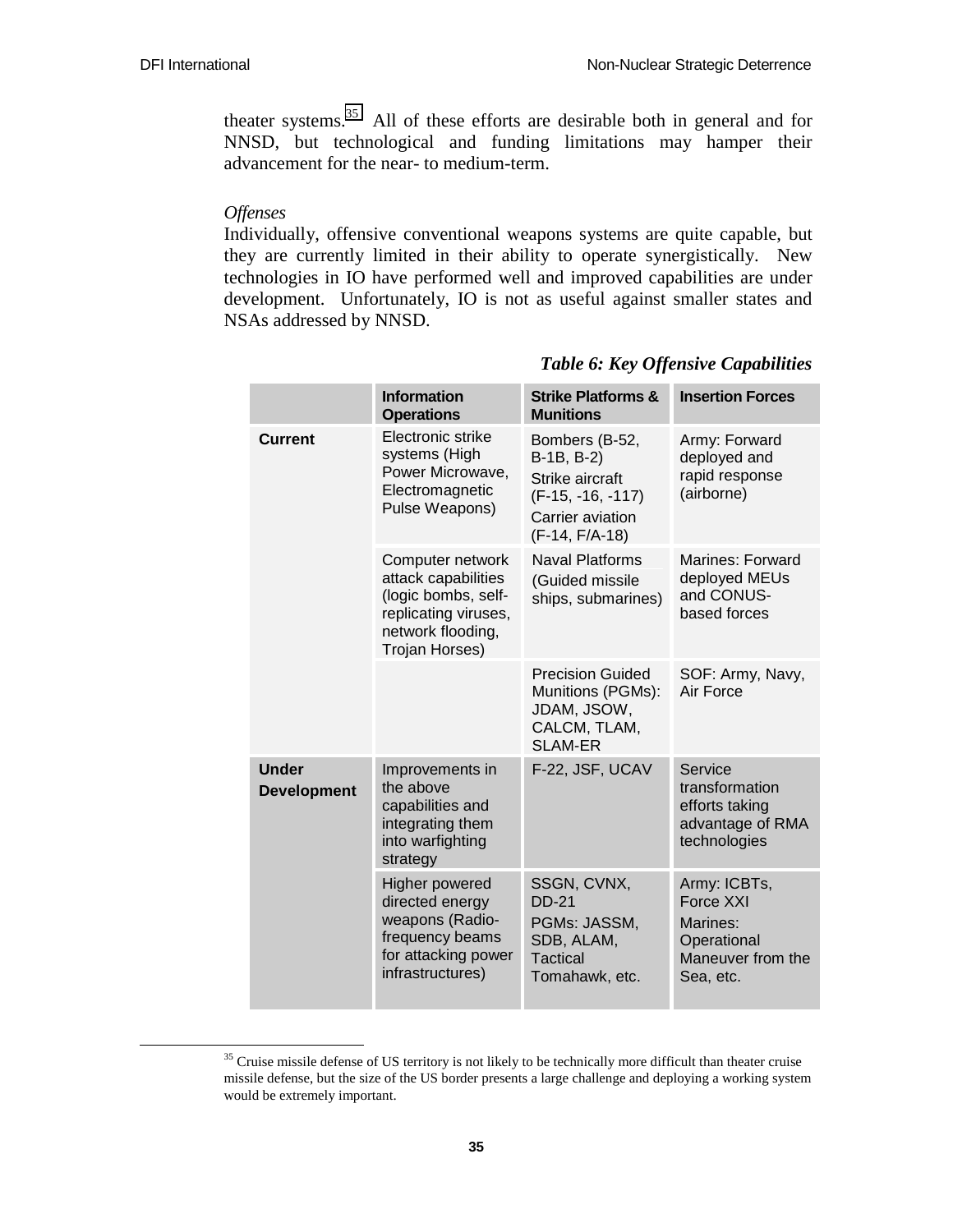Remote strike capabilities are extremely effective in general, but they remain ineffective against certain key targets. These capabilities have demonstrated superiority over potential adversaries in the area of over-the-horizon capabilities and PGMs. They allow for accurate strikes with reduced collateral damage and limited vulnerability. However, most platforms and bases of operations remain vulnerable to asymmetric attacks and access denial given the limited range of most weapons. Moreover, current capabilities have limitations against mobile targets as well as hard and deeply buried targets (HDBTs).36 There are also shortfalls in the quantity of PGMs and some questions about the performance of PGMs (such as the Joint Stand-Off Weapon or JSOW).

|                                            | <b>Strengths</b>                                                                                                                                                                                                                                                                                   | Weaknesses                                                                                                                                                                                                                                                 | <b>Key Issues</b>                                                                                                                                                                          |
|--------------------------------------------|----------------------------------------------------------------------------------------------------------------------------------------------------------------------------------------------------------------------------------------------------------------------------------------------------|------------------------------------------------------------------------------------------------------------------------------------------------------------------------------------------------------------------------------------------------------------|--------------------------------------------------------------------------------------------------------------------------------------------------------------------------------------------|
| <b>Information</b><br><b>Operations</b>    | Can have<br>substantial<br>strategic effect<br>• Can be targeted<br>against specific<br>assets                                                                                                                                                                                                     | • Little utility<br>against<br>adversaries<br>lacking visible<br>info targets (e.g.,<br>some small<br>states or NSAs)<br>• Requires very<br>precise analysis<br>and ISR to judge<br>which attacks<br>will be most<br>effective                             | • Key technologies<br>have performed<br>well, but<br>concepts and<br>strategies for<br>utilization still<br>under<br>development<br>• Difficult to<br>demonstrate as<br>a deterring threat |
| <b>Strike</b><br>Platforms/<br><b>PGMs</b> | Demonstrated<br>$\bullet$<br>over-the-horizon<br>capabilities (B-<br>52, B-2, etc.)<br>• Demonstrated<br>superiority over<br>potential<br>adversaries<br>(e.g.: Iraq)<br>Increased range<br>$\bullet$<br>and accuracy of<br><b>PGMs increases</b><br>lethality and<br>control collateral<br>damage | • Platform<br>vulnerability to<br>asymmetric<br>attacks<br>(especially larger<br>platforms such<br>as carriers)<br>• No current<br>munitions<br>effective for<br><b>HDBTs</b><br>• PGM shortage<br>• Questionable<br>performance of<br>some PGMs<br>(JSOW) | • Limited<br>effectiveness<br>against mobile<br>targets<br>• Expensive<br>• Reliant on timely<br>and accurate<br>intelligence (ISR)                                                        |
| <b>Insertion</b><br><b>Forces</b>          | • Highly trained<br><b>SOF possess</b><br>ability to deny<br><b>NSA objectives</b>                                                                                                                                                                                                                 | • Risks US<br>casualties                                                                                                                                                                                                                                   | • Effective but<br>difficult to<br>demonstrate for<br>deterrence                                                                                                                           |

#### *Table 7: Offenses and NNSD*

<sup>&</sup>lt;sup>36</sup> The ability to strike mobile targets in a timely fashion is more of an ISR problem than deficiency of the strike systems.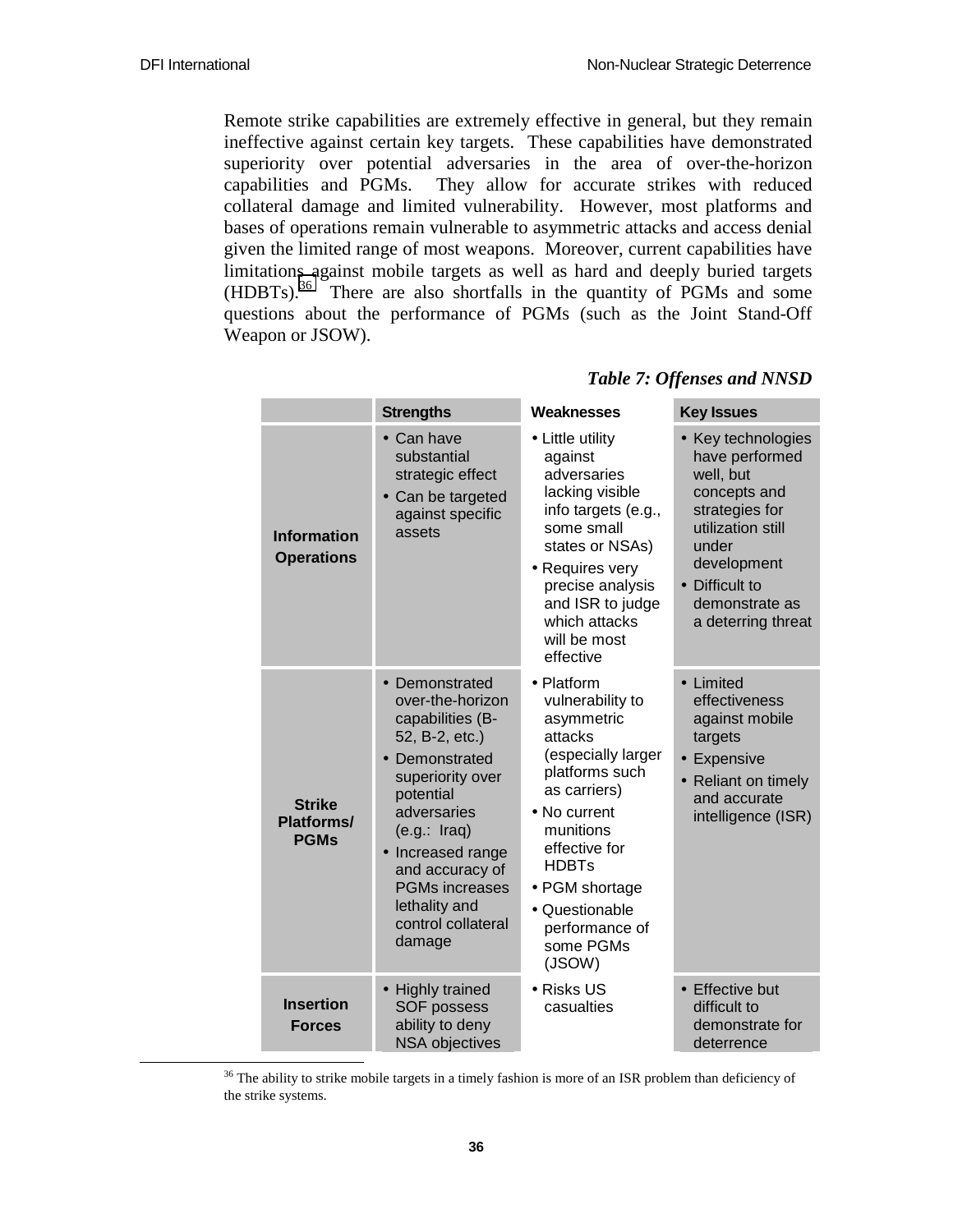Insertion forces (especially highly trained SOF) possess the ability to deny NSA objectives in select scenarios. These forces would also be particularly important in cases where stand-off weaponry is simply not viable, including states as well NSAs. Services gearing towards more rapid, deployable forces enhance the possibility of effective deterrence by denial threats. Still, adversary perception of US casualty aversion remains high and fully transformed forces are many years away.

## *Current offensive capabilities can support NNSD, but there are some significant shortfalls especially in conjunction with limitations on ISR and defenses.*

NNSD would place an emphasis on developing improved PGMs as a top priority. This is essential for improving the lethality of non-nuclear weapons that would be required for NNSD (both in denial and retaliation). Improved stand-off weapons could also increase NNSD capabilities while decreasing vulnerability to WMD. This seems to be an achievable effort, but costs would likely be high and limits on technology may slow progress for some time.

Another approach to bolstering US offensive strike capabilities would be to convert some intercontinental ballistic missiles (ICBMs) and submarine launched ballistic missiles (SLBMs) to conventional status by replacing the nuclear warheads.<sup>37</sup> Conventionally-armed cruise missiles, a key element of the current US power project capability, were developed in a similar fashion two decades ago. Conventional ICBMs or SLBMs would add to the arsenal of weapons capable of flying vast distances and invulnerable to any enemy defenses in the foreseeable future. Moreover, a long history of test launches and deployments of these systems provides clear demonstrated capability to adversaries. Given the central role of ballistic missiles in US deterrence for the past forty years, conventionally-armed variants might have great cachet as strategic systems in the mind of the adversary, translating into enhanced deterrence.<sup>38</sup>

These capability and credibility advantages, however, must be weighed against a host of concerns that might undermine the logic of such an initiative. First, operational limitations would have to be considered. In most circumstances, ICBMs would have to overfly Russia, which other adversaries might regard as making them non-credible. SLBMs would not suffer from

 $37$  A host of concerns may undermine the appeal of this modification to strategic systems including arms control implications, cost, bureaucratic control over the new weapons, and operational limitations for ICBMs (overflight of Russia would often be necessary) and SLBMs (need for dedicated SSBN or to mix nuclear and conventional SLBMs on the same submarine).

<sup>&</sup>lt;sup>38</sup> Although not relevant for a purely non-nuclear strategic deterrence approach, deploying conventionally-armed variants would expand the utility of ballistic missiles and facilitate a hedging strategy for the nuclear arsenal. That is, conventionally-armed ballistic missiles could be converted back to nuclear status facilitating, if necessary, a more rapid reconstitution of a US nuclear force.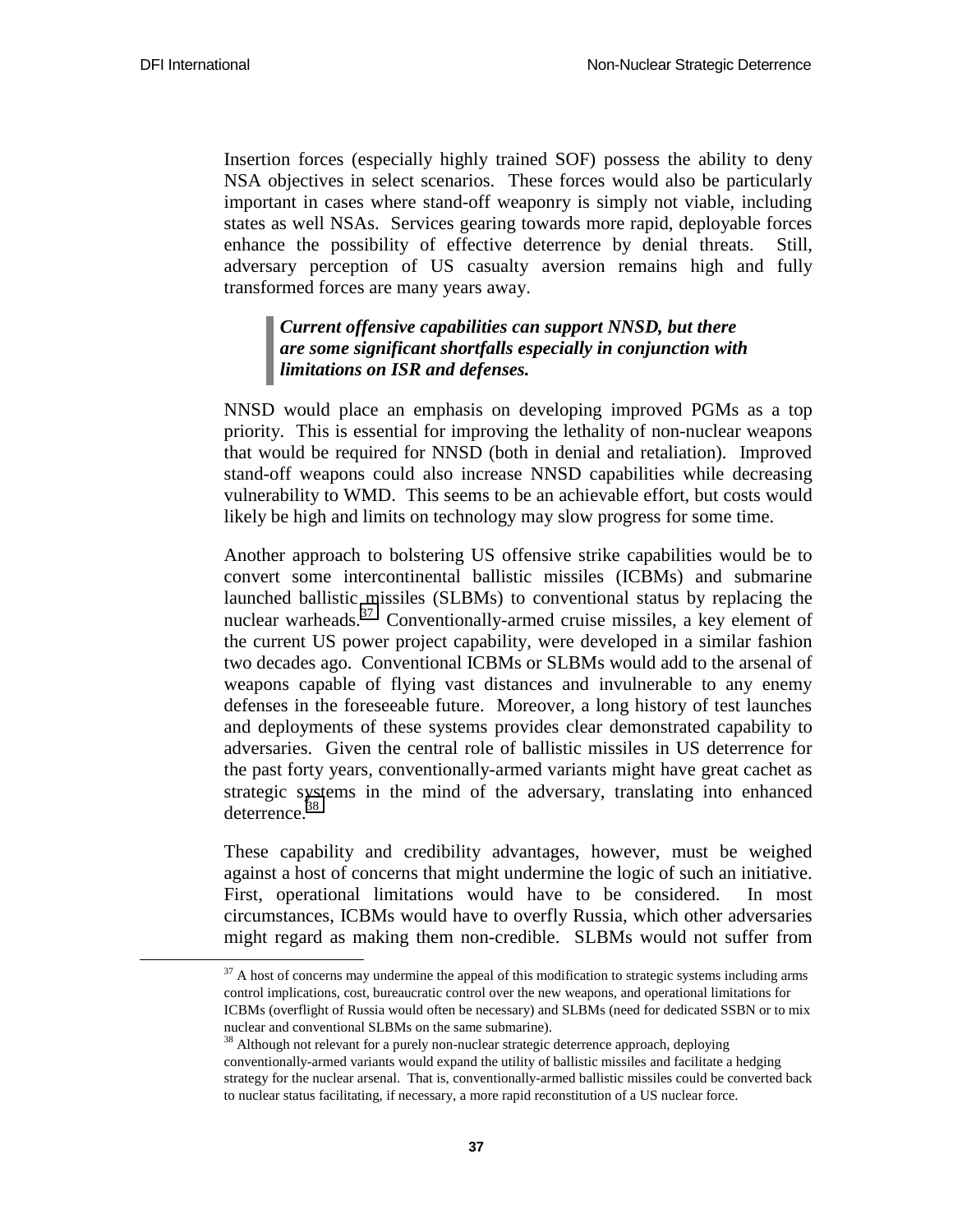this problem, but the US Navy would either have to deploy dedicated conventionally-armed SSBNs or mix nuclear and conventional SLBMs on the same submarine. Dedicated SSBNs would be extremely expensive, while mixed boats would entail a raft of arms control implications if the US pursues further offensive weapons limits. Moreover, the missiles would need enhanced accuracy to be effective with conventional warheads. Finally, it is not clear that adversaries would regard these strategic systems when armed with conventional warheads as any more lethal than other current and projected US remote strike capabilities. They do not address the key challenges of striking mobile and hard and deeply buried bunker targets. Thus, any resulting enhanced deterrent value is uncertain.

Continued development of information operations and insertion forces would also support NNSD. IO could help disable adversaries' military and other key systems, while SOF could add to NNSD by helping to deny attacks, destroy WMD assets, and capture or attack NSAs. The deterrent utility of these approaches, however, suffers from their great reliance on surprise and secrecy to be effective, which means demonstrating such a capability is difficult at best.

#### *Overall*

These suggested improvements in force structure are generally compatible with current trends and projections. Many of these efforts are already under development to some degree. Others are desired but are not feasible in the foreseeable future. This compatibility is not surprising given the link between warfighting and the denial of objective component of NNSD.

The recommendations here are intended to shift the emphasis to the most effective capabilities for influencing the perceptions of costs and risks for potential WMD adversaries. Thus, greater emphasis should be placed on active defenses and remote strike capabilities. Passive defenses, information operations, and SOF also have a role to play. Technology, however, appears to be the major limiting factor in all of these efforts. Therefore, full implementation of NNSD may be dependent on the somewhat unpredictable pace of technological advancement. Also, numbers of key weapons systems may be critical since an adversary that regards the availability of those weapons against it could be less likely to be deterred.

#### **Organization**

The Department of Defense is directly charged with the military defense of the nation against threats by other states (see Figure 3). As a result, DoD is optimized for warfighting (with states) and not deterrence (of states or NSAs). Potential WMD threats from NSAs have meant an expanded role in deterrence for DoD along with other departments and agencies. The current organizational structure for addressing NSA threats suffers from multiple chains of command and lines of authority, both within DoD and in the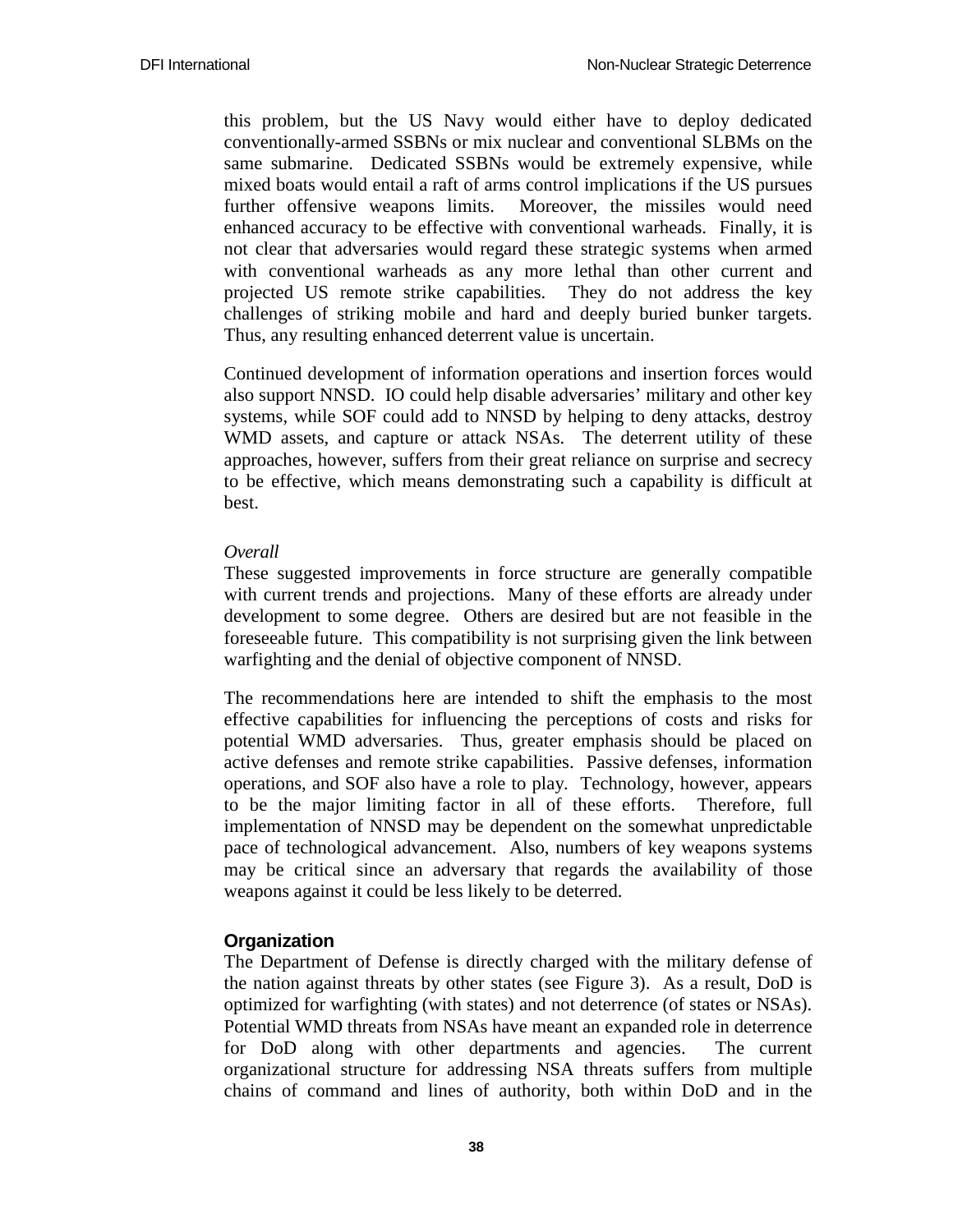interagency process (see Figure 4). This complicated system was, in fact, primarily designed to address civilian defenses and consequence management rather than deterrence. Moreover, much of this system is a result of efforts by multiple agencies to meet the challenge of a terrorist attack. It is not surprising, therefore, that the results have not been efficient or well coordinated.

*Organization for WMD Threats by States* 



*Figure 3: DoD Organization for State Threats* 

DoD is generally well organized for dealing with WMD threats by states. The regional CINCs lead this effort effectively. CINC preparation of regional plans conveys increasing capabilities to deny adversary objectives even when WMD is threatened. Transformation entities (such as EAFs and ICBTs) facilitate a strengthened position. Continued development of transformation service concepts can improve the effectiveness of NNSD denial capabilities (due to their rapid response characteristics).

## *DoD is well organized for dealing with threats from states, but the role of nuclear stakeholders in NNSD is unclear.*

The role of STRATCOM in NNSD however is uncertain. A visible, nonnuclear role for STRATCOM could enhance the significance of conventional forces by giving them an explicitly "strategic" role. For example, STRATCOM could engage in targeting WMD capabilities (with active input from the appropriate regional CINC) in NNSD while the CINCs would actually command the operations. However, this approach is likely to create tensions with the regional CINCs who will want to maintain control over all decisions concerning its area of operations (AOR).

Such organizational changes, therefore, could create antagonism and bureaucratic resistance, especially when nuclear stakeholders like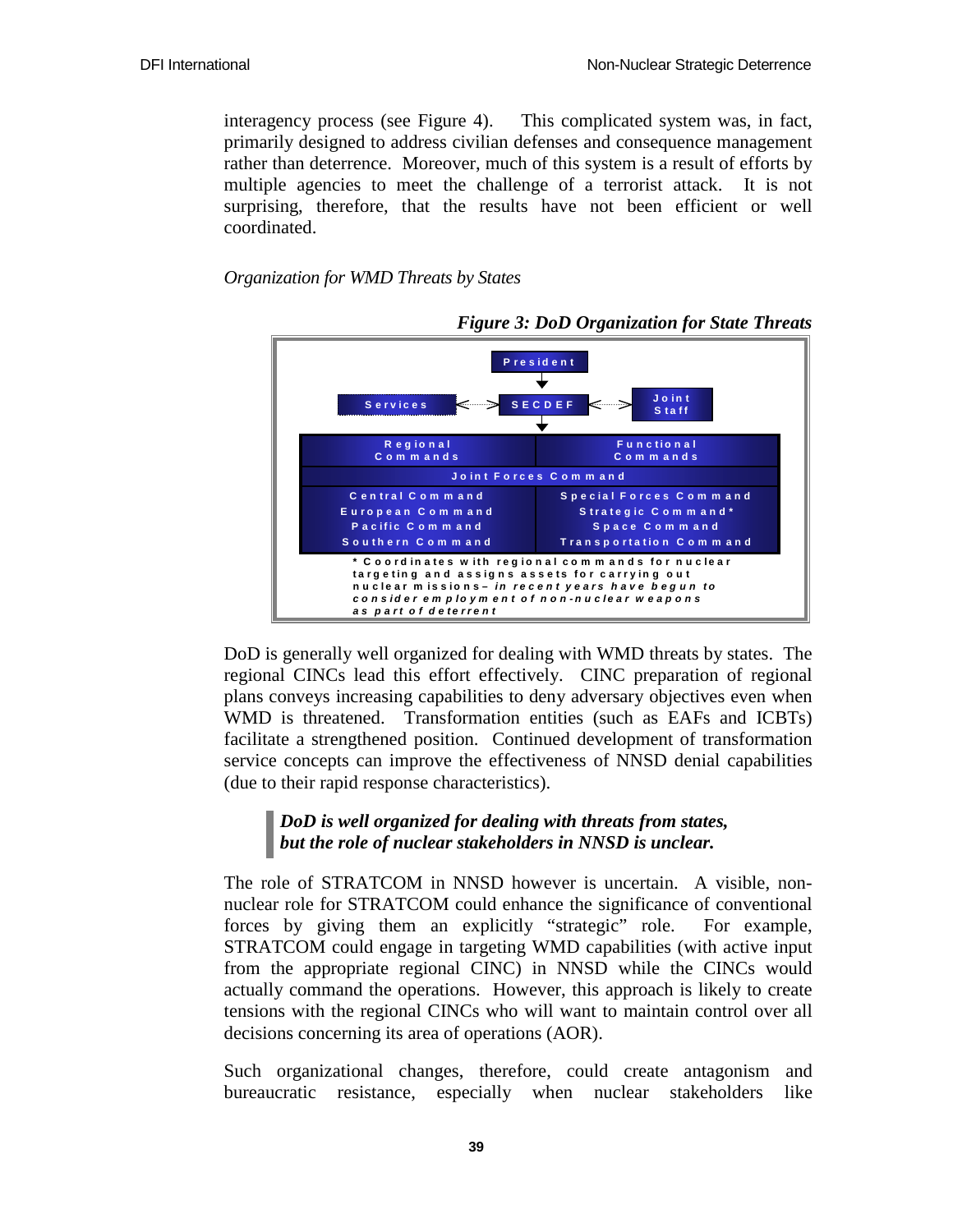STRATCOM are included. However, they reflect adjustments for the emerging threat environment as well as a new strategy. Moreover, these changes may also contribute to warfighting capabilities by augmenting rapid response and strike capabilities. The acquisition of conventionally-armed strategic systems would further raise this organizational tension and require reforms.

#### *Organization for WMD Threats by NSAs*



*Figure 4: US Organization for NSA Threats* 

As noted above, structures for dealing with WMD threats by NSAs are not well organized. There has been some improvement recently in interagency coordination through integration of some intelligence, law enforcement, and military capabilities. Moreover, WMD threats are more fully recognized, as demonstrated by the creation of a new FEMA office for responding to terrorist attacks. DoD has also consolidated counter-terrorism functions under ASD/SOLIC to cut down on previous duplication of functions in the Pentagon. Military CST teams also represent better integration of state and federal assets. JFCOM assistance to the CINCs allows the regional commands to draw on substantial resident consequence management knowledge to limit the effects of WMD on military forces or operations. In general, efforts to coordinate these activities have resulted in some progress with regard to NSA threats.

## *The organizational structure for dealing with NSAs includes multiple and overlapping chains of command that cross interagency bounds.*

However, DoD's role in case of NSA attack (including WMD) is as a supporting agency both domestically (within the US) and internationally. Other agencies (FEMA, State or the FBI) must first request DoD resources before the military can even play this role. This interagency process reinforces the view of terrorism as primarily a law enforcement issue and does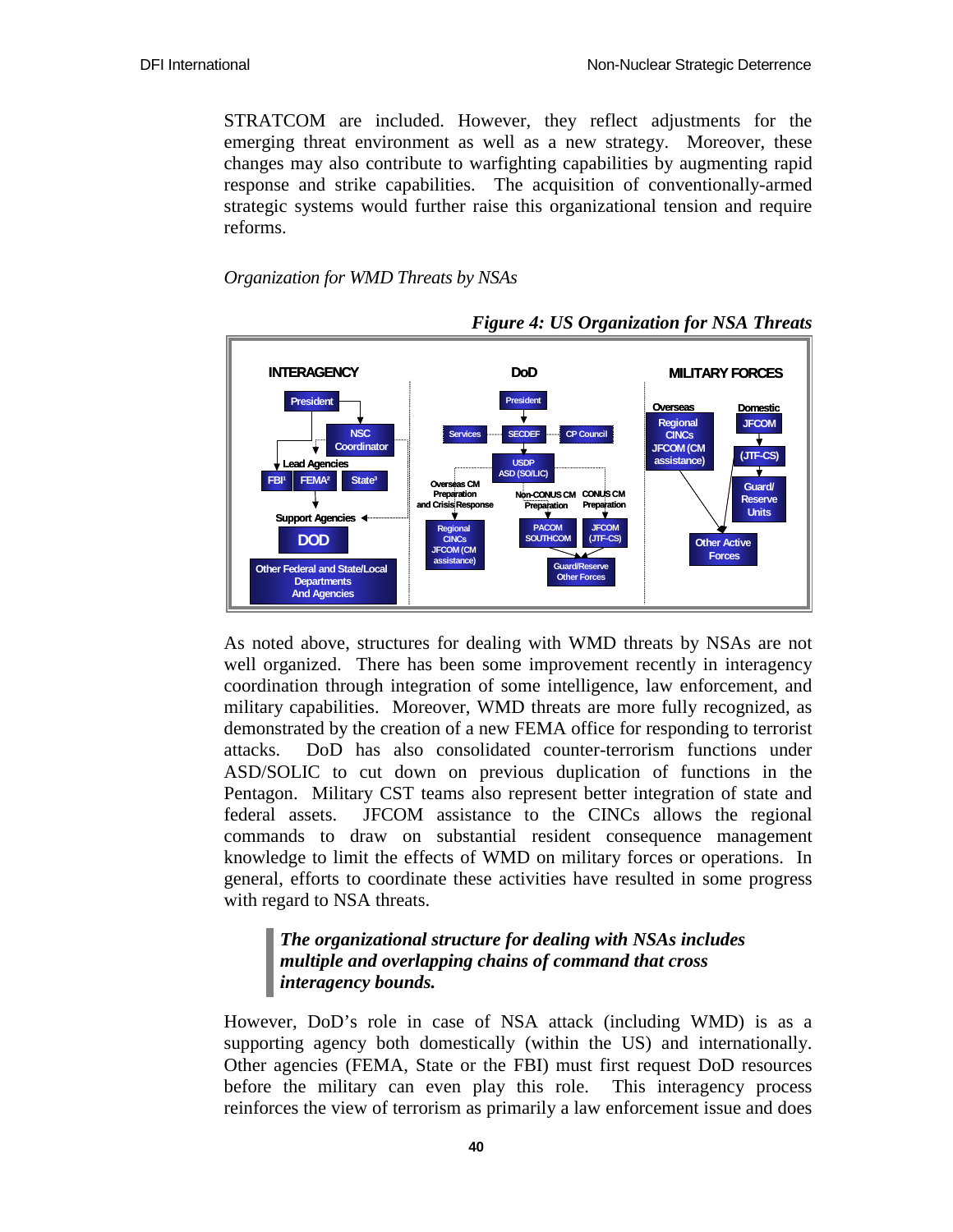not take full advantage of DoD's unique consequence management, intelligence, and SOF capabilities.

Even within DoD, ASD/SOLIC does not control all of DoD's WMD competencies. Therefore, responding to NSA threats requires some coordination within the Pentagon as well. The overall organizational focus in DoD is on consequence management and crisis response rather than deterrence and prevention. Some consequence management preparations are also duplicated at the CINC level. While forces are currently well organized to deal with a wide range of WMD scenarios (both denial and retaliation), some further coordination could benefit DoD efficiency and effectiveness.

Therefore, to fully implement NNSD, the interagency process should emphasize DoD's role in WMD contingencies and capitalize on DoD resources in communications, transportation, medical expertise, as well as training capabilities and facilities. More visible, interagency response capabilities (as seen in JFCOM's *Unified Vision* exercise in 2001) should also be developed. The regional CINC could also play a more prominent role in response to WMD threats by NSAs in conjunction with the State Department and other agencies. DoD should also continue to integrate and coordinate its own ISR, consequence management, crisis response, and retaliatory capabilities.

These changes would certainly elevate WMD threats, including those by NSAs, to the highest level of significance accorded to strategic threats. There is certainly considerable room for improvement both in the interagency process and within DoD. Bureaucratic resistance (based on some legal constraints), especially from the FBI and State Department, who will have to cede some responsibilities or at least attention to DoD, would be unavoidable.

## **Overall**

Current doctrine, force structure, and organization are generally compatible with NNSD. In general, the denial components of NNSD make it largely compatible with warfighting requirements. In fact, warfighting capabilities may actually be strengthened by pursuing NNSD. The force structure implications noted above would improve strike capabilities and defenses, making US conventional forces less vulnerable to WMD. Such capabilities would certainly augment general warfighting capabilities as well.

#### *NNSD and Warfighting Capabilities*

Many development efforts and policy revisions already underway should continue to improve this fit in the coming years. In particular, research and development for force structure could (if successful) result in significant advancements in capabilities that would enhance NNSD potential. Current efforts are, however, primarily aimed at improving warfighting capabilities and not deterrence *per se*. While warfighting gains are essential to a deterrence strategy that includes a denial of objectives component, the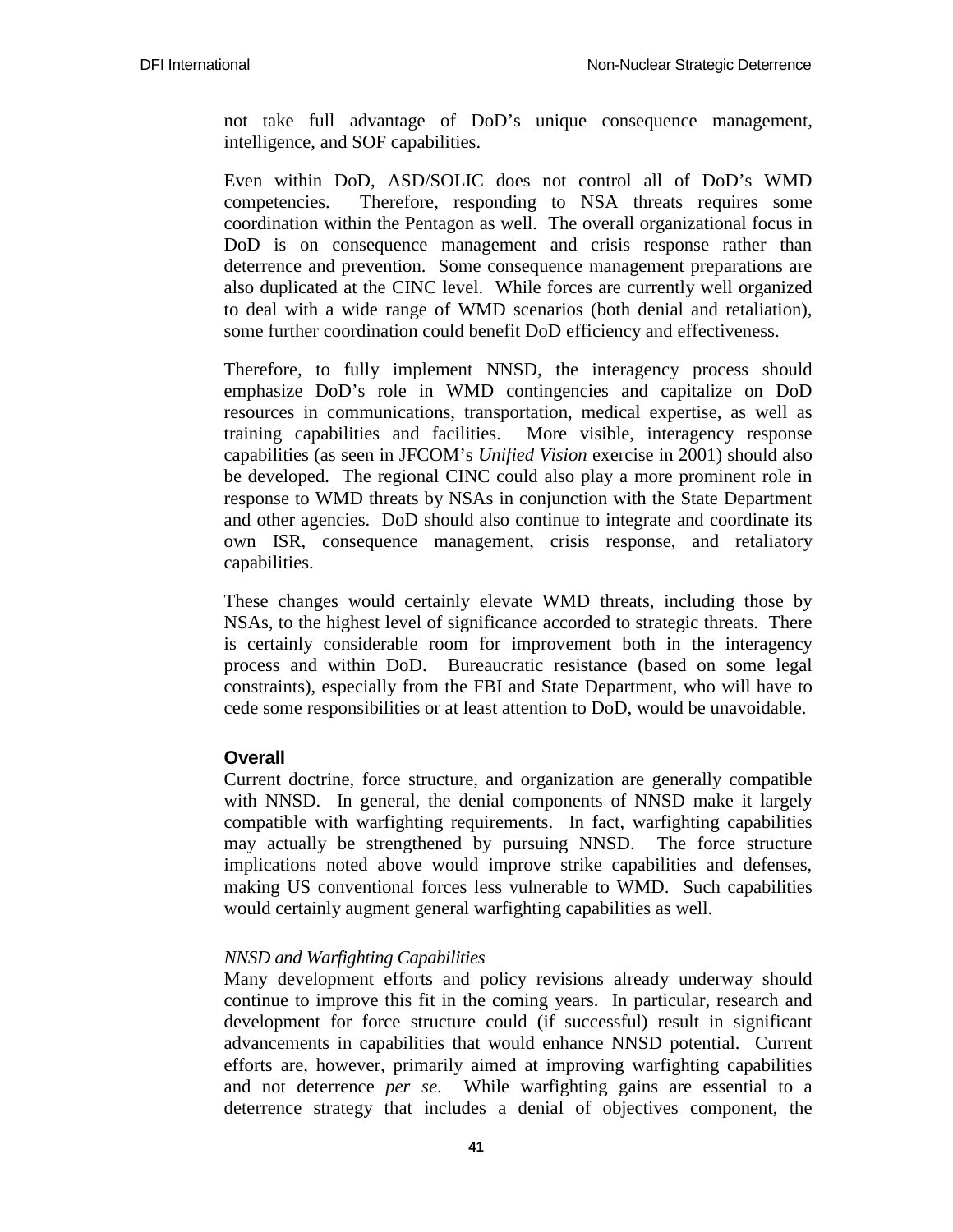emphasis on warfighting rather than deterrence can obscure the communication of effective deterrent threats. Pursuit of NNSD, therefore, can take advantage of its general compatibility with warfighting since it offers enhanced deterrence without exorbitant costs. Yet, the military must be conscious that actual capability and commitment is not enough, and work to ensure doctrine, force structure, and organization facilitate demonstrated capability and commitment.

## *Pursuing NNSD would involve enhancing the potential for doctrine, force structure, and organization to demonstrate both military capabilities and US commitment to deter WMD.*

The lack of fit between NNSD and current doctrine, force structure, and organization is much more pronounced when dealing with NSAs than state actors. An enhanced military effort to counter NSAs might diminish general warfighting capabilities to a limited degree by distracting the US military from its core mission. However, the pursuit of asymmetric approaches by state adversaries means that they will likely consider employing "terroristlike" WMD attacks as a part of their warfighting strategy. As a result, the US military will need to enhance its ability to counter this approach or risk decreased warfighting and deterrence potential.

#### *NNSD and Costs*

This project did not specifically examine the costs of implementing NNSD. Some general costing implications, however, are apparent. For example, pursuing all of these efforts (especially for force structure and intelligence capabilities) could be extremely expensive. These costs, however, are offset somewhat by the fact that many of these efforts are already underway and would be pursued whether NNSD is implemented or not given their contribution to warfighting.

*Obtaining the capabilities needed for NNSD could be very expensive. Still, many of these capabilities will likely be pursued by DoD regardless, given US warfighting requirements against WMD-armed adversaries.* 

Also, some missions (such as territorial security) that are a part of NNSD could be very expensive. The territorial security implications of NNSD could also create some competition for resources with warfighting efforts. However, balancing these needs may be crucial. Otherwise, the US homeland may be more vulnerable to attack when US forces are committed overseas. This vulnerability would be greatest when the risk of attack is greatest (during a crisis or hostilities with an adversary).

Even if these components of NNSD are pursued with limited budgets, valuable improvements in capabilities, credibility, and deterrence can be obtained. The cost concerns do force priorities to be set in pursuing NNSD.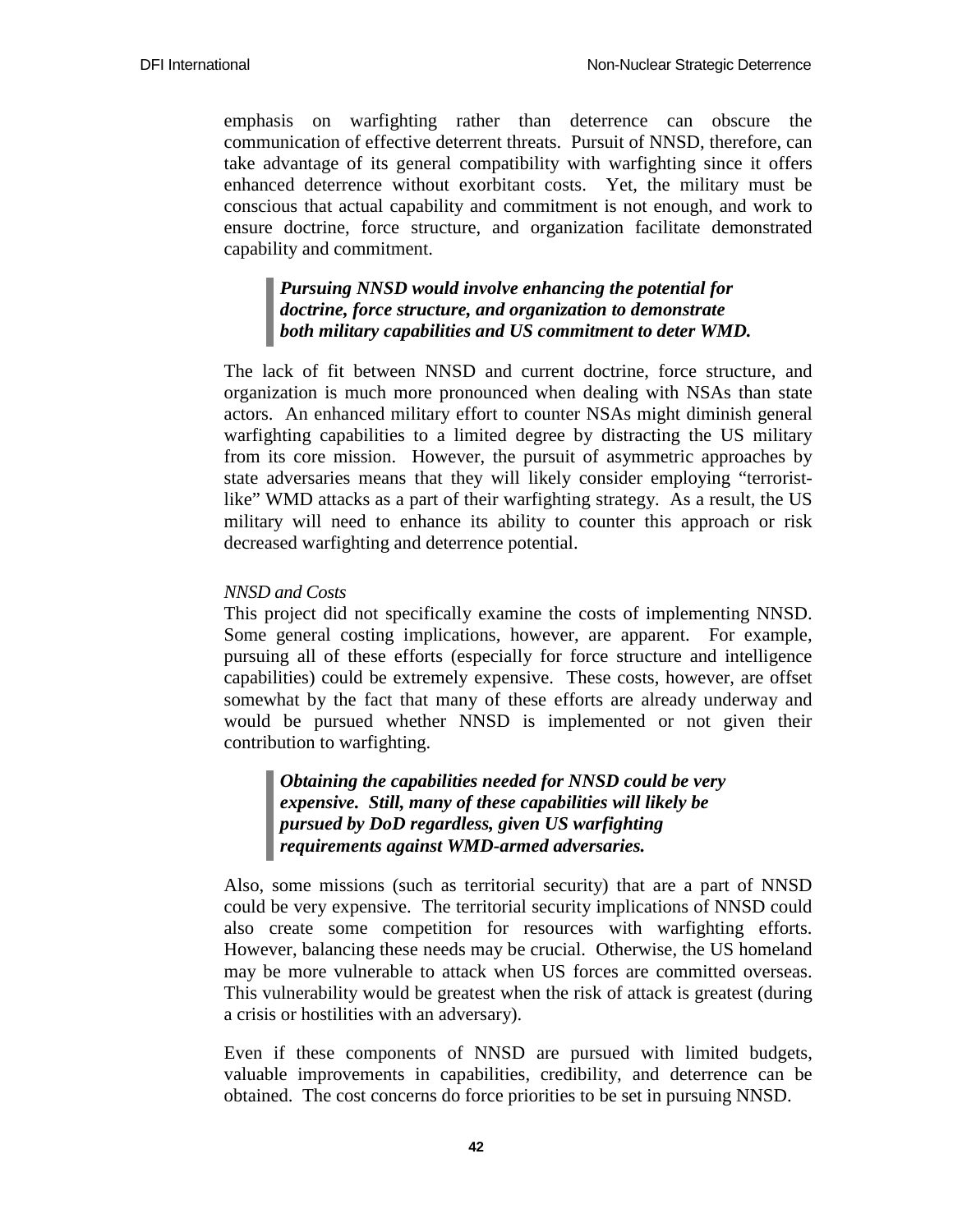#### *NNSD Recommendations*

Beyond sensitivity to cost and potential impact on warfighting, pursuing NNSD faces three areas of constraint. The first is technological, especially with regard to active and passive defensives; precision strike of mobile targets; and ISR (for detecting WMD, establishing attribution for attacks, and identifying high-value targets). The second is bureaucratic since critical aspects of NNSD capabilities are distributed in many organizations that must work together efficiently and productively prior to any crisis. The third involves political and legal constraints, since the territorial security and military role with regard to NSAs is legislatively proscribed.

Given these constraints and limited funds, priorities for enhancing NNSD's viability are outlined below for each area:

Doctrine: Emphasis should be placed on creating an enhanced role for the military with regard to WMD threats from NSAs. Also, a Joint Doctrine that more effectively integrates the diverse capabilities and DoD organizations involved should be developed.

Force Structure: Priority should be given to effective TMD and theater cruise missile defense (to protect US troops and allies in theater) and precision strike of mobile targets (for both denial and retaliation). Improved ISR capabilities in general are critical, especially relating to WMD detection. Developing these capabilities would most significantly alter adversaries' perceived risks of using WMD.

Organization: Formal ties should be expanded and publicized between DoD's strategic elements (e.g. STRATCOM, SOCOM, SPACECOM) and the regional CINCs to bolster the "strategic" nature of the heretofore more tactical issues of responding with conventional forces. Given that the bulk of regional adversaries' experience with the US military is through regional CINCs, DoD needs to find ways to ensure that adversaries appreciate that other capabilities can be rapidly and effectively brought to a crisis.

The organizational linkages between offices that are designated to deal with WMD-armed states and terrorists should also be improved and structured to indicate that the US plans to treat NSAs using WMD as military aggressors, not criminals.

A final, broad priority for NNSD should be finding ways to demonstrate deterrent capabilities so that they are more accurately perceived by potential adversaries. Robust, public exercises involving integrated ISR, offensive strike (including IO and SOF), and defensive capabilities could be more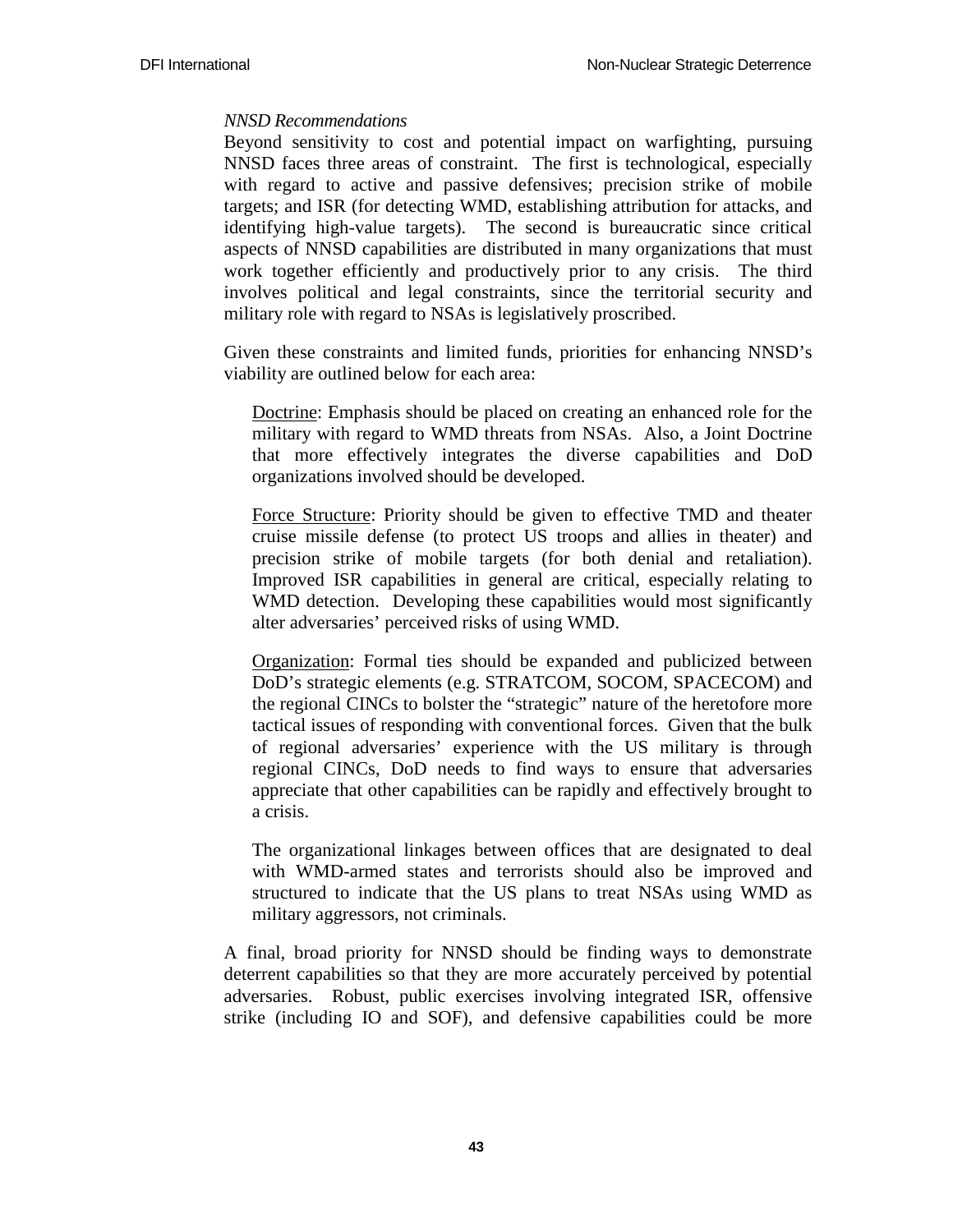valuable than accumulating individual capabilities.<sup>39</sup> Likewise, a demonstration of substantial improvements in interagency cooperation/ performance in responding to NSAs would be valuable.

#### **Conclusions**

In theory, NNSD is certainly a viable approach to deterring emerging WMD threats for both states and NSAs. It addresses many problems and shortcomings in the current approach (or lack thereof) to deterring WMD. NNSD can be pursued in two ways: as a substitute for nuclear deterrence or as a conventional complement to nuclear strategy. In the near term, technological limitations on conventional capabilities and a lack of demonstrated capabilities make it unlikely that NNSD can be fully implemented as a stand-alone strategy. Still, NNSD (or aspects of it) would be valuable as a component of a broader deterrent strategy.

#### *NNSD facilitates deterrence of smaller actors armed with WMD, especially BW and CW, in the near term and possibly offers a broader strategic approach in the long-term.*

Thus, in addition to providing an alternative strategic approach to deterring WMD, NNSD may be valuable for providing conventional options for deterring certain aspects of the current WMD threat. In particular, it may provide effective strategies for dealing with smaller WMD-armed states, situations where the credibility of nuclear threats is questionable at best. Pursuing these components of NNSD should enhance the US' ability to deter the broader range of WMD threats it now faces while maintaining credible nuclear deterrence for states like Russia and China.

 $39$  Raising the profile of such exercises, which are increasingly occurring, would be productive for NNSD. For example, Joint Forces Command conducted *Unified Vision* from April to June 2001. This exercise experiment in Rapid Decisive Operations including interagency efforts to systematically hit the enemy "everywhere," – militarily, politically, financially, etc.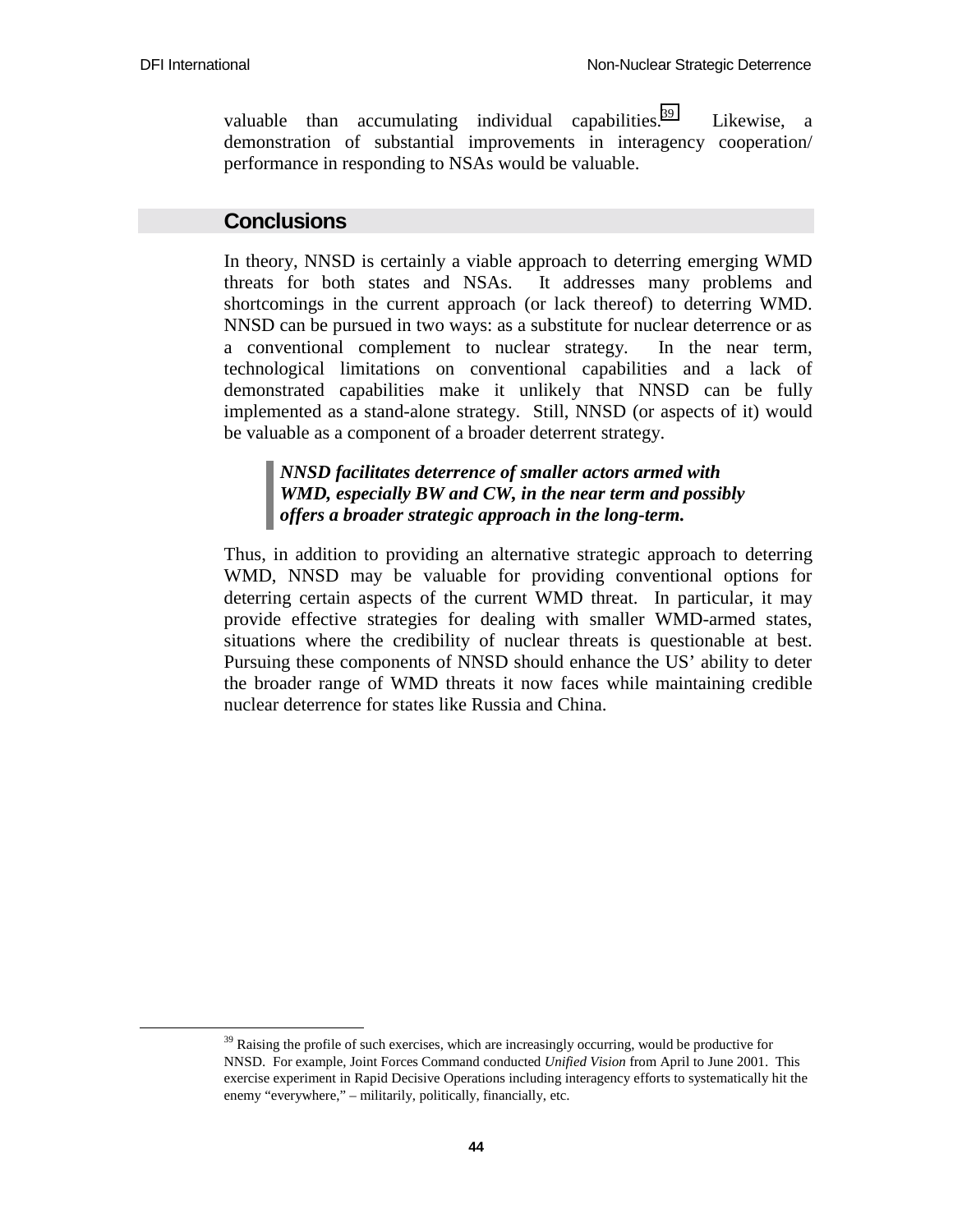#### *Table 8: Key Findings*

| <b>Strategy</b>                     | <b>Non-Nuclear Strategic Deterrence</b>                                                                                                                        |                                                                              |                                                                                                       |                                                                   |
|-------------------------------------|----------------------------------------------------------------------------------------------------------------------------------------------------------------|------------------------------------------------------------------------------|-------------------------------------------------------------------------------------------------------|-------------------------------------------------------------------|
| <b>Adversary</b><br><b>Type</b>     | <b>States</b>                                                                                                                                                  |                                                                              | <b>Non-State Actors</b>                                                                               |                                                                   |
| Approach                            | Denial of<br><b>Objectives</b><br>Defenses &<br>warfighting                                                                                                    | <b>Retaliation</b><br><b>Explicit</b><br>policy aimed<br>at regime<br>assets | Denial of<br><b>Objectives</b><br>Defense &<br>consequence<br>management                              | <b>Retaliation</b><br>Against<br>NSA and<br>any state<br>sponsors |
| <b>Key</b><br><b>Requirements</b>   | Demonstrable capabilities<br>and commitment required<br>to be effective                                                                                        |                                                                              | Higher profile role for<br>military when WMD<br>involved and more robust<br>intelligence capabilities |                                                                   |
| <b>Key</b><br><b>Shortcomings</b>   | PGMs and<br>Inadequate<br>defenses<br>targeting<br>capabilities<br>limited                                                                                     |                                                                              | Difficult to<br>defend<br>against<br>vague threat                                                     | Attribution<br>and<br>targeting<br>problematic                    |
| <b>Overall</b><br><b>Assessment</b> | Not currently viable as an exclusive strategy for WMD<br>deterrence but provides valuable options for lower-level<br>WMD threats such as BW/CW and NSA threats |                                                                              |                                                                                                       |                                                                   |

Fortunately, NNSD and its components are largely compatible with current doctrine, force structure, and organization, meaning that warfighting would not be sacrificed to pursue it. Whether as a deterrence strategy or as deterrent options, pursuing NNSD can help focus US deterrence of WMD on they key issues of capabilities, commitment, and resulting credibility. It emphasizes the formulation of an explicit declaratory policy to clarify and convey US strategy. Moreover, it entails not only developing certain capabilities noted above, but also devising ways to demonstrate such capabilities. DTRA can play a valuable role in both technology development (e.g., against WMD defenses), and devising ways to achieve demonstrated capability, the latter being essential for credible NNSD.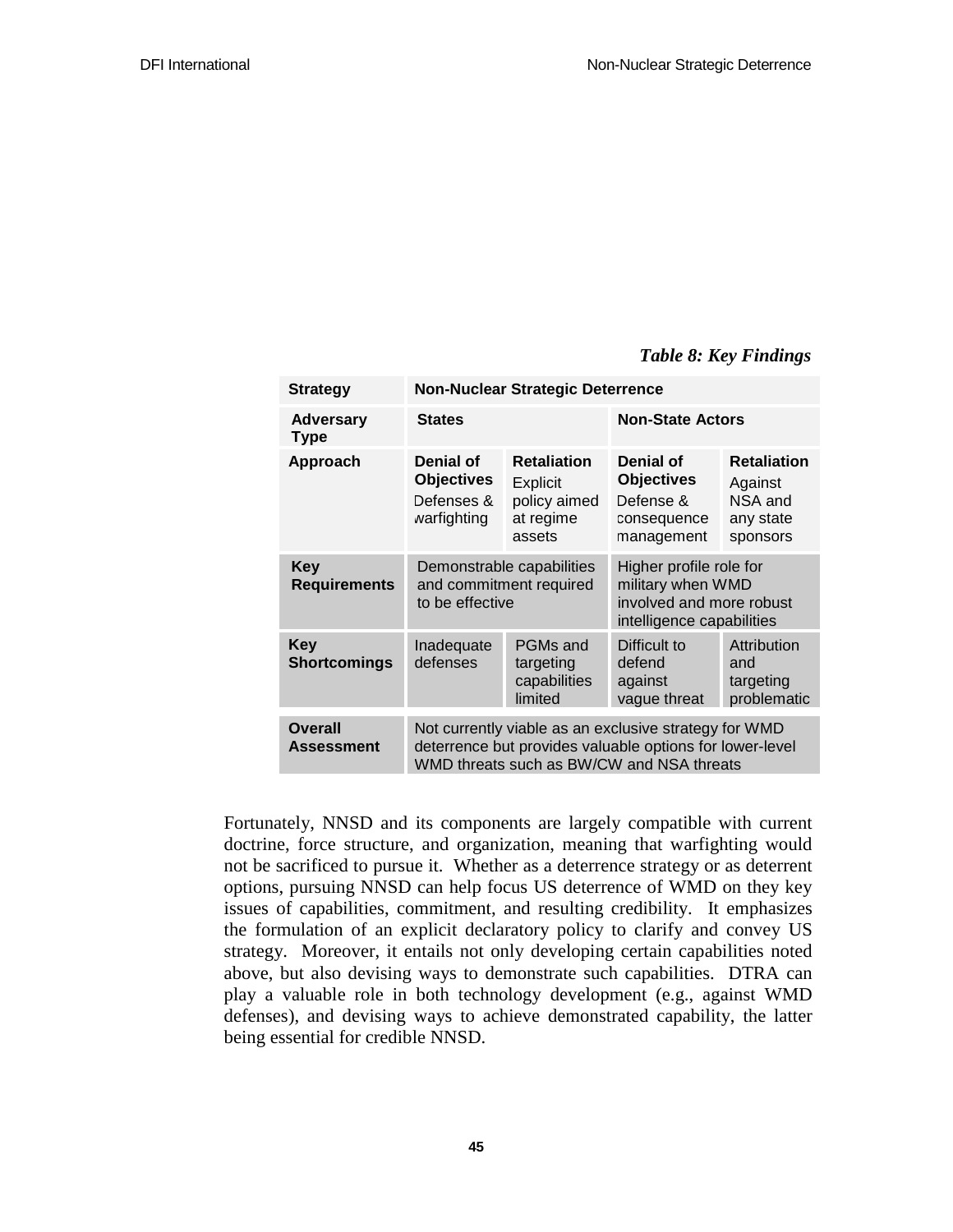|                        | <b>Focus Areas</b>                                                                                                                                                                     |
|------------------------|----------------------------------------------------------------------------------------------------------------------------------------------------------------------------------------|
| <b>Doctrine</b>        | Create an enhanced role for DoD in combating<br>NSA/terrorist WMD threats                                                                                                              |
|                        | A single, integrated joint doctrine document that<br>more clearly describes roles and missions for DoD<br>and the military with regard to WMD threats                                  |
| <b>Force Structure</b> | Develop TMD to decrease risks of intervention for<br>US and allies when WMD threats are involved                                                                                       |
|                        | Develop enhanced precision strike capabilities<br>(especially for countering mobile targets) that would<br>significantly alter an adversary's perceived risks of<br>using WMD          |
|                        | Continue development of SOF, IO, and ISR<br>(especially HUMINT) capabilities to increase both<br>denial and retaliation capabilities                                                   |
| Organization           | Expand ties between DoD's strategic elements (e.g.,<br>STRATCOM, SOCOM, SPACECOM) and regional<br>CINCs to bolster "strategic" nature of heretofore<br>more tactical deterrent efforts |
|                        | Increase organizational linkages between offices<br>that are designated to deal with WMD-armed states<br>and WMD-armed NSAs (terrorists)                                               |
|                        | Improve interagency cooperation and coordination<br>with an enhanced role for the military when WMD is<br>involved                                                                     |

#### *Table 9: Priority Recommendations for NNSD*

The current strategic threats can be broken down into three broad categories, each of which is most malleable to a different deterrent approach. Traditional nuclear powers (e.g., Russia) could continue to be deterred with nuclear weapons. Emerging or nascent WMD states (e.g., Iraq) would be best deterred by a combination of NNSD and a questionable, but possible nuclear threat. Finally, deterrence of NSAs (e.g., Osama bin Laden) would be of a purely conventional nature. The primary challenge in such a diversified approach to deterrence, however, is its complexity. Internally it will require understanding and coordination of how to employ different capabilities in different contexts. Externally, effectively communicating this complex approach could be difficult, especially since it will be difficult to tailor threats without having them influence other situations.

Conversely, the danger in avoiding such a redefinition of WMD threats is that newer threats will continue to be viewed in the old Cold War paradigm that portrays smaller WMD states as easily deterrable by overwhelming US capabilities and terrorist NSAs as international criminals subject to law enforcement. Although it may not be a solution in and of itself, NNSD may provide both options and a focus on issues that will help determine both interim and longer-term solutions for deterring the range of WMD threats now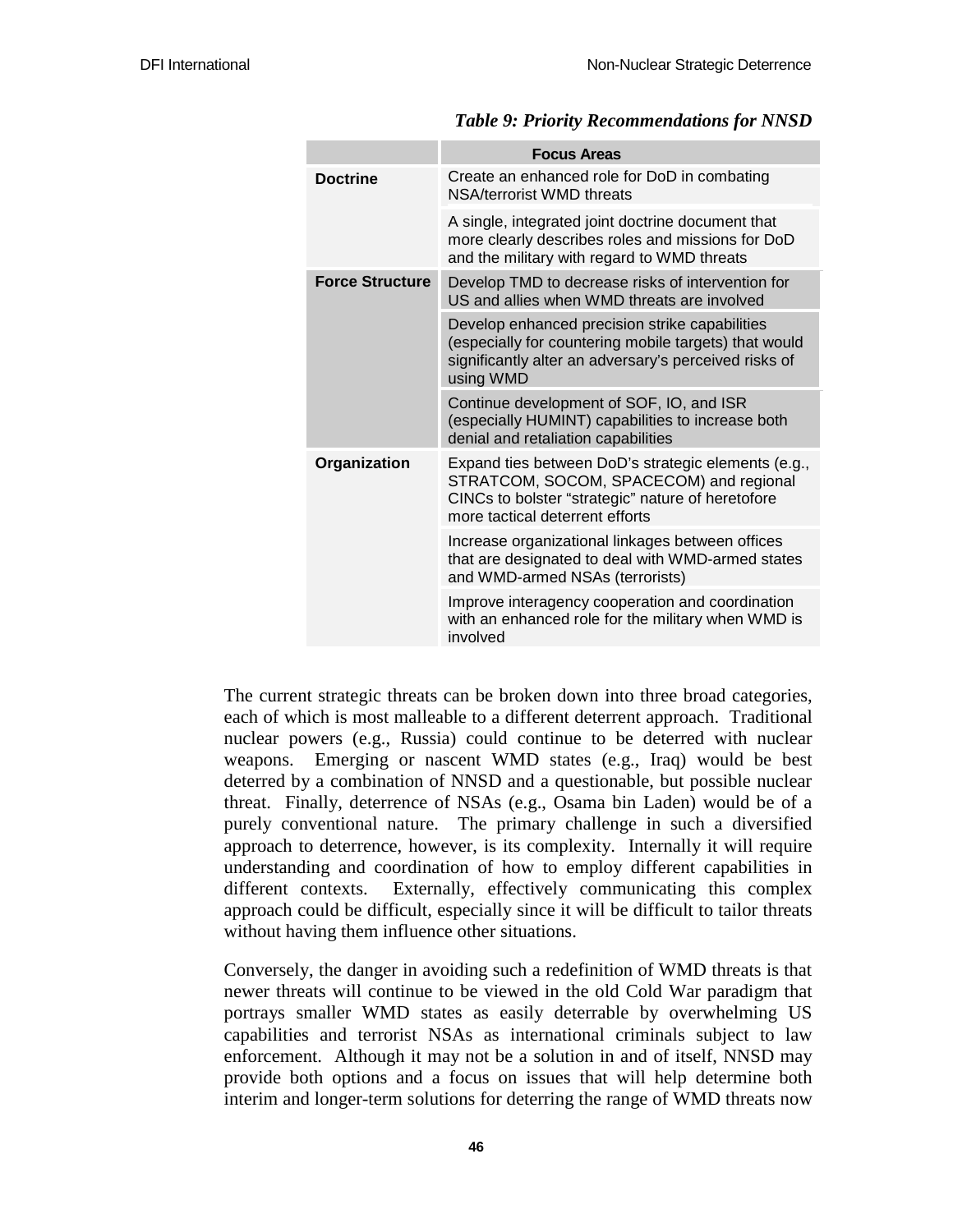facing the US. Exploring NNSD further, therefore, may be an integral part of adapting to the emerging WMD threat environment.